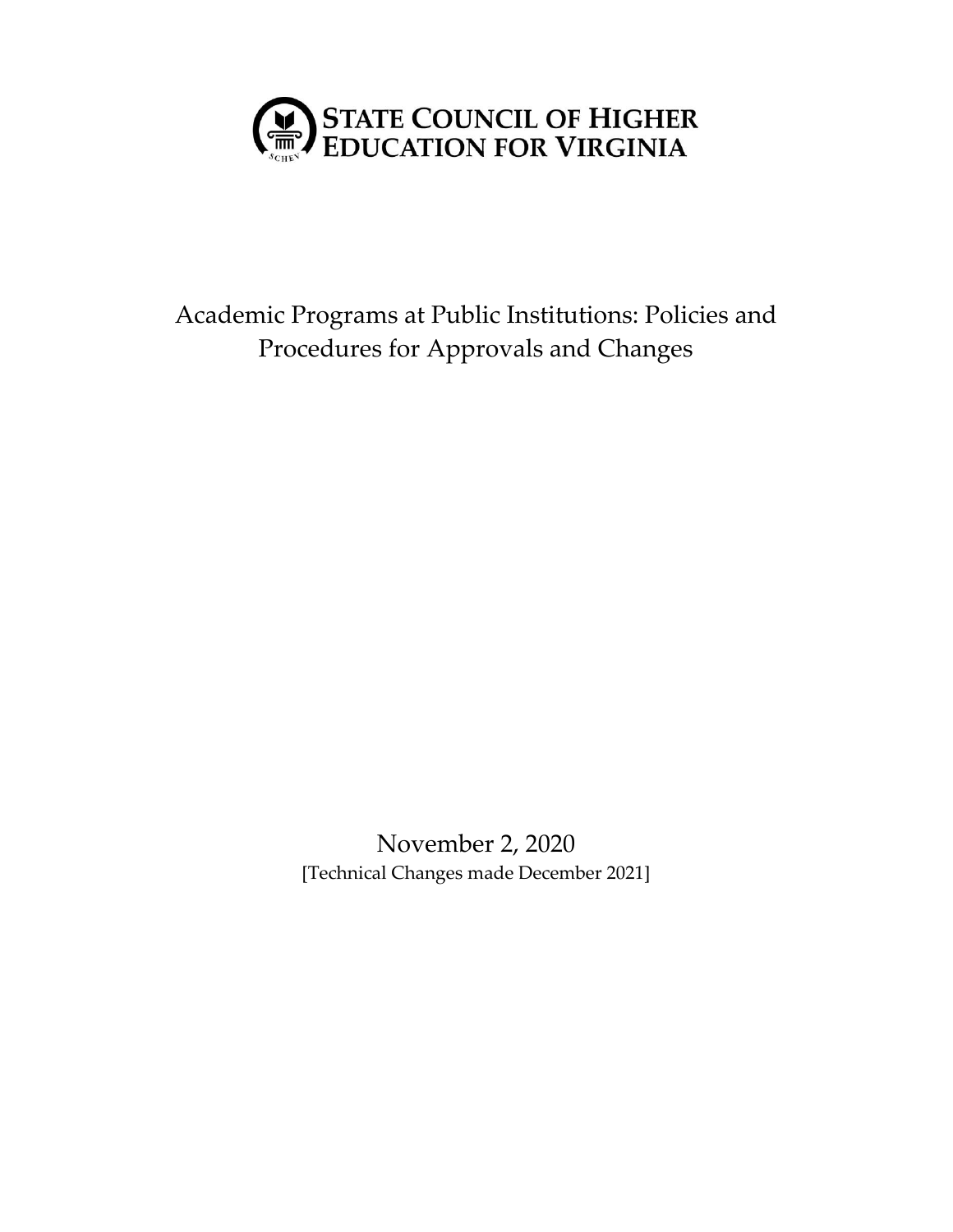#### **STATE-LEVEL REQUIREMENTS FOR APPROVAL OF VARIOUS ACADEMIC PROGRAM ACTIONS**

This process chart was developed by SCHEV staff as a reference guide for public institutions seeking state action on academic programs. Shaded actions require preparation of program proposals. Non-shaded actions require submission of designated forms and narrative statements. SCHEV's "Policies and Procedures for Program Approvals and Changes" contains definitions of these terms, specific policy statements, detailed instructions, and all requisite forms.

|                                                                                | <b>State-Level Requirement</b>    |                                       |                                                     |                                                              |  |  |  |
|--------------------------------------------------------------------------------|-----------------------------------|---------------------------------------|-----------------------------------------------------|--------------------------------------------------------------|--|--|--|
| <b>Academic Program</b><br><b>Action Sought by</b><br><b>Institution</b>       | <b>Council</b><br><b>Approval</b> | <b>SCHEV Staff</b><br><b>Approval</b> | <b>Action</b><br><b>Reported to</b><br><b>SCHEV</b> | <b>No Action</b><br><b>Required at</b><br><b>State Level</b> |  |  |  |
| C.A.G.S. or $Ed.S.1$                                                           | X                                 |                                       |                                                     |                                                              |  |  |  |
| Certificate Programs                                                           |                                   | X                                     |                                                     |                                                              |  |  |  |
| <b>CIP Code Change</b>                                                         |                                   | X                                     |                                                     |                                                              |  |  |  |
| Degree Designation<br>Change                                                   |                                   | X                                     |                                                     |                                                              |  |  |  |
| New Degree Program <sup>1</sup>                                                | X                                 |                                       |                                                     |                                                              |  |  |  |
| Program Discontinuance <sup>2</sup>                                            |                                   | X                                     | X                                                   |                                                              |  |  |  |
| Program Merger <sup>3</sup>                                                    |                                   | X                                     |                                                     |                                                              |  |  |  |
| <b>Program Modification</b>                                                    |                                   | X                                     |                                                     |                                                              |  |  |  |
| Program Name Change                                                            |                                   | X                                     |                                                     |                                                              |  |  |  |
| Sub Areas: Concentration,<br>Emphasis, Focus, Major,<br><b>Option or Track</b> |                                   |                                       |                                                     | X                                                            |  |  |  |

 $\overline{a}$ 

<sup>&</sup>lt;sup>1</sup> If a proposed academic program will elevate a public institution to a new degree level, the institution must also seek approval to change its degree-level authority through the appropriate state procedures.

<sup>&</sup>lt;sup>2</sup> Submit the "Intent to Discontinue an Academic Program" cover sheet and requisite narrative. Action to remove a degree designation must be approved by SCHEV staff.

<sup>3</sup> Submit the "Merged Academic Program" cover sheet and requisite narrative. All requests for merged degree programs must be approved by Council.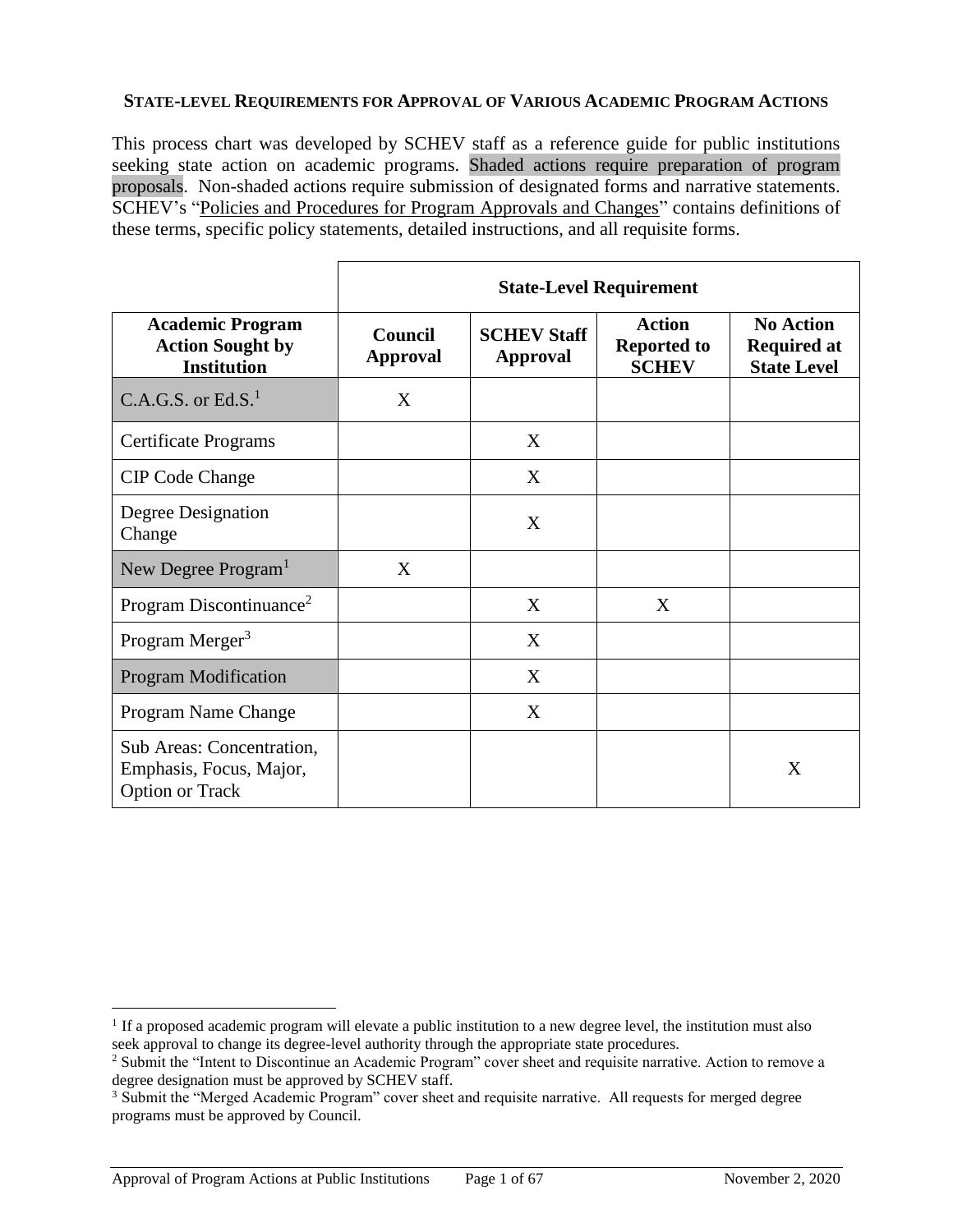# <span id="page-2-0"></span>**Table of Contents**

| SECTION I: POLICY OUTLINE-DUTIES, REQUIREMENTS, DEFINITIONS, AND POLICY                                                                                                                            |  |
|----------------------------------------------------------------------------------------------------------------------------------------------------------------------------------------------------|--|
| A. Council's Statutory Duties Related to Academic Programs at Public Institutions  4                                                                                                               |  |
| B. Policy Statements on Academic Degree Programs at Public Institutions 5<br>I.<br>II.<br>Ш.<br>IV.<br>V.<br>VI.<br>VII. Technical Changes, Program Mergers, and Intent to Discontinue Programs  9 |  |
| SECTION II: INTRODUCTION TO PROCEDURES & REQUIREMENTS FOR ALL DOCUMENTS 11                                                                                                                         |  |
|                                                                                                                                                                                                    |  |
|                                                                                                                                                                                                    |  |
|                                                                                                                                                                                                    |  |
| A. Procedures and Requirements for Certificate Program Documents  14                                                                                                                               |  |
|                                                                                                                                                                                                    |  |
|                                                                                                                                                                                                    |  |
| A. Guidelines and Procedures for New Degree Program Proposals 17                                                                                                                                   |  |
|                                                                                                                                                                                                    |  |
|                                                                                                                                                                                                    |  |
|                                                                                                                                                                                                    |  |
|                                                                                                                                                                                                    |  |
|                                                                                                                                                                                                    |  |
|                                                                                                                                                                                                    |  |
| D. Program Accreditation or State Agency Authorization (if applicable) 24                                                                                                                          |  |
|                                                                                                                                                                                                    |  |
|                                                                                                                                                                                                    |  |
|                                                                                                                                                                                                    |  |
|                                                                                                                                                                                                    |  |
|                                                                                                                                                                                                    |  |
|                                                                                                                                                                                                    |  |
|                                                                                                                                                                                                    |  |
|                                                                                                                                                                                                    |  |
|                                                                                                                                                                                                    |  |
|                                                                                                                                                                                                    |  |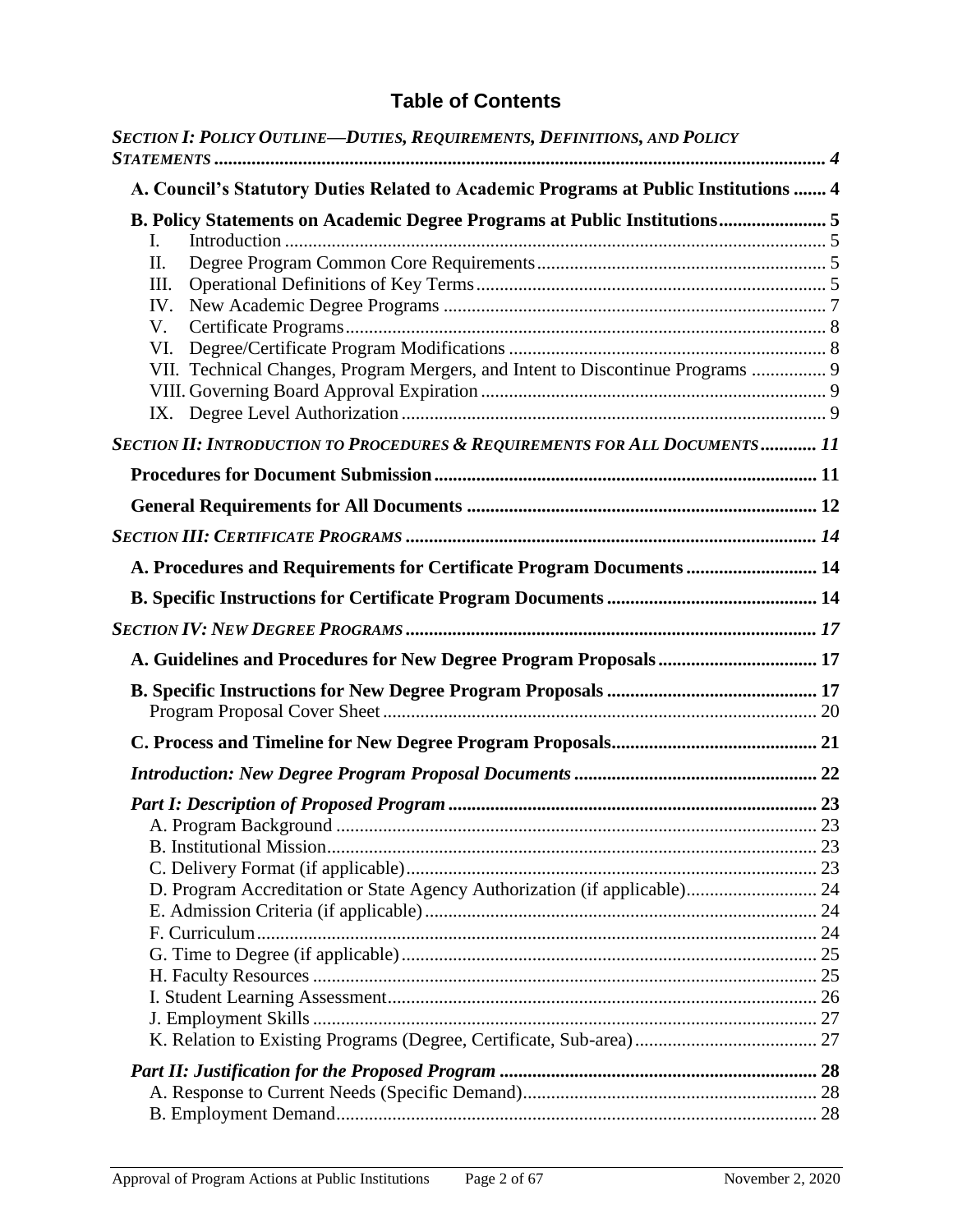| A. Procedures and Requirements for Modified Degree/Certificate Program Proposals. 37 |  |
|--------------------------------------------------------------------------------------|--|
|                                                                                      |  |
|                                                                                      |  |
|                                                                                      |  |
|                                                                                      |  |
|                                                                                      |  |
| C. Procedures and Requirements for Merger of Academic Programs 52                    |  |
|                                                                                      |  |
|                                                                                      |  |
| A. Procedures and Requirements for Intent to Discontinue Academic Programs 62        |  |
|                                                                                      |  |
| Format/Order of section headings for degree program proposals submitted to SCHEV 66  |  |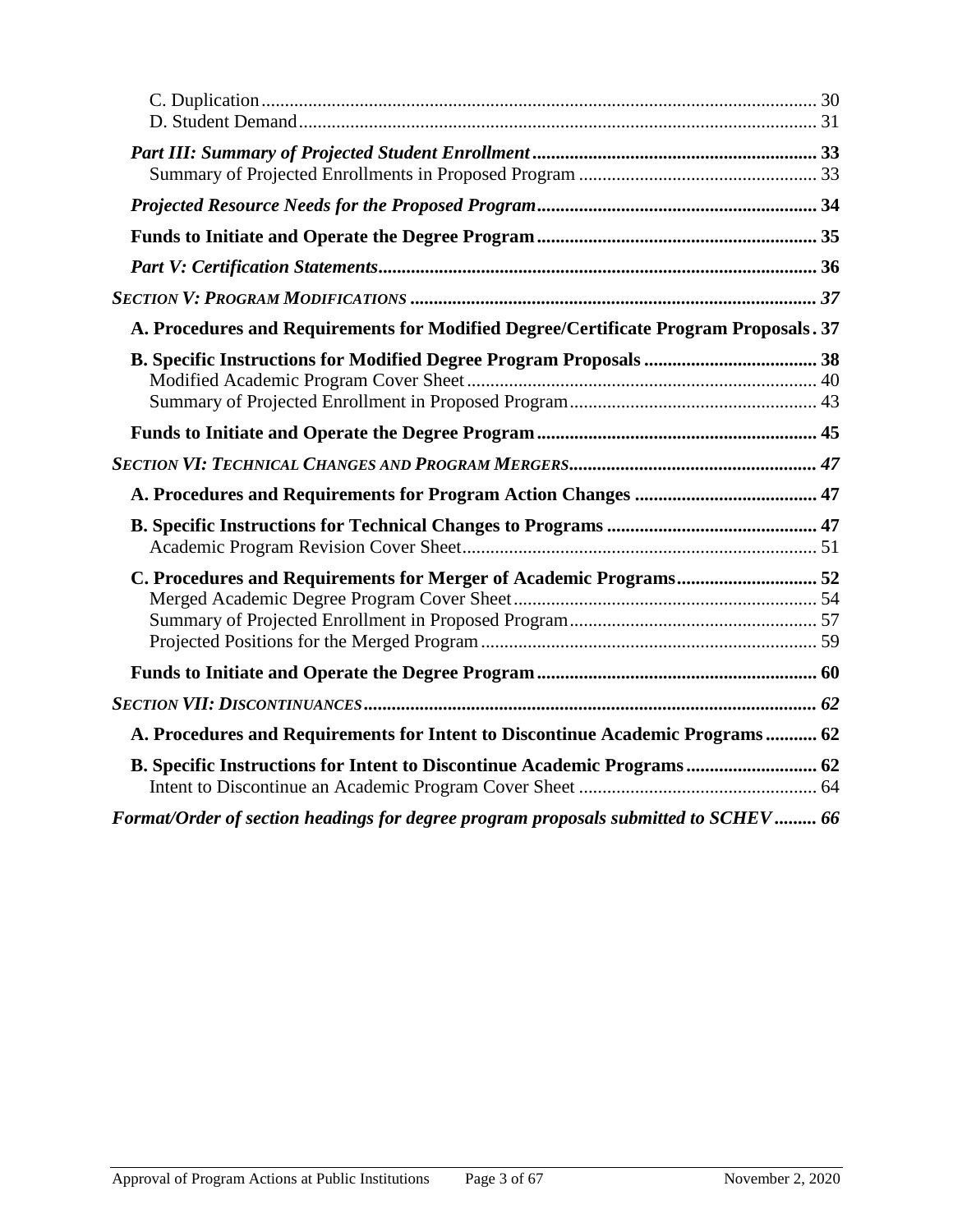# <span id="page-4-0"></span>*SECTION I: POLICY OUTLINE—DUTIES, REQUIREMENTS, DEFINITIONS, AND POLICY STATEMENTS*

# <span id="page-4-1"></span>**A. Council's Statutory Duties Related to Academic Programs at Public Institutions**

The Code of Virginia, Section 23.1-203, enumerates core duties of the State Council of Higher Education for Virginia (SCHEV). Those most directly related to academic programs at public institutions are listed below.

- Duty 1: Develop a statewide strategic plan that … identifies a coordinated approach to … state and regional goals, and emphasizes the future needs for higher education in the Commonwealth at both the undergraduate and the graduate levels and the mission, programs, facilities, and location of each of the existing institutions of higher education, each public institution's six-year plan, and such other matters as the Council deems appropriate.
- Duty 3: Study any proposed escalation of any public institution to a degree granting level higher than that level to which it is presently restricted and to submit a report and recommendation to the Governor and the General Assembly relating to the proposal. The study shall include the need for and benefits or detriments to be derived from the escalation. No such institution shall implement any such proposed escalation until the Council's report and recommendation have been submitted to the General Assembly and the General Assembly approves the institution's proposal.
- Duty 5: Review and approve or disapprove all new undergraduate or graduate academic programs that any public institution of higher education proposes.
- Duty 8: Review the proposed closure of any academic program in a high demand or critical shortage area, as defined by the Council, by any public institution of higher education and assist in the development of an orderly closure plan, when needed.
- Duty 15: Adopt such policies and regulations as the Council deems necessary to implement its duties established by state law. Each public institution of higher education shall comply with such policies and regulations.
- Duty 27: Insofar as practicable, preserve the individuality, traditions, and sense of responsibility of each public institution of higher education in carrying out its duties.
- Duty 28: Insofar as practicable, seek the assistance and advice of each public institution of higher education in fulfilling its duties and responsibilities.

The Council has established the following policies and procedures related to academic programs at public institutions in answer to the duties referenced above, and as part of its obligation "to advocate for and promote the development and operation of an educationally and economically sound, vigorous, progressive, and coordinated system of higher education in the Commonwealth…" (Code of Virginia, § 23.1-200).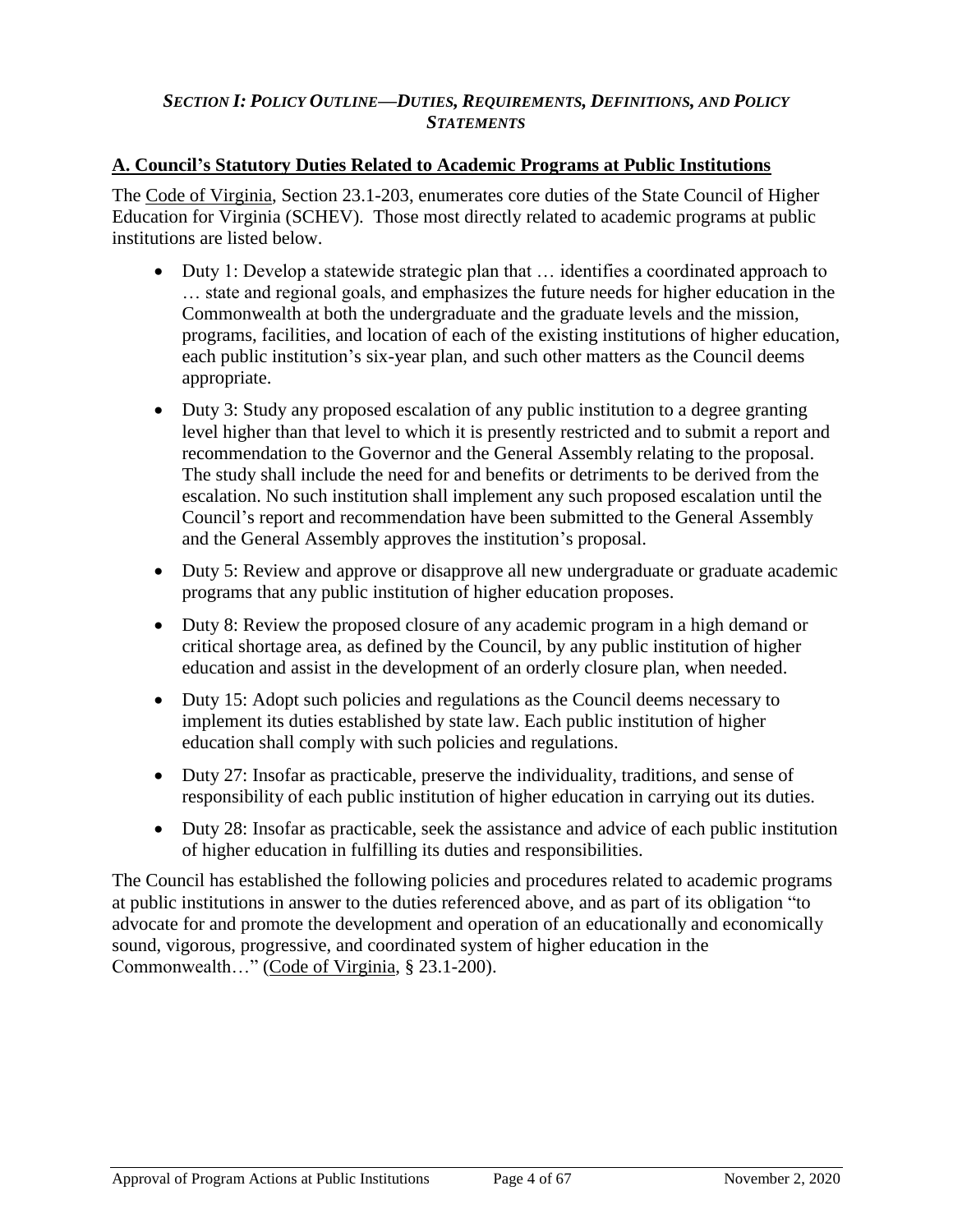# <span id="page-5-0"></span>**B. Policy Statements on Academic Degree Programs at Public Institutions**

# <span id="page-5-1"></span>**I. Introduction**

It is the intent of this policy and associated guidance documents to provide transparency and establish a context within which SCHEV and public institutions may work collaboratively to advance higher education. Council's goal is to ensure quality academic programming that answers to the economic development needs of the Commonwealth while employing criteria and procedures that are as clear and efficient as possible. The policies and guidelines expressed here will help ensure that Virginia's public institutions continue to use resources efficiently, offer programming to address state needs, avoid unnecessary duplication, and contribute to the achievement of Council's strategic plan aspirations.

# <span id="page-5-2"></span>**II. Degree Program Common Core Requirements**

Each curriculum leading to the award of an associate, baccalaureate, master's, or doctoral degree is identified by a separate CIP code in the SCHEV Degree and Certificate inventory. Each curriculum under a given CIP code shall share a common core of courses according to the table below. Groupings of courses may be used to define a variety of related sub-areas that are not identical to the formal degree program in which students are enrolled and from which they graduate. Sub-areas may be designated by varying terms, such as: concentration, emphasis area, focus, major, option, specialization, or track. Sub-areas developed after a degree program has been approved by Council must maintain the focus and common core requirement of the degree program. Council approval is not required to add or remove sub-areas to an existing degree program. If a sub-area under a given curriculum becomes sufficiently different from the common core, it may need to be approved by SCHEV as a new degree program.

| Bachelor's degree | 25% of total credit hours required for the degree, excluding     |
|-------------------|------------------------------------------------------------------|
|                   | general education core                                           |
| Master's degree   | 50%* of total credit hours required for the degree               |
| Doctor's degree   | 25% of total credit hours required for the degree (excluding the |
|                   | dissertation)                                                    |

Common core requirements:

\*Consideration will be given to degree programs that adequately justify a core curriculum with less than 50%.

# <span id="page-5-3"></span>**III. Operational Definitions of Key Terms**

Certificate of Advanced Graduate Studies (C.A.G.S.) or Educational Specialist Degree (Ed.S.): curriculum leading to a formal award certifying completion of one year of study beyond the master's level in an academic or occupationally specific field of study. These programs are usually intended for professional licensure or professional development. Council approval is required to award the C.A.G.S. and the Ed.S. See the SCHEV document "Certificate Program Definitions" for more specific information related to the C.A.G.S. award.

Certificate program: curriculum leading to a formal award certifying completion of baccalaureate or post-baccalaureate degree-level work in an academic or occupationally specific field of study. SCHEV staff approval is required for a certificate program.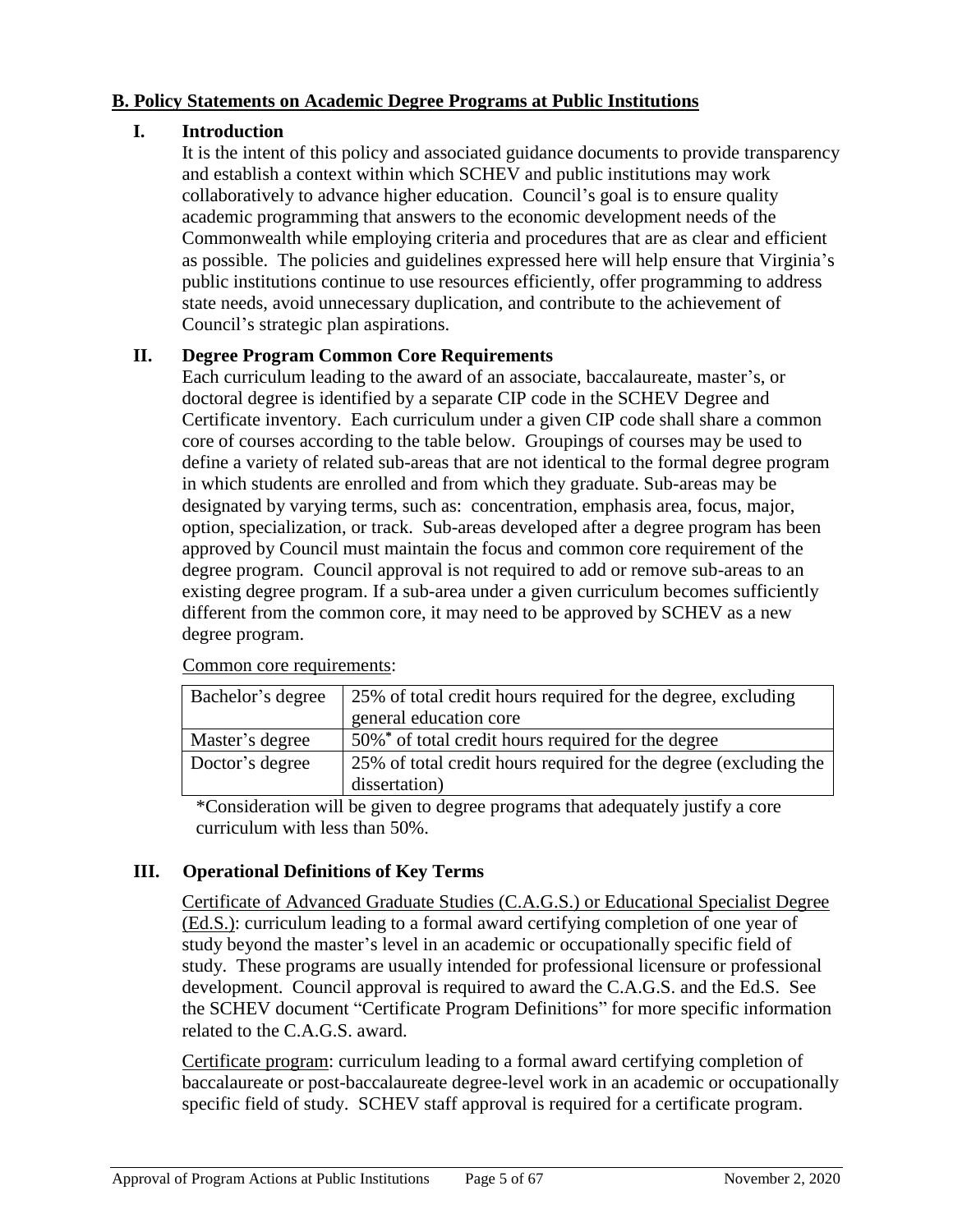See the SCHEV document "Certificate Program Definitions" for more specific information related to certificates, such as credit totals by designation level.

CIP code change: change made in an existing program's six-digit CIP code designation (as reflected in SCHEV's Degree and Certificate inventory) to respond to changes in the field or to better reflect the intent of the program, provided no significant changes have been made to program requirements, content, or emphasis, and provided that the new CIP code replaces the current code. SCHEV staff approval is required for a CIP code change.

Degree designation add/change: addition or change to an existing degree designation (as reflected in SCHEV's Degree and Certificate inventory), provided no significant changes have been made to program requirements, content, or emphasis. Examples may include: adding a B.A. degree designation to an existing B.S. degree or changing from a B.A. degree to the B.S. or from the M.A. in a fine arts discipline to the M.F.A. SCHEV staff approval is required to add or change a degree designation. For removal of a degree designation, see Program Discontinuance (see below).

Degree program merger: consolidation of two or more existing degree programs into a single degree program, whether a new or an existing program. The consolidated program must meet minimum requirements for the common core (see page 5 of this document). SCHEV staff approval is required for degree program mergers.

Facilitated staff approval: proposals for new degree programs with specified characteristics may be approved by SCHEV staff.

- Two-year institutions: applied (i.e., non-transfer) associate degree programs.
- Baccalaureate institutions: degree programs that meet criteria for state needs, labor market projections, and projected student enrollment. For details, see the SCHEV guidance document "Facilitated Staff Approval of Four-Year Institution Degree Programs."

Program proposals eligible for facilitated staff approval may be submitted to SCHEV at any time, without need for a Program Announcement.

Modified program**:** a change to the curriculum or delivery format of an existing degree program in the SCHEV Degree and Certificate inventory requiring SCHEV approval.

New degree program: curriculum leading to the award of a new degree that:

- includes content in a discipline or field not currently offered by the institution;
- shares fewer than one-fourth of its courses (excluding general education core) with an existing program; and,
- requires a separate CIP code.

Additional faculty, facilities or funding may be required to initiate and operate the new program. Council approval is required to confer the new degree.

Program discontinuance: action taken to close a program or to remove a degree designation (e.g., remove a M.A. from an existing M.A./M.S. degree program) by indicating in SCHEV's Degree and Certificate inventory the dates for which no new enrollments and no new graduates will be reported. Notification to SCHEV is required; notification prior to program closure or degree designation removal is required. The intent to close a program in a critical shortage area requires additional information.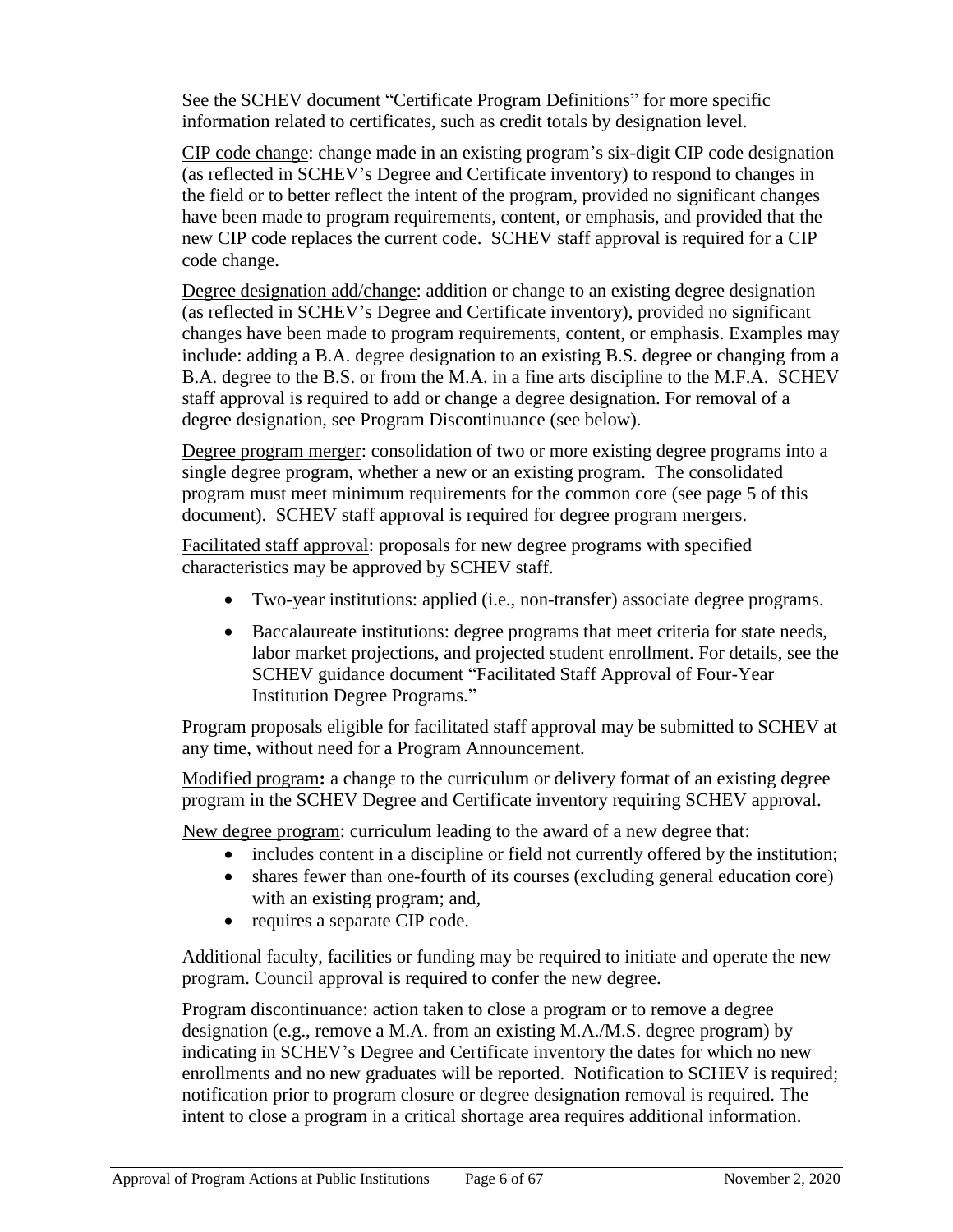Institutions must seek Council approval for a new degree program if reactivation of a discontinued program is desired.

Program name change: change made in an existing degree program name (as reflected in SCHEV's Degree and Certificate inventory), provided no significant changes have been made to program requirements, content or emphasis, and provided that the new program name replaces the current program name (e.g. from the M.F.A. in Arts to the M.F.A. in Visual and Performing Arts). SCHEV staff approval is required for a program name change.

# <span id="page-7-0"></span>**IV. New Academic Degree Programs**

# **Process for Council action**

A public institution's governing board must approve each proposal for a new academic program prior to its submission to the Council. The following procedures are adopted for new degree programs not eligible for facilitated staff approval.

- Council must first be informed about a new degree program via a Program Announcement before the program can be presented for approval at a later Council meeting.
- Council action on new degree programs will occur at two specific meetings during the academic year, one in the fall and one in the spring. The chair of the Academic Affairs Committee may modify this scheduling to accommodate circumstances, such as meeting cancellations and workload management.
- Institutional officers must attest that information related to duplication and employment has been presented to the governing board prior to its approval of the new program.

For specific information about the provisions, see below under Section IV: New Degree Programs.

# **Factors on which SCHEV evaluation will focus**

The Council is particularly interested in questions related to issues of "need" for new academic programs. These questions center around the state's need for the proposed degree program as well as the institution's need for it.

# **Why does Virginia need this program at this time?**

State Needs. Will the proposed program be an optimal use of state resources in light of state budget considerations and the contributions of any existing programs? What are the needs (justifications) for the state to initiate a new curriculum at this time?

Employer Needs. Will the program fill demonstrable employer needs in the state? If so, what Virginia and/or non-Virginia market data indicate current unmet employer demand for graduates of such programs and the designated degree level? If not, will the program fill demonstrable non-employment needs in the state?

Student Needs. Will the program fill demonstrable student needs in the state? If so, what Virginia and/or non-Virginia market data indicate current unmet student demand for such curricula? If not, why does the institution anticipate student demand for the program?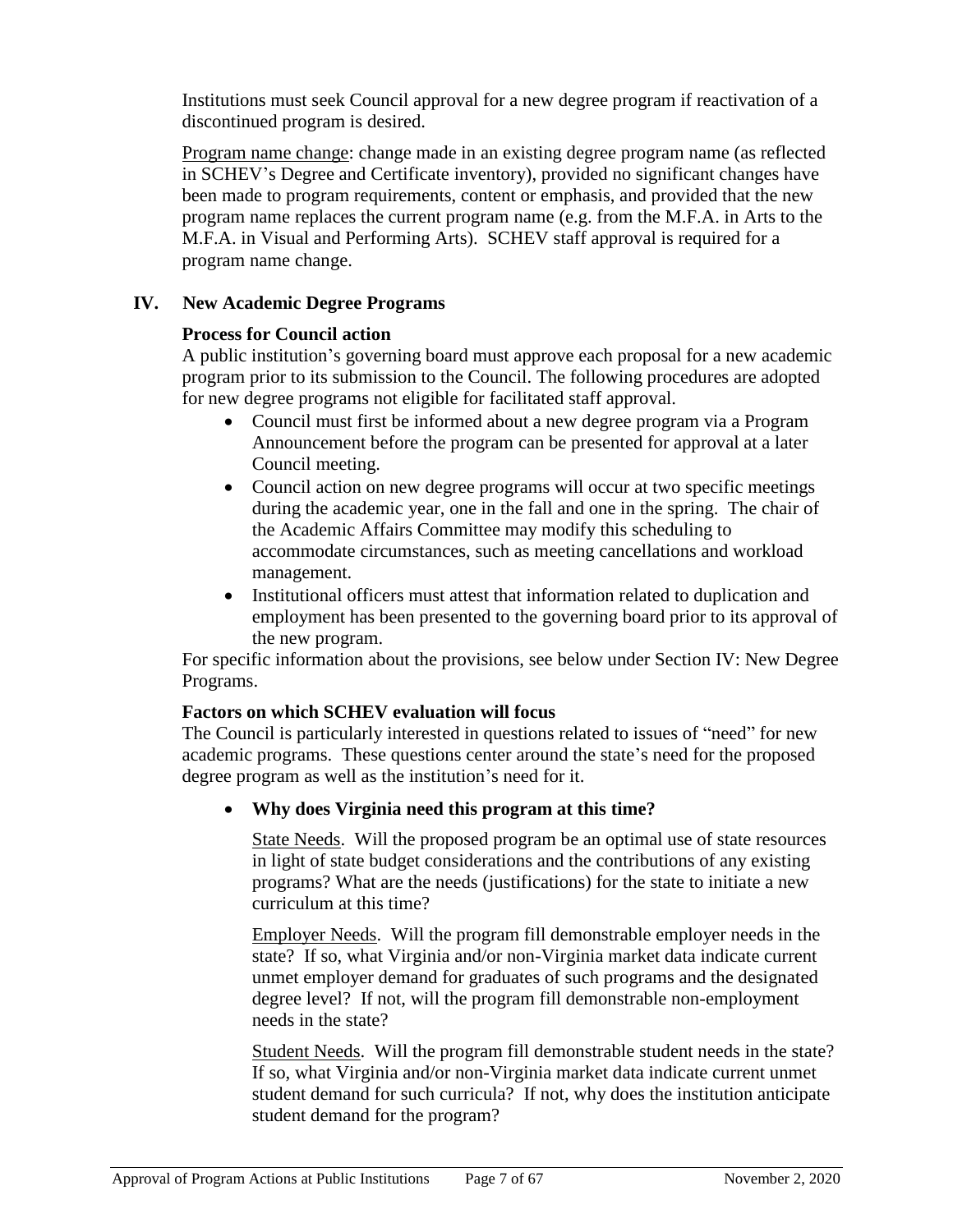Duplication. Will the program duplicate similar offerings in Virginia? If so, what are the needs (justifications) for the state to duplicate these efforts? How many similar programs are offered in the state; where? What is the enrollment strength and graduation rates of these similar programs?

# **Why does the institution need this program at this time?**

Institutional Needs. Will the degree program fill demonstrable institutional needs? (Does the institution need the program to fulfill its approved mission?) If so, how and how well will the program fit with the institution's SCHEVapproved mission statement? If not, what are the institutional needs (justifications) for the proposal at this time?

Resource Needs. Will the program affect the institution's budget? If so, how and how significantly? (Will changes be required in faculty, staff, facilities, or other resources need to initiate and sustain a degree program? Will the degree program be the optimal use of institutional resources in light of state budget considerations, as well as the contributions of any existing programs and the benefits of collaborative efforts?) If not, how will resources be internally reallocated to fund the program?

# <span id="page-8-0"></span>**V. Certificate Programs**

Institutions may propose new certificate programs at the level of baccalaureate/undergraduate, post-baccalaureate, graduate, or post-professional. Requests for certificate programs necessitate submission of information and forms using the guidelines, instructions, and forms contained herein. Council has delegated approval authority for new certificate programs, including certificate modifications, technical changes, and discontinuances to SCHEV staff. Final authority for all certificate program actions remains with the Council.

# <span id="page-8-1"></span>**VI. Degree/Certificate Program Modifications**

Some proposals submitted to Council seek approval for programs that have modified program requirements from the original program approved by SCHEV. Modified curriculum requirements may seek to address evolution in the discipline/field, respond to the needs of business and industry, or address changes mandated by disciplinespecific accrediting agencies. Council expects that institutions engage in continual processes of improvement that may result in a variety of modifications to existing programs. SCHEV approval of program modifications is limited to instances that involve fundamental aspects of the original program as approved by Council. Modifications that require SCHEV approval include:

- 1. Altering program requirements in a way that results in a fundamental change to the curriculum, purpose, focus or identity of the program as approved by Council or that alters the requirements for the common core as determined by Council (see page 5 of this document).
- 2. Adding a new delivery format to an existing program or ceasing to offer the program in the format in which it was approved by Council.
- 3. Increasing or decreasing the total credit hours by more than three (3) credits from what was originally approved by Council. In the case of a bachelor degree, any change to more than 124 credits will require SCHEV approval.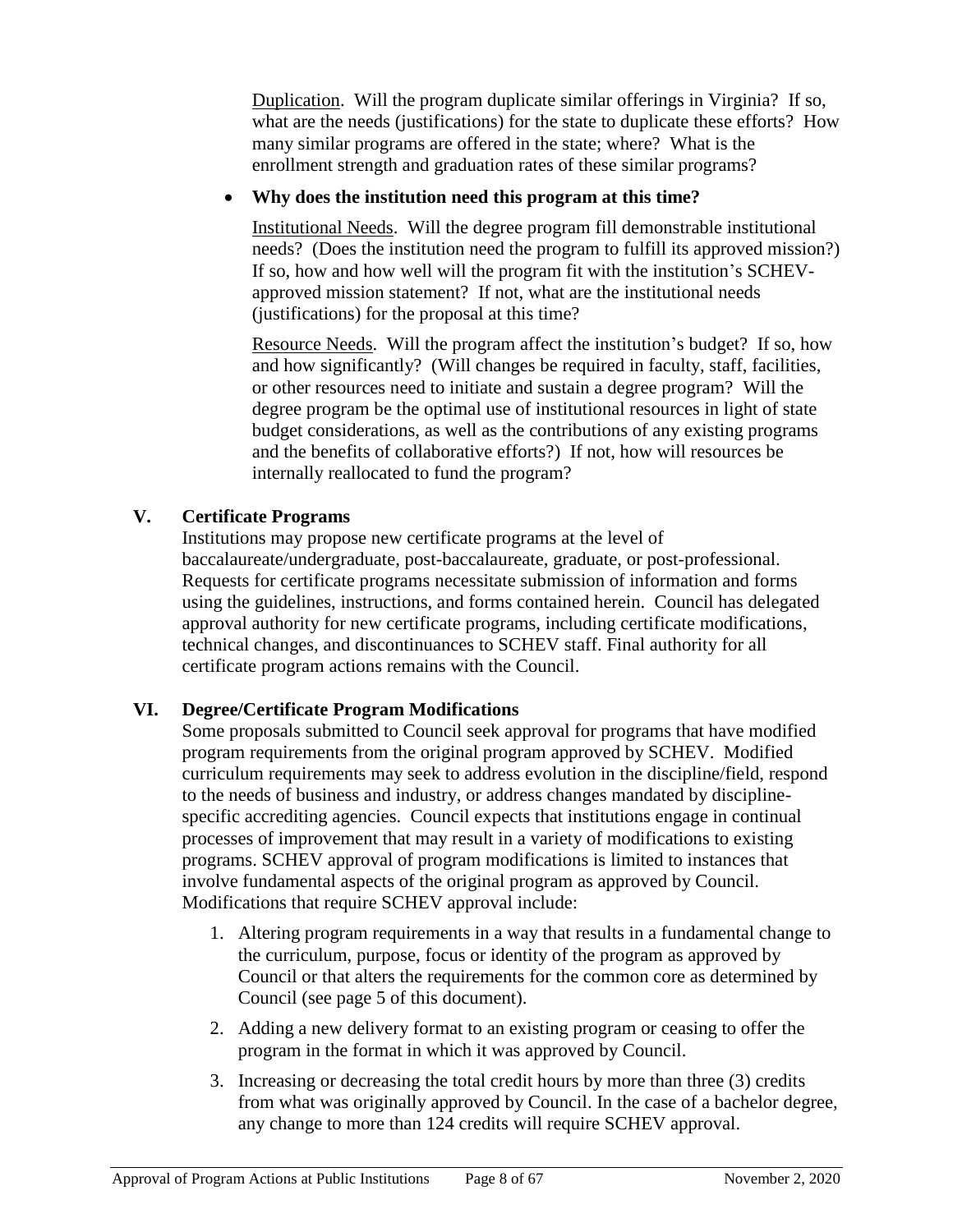*Note:*

- *three (3) is the maximum aggregate change in total credits that may be made without submitting a modification proposal to SCHEV; i.e., approval must be sought if/when the total increase or decrease—even if by smaller increments over time—exceeds three (3) credits. Institutions should maintain an official record of credit increases or decreases to the total credit hours of degree and certificate programs;*
- *if/when the total aggregate change in credits exceeds 12, it may be necessary to submit a proposal for a new degree and certificate program proposal.*
- 4. Changing the licensure-qualifying status of a degree program as approved by Council, i.e., adding or removing a licensure-qualifying option.

Council has delegated approval of program modification proposals to SCHEV staff. Final authority for degree and certificate program modifications remains with the Council. Institutions considering a modification to a program that fits one of the above criteria should consult SCHEV staff for guidance.

# <span id="page-9-0"></span>**VII. Technical Changes, Program Mergers, and Intent to Discontinue Programs**

Institutions may propose program actions such as technical changes (CIP code, degree designation, program name) to existing programs and program mergers. Requests for such changes necessitate the submission of information and forms using the guidelines, instructions, and forms contained herein. Council has delegated approval authority for such changes, including degree designation closures, to SCHEV staff. Final authority for all program actions remains with the Council.

Institutions may close programs or propose to close degree designations. Notifications or requests are submitted to SCHEV using the guidelines, instructions, and forms contained herein. Board of Visitors (BOV) approval is required to close a degree program.

# <span id="page-9-1"></span>**VIII. Governing Board Approval Expiration**

Any request that requires governing board approval must be formally submitted to SCHEV within two (2) years of the Board of Visitors (BOV) approval date.

# <span id="page-9-2"></span>**IX. Degree Level Authorization**

# Policy on Programs at a New Degree Level

An institution wishing to offer one or more programs at a new degree level must simultaneously submit the program proposal(s) and follow the procedures outlined in Council's policy on "Escalation of Degree-Level Authority at Public Institutions." Negative action on the request to confer degrees at a new level results in the denial of the request for any programs at that level. However, approval of the new level does not automatically result in approval of the requested degree program(s). Each proposed program will be considered individually.

# Policy on Doctoral Programs

Doctoral degrees normally will be offered by the major research universities. For the purposes of SCHEV policy, the following institutions are considered to be the major research institutions: the College of William and Mary, George Mason University, Old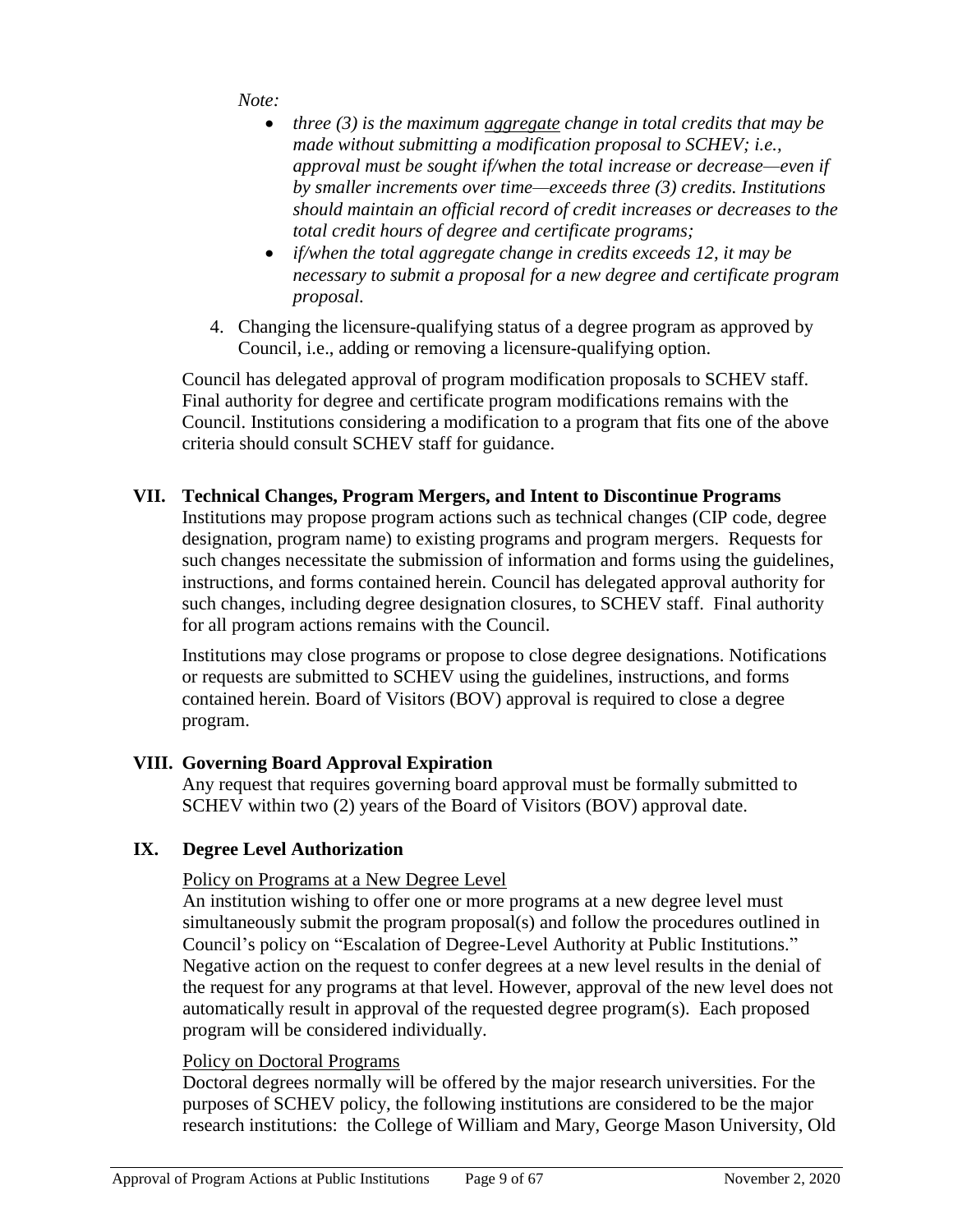Dominion University, the University of Virginia, Virginia Commonwealth University, and Virginia Polytechnic Institute and State University. Each institution awards doctoral degrees in many fields.

Other institutions may be authorized to offer doctoral degrees under certain conditions: (1) if another institution has a special capacity to offer a doctoral degree, usually a professional sort as distinguished from a research degree; (2) if there is strong demand from place-bound professionals for the proposed program; or (3) if there are special circumstances that support the proposed program.

James Madison University, Norfolk State University, Radford University, and Virginia State University each have "limited authority" to offer doctoral degrees. "Limited authority" generally entails:

- limitation to ten (10) or fewer doctoral level degree programs;
- doctoral programs focused on applied areas of study as opposed to fundamental research in the arts and sciences; and

any new doctoral program proposed under this authority must be supported by compelling evidence of state need and absence of duplication with already existent doctoral programs at Virginia public institutions.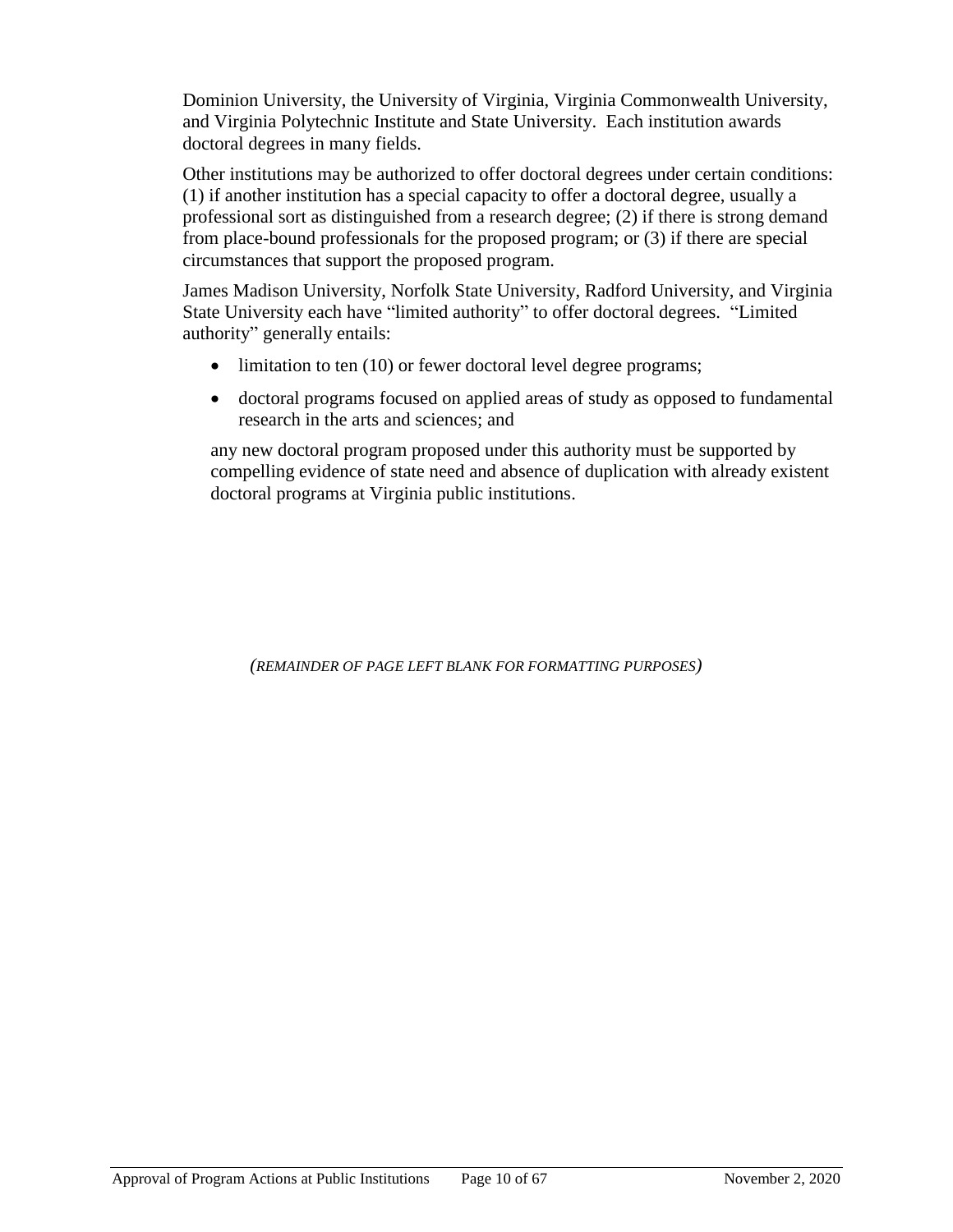### *SECTION II: INTRODUCTION TO PROCEDURES & REQUIREMENTS FOR ALL DOCUMENTS*

#### <span id="page-11-1"></span><span id="page-11-0"></span>**Procedures for Document Submission**

This section sets forth procedures and requirements that apply to all academic program documents submitted to SCHEV for actions covered by this policy. Sections III-VII provide the requirements and instructions specific to each kind of program action. Due to variability in documents submitted, the minimum requirements for format and content are provided. Actions for which documents must be submitted to SCHEV include:

- new degree programs
- new certificate programs
- program modifications
- technical changes to existing programs (CIP code change, degree designation change, name change) and program merger
- program and degree designation discontinuances.

Institutions must formally submit documents prior to initiation of new programs, including certificates, modifications to existing programs, and technical changes to existing programs. Documents to discontinue degree programs should be submitted prior to closing programs, particularly degree programs in a critical shortage area.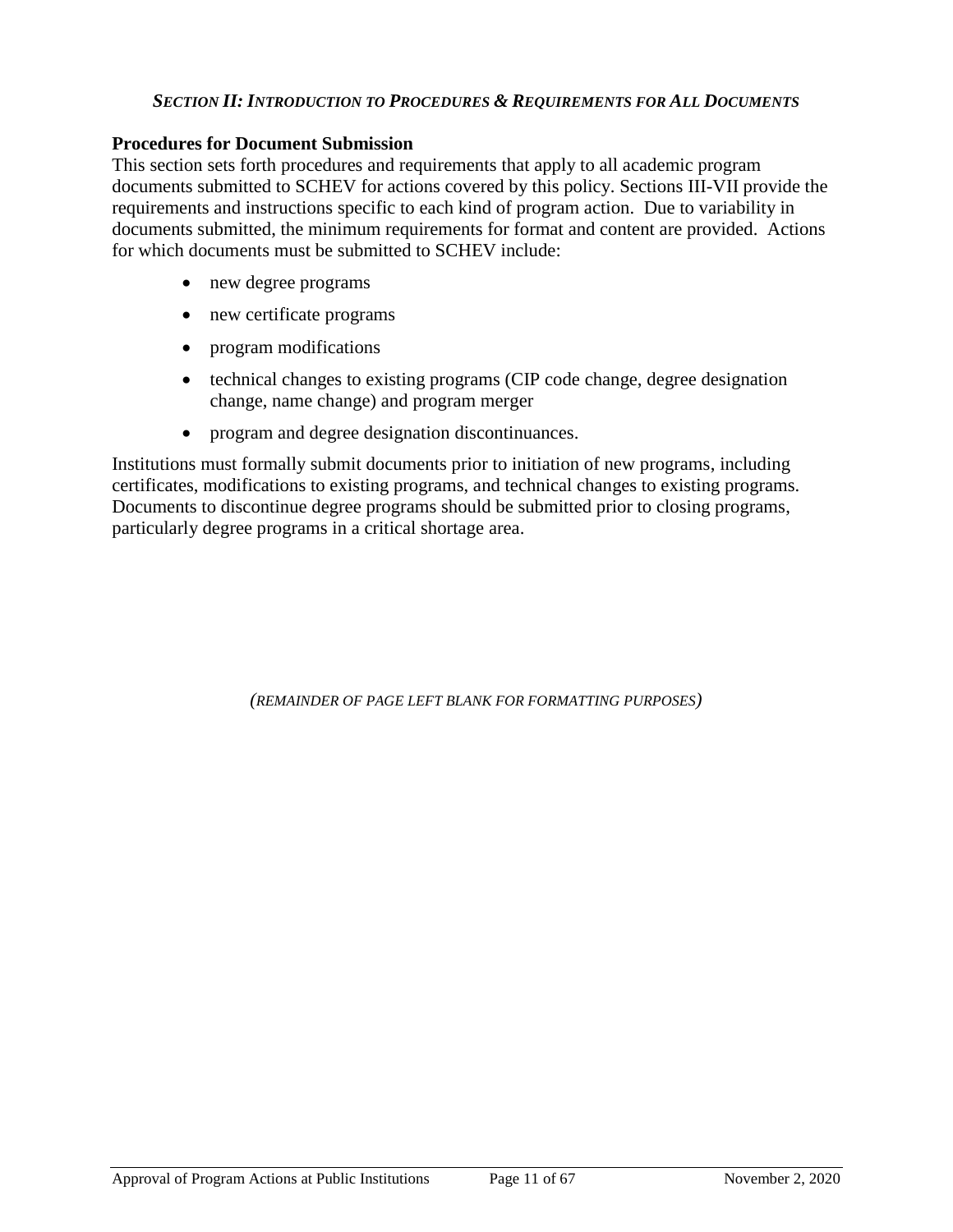#### <span id="page-12-0"></span>**General Requirements for All Documents**

#### **General Guidelines for All Documents**

*(CLICK HERE TO RETURN [TO THE TABLE OF CONTENTS](#page-2-0))*

- Use Microsoft Word Times New Roman 12 Font for all text including appendix cover pages and page numbers. At minimum, foot notes should be in TNR 10 Font. All citations must utilize APA format.
- Use one-inch margins and single space between narrative text.
- Number all pages of the document. Number appendices or attachments separately from the main body of the document.
- Use only SCHEV official forms; edited SCHEV forms will not be accepted. Use SCHEV category headings when provided within this document.
- Print one-sided.
- Print documents from the Word document format; do not print documents from the PDF.
- Include support documentation (e.g., forms, contracts, MOU agreements, cited documents, preceptor internships/practicum sites) in a labeled appendix. Non-Word documents are to be scanned for inclusion in the appendix of the electronic copy, if applicable.
- Use a clip; please do not bind materials.
- For formal submissions, send two hard copies of the documentation. One document must contain an original signature on the cover letter and the resources signature page. Electronic signatures will not be accepted.

**Note:** an electronic copy is submitted for new degree program proposals but not for certificates, modified programs, technical changes (CIP code, degree designation, and name change), program mergers or program discontinuances.

- When submitting draft documents for SCHEV feedback, submit one hard copy labeled (watermark) "draft." Include a completed SCHEV Cover Sheet. Include a cover note from the SCHEV liaison that indicates the nature of the submission, program name, degree designation, CIP code, and the liaison's contact information (name, telephone number, and email address). Institutions seeking to submit draft documents should consult SCHEV staff for guidance.
- Address all proposal correspondence to the Director of Academic Affairs. Address all envelopes/packages to Administrative Assistant, Academic Affairs and Planning. An electronic copy on CD or flash drive is submitted upon final approval.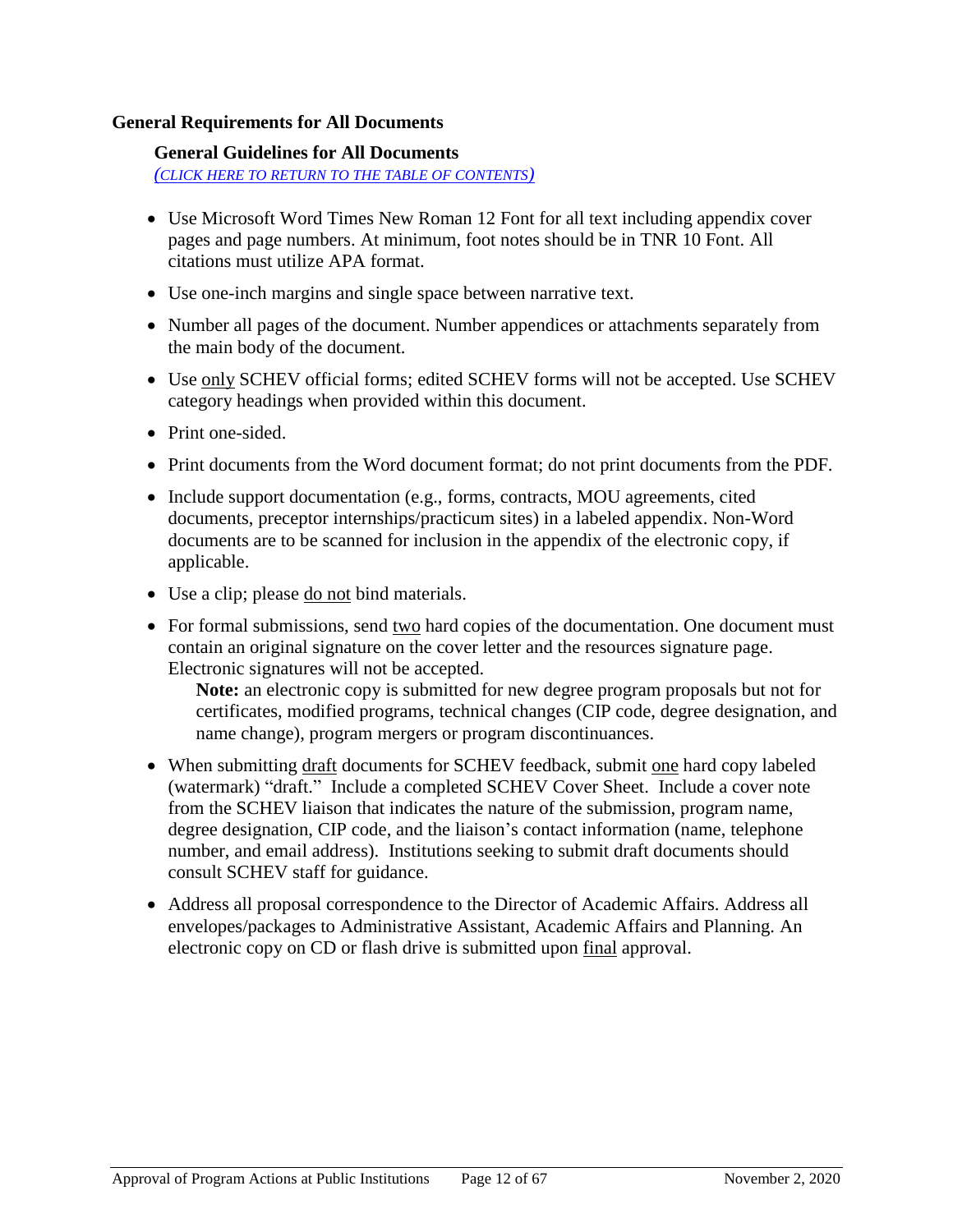| <b>Section</b>                                                                     | Page           |
|------------------------------------------------------------------------------------|----------------|
| Section I: Policy Outline—Duties, Requirements, Definitions, and Policy Statements | $\overline{A}$ |
| Section II: Introduction to Procedures & Requirements for All Documents            | 11             |
| <b>Section III: Certificate Programs</b>                                           | 14             |
| <b>Section IV: New Degree Programs</b>                                             | 17             |
| <b>Section V: Program Modifications</b>                                            | 37             |
| <b>Section VI: Technical Changes and Program Mergers</b>                           | 47             |
| <b>Section VII: Discontinuances</b>                                                | 62             |
| Format and Order of Headings                                                       | 66             |

# *TO GO DIRECTLY TO THE SECTION, CLICK ON THE FOLLOWING LINKS:*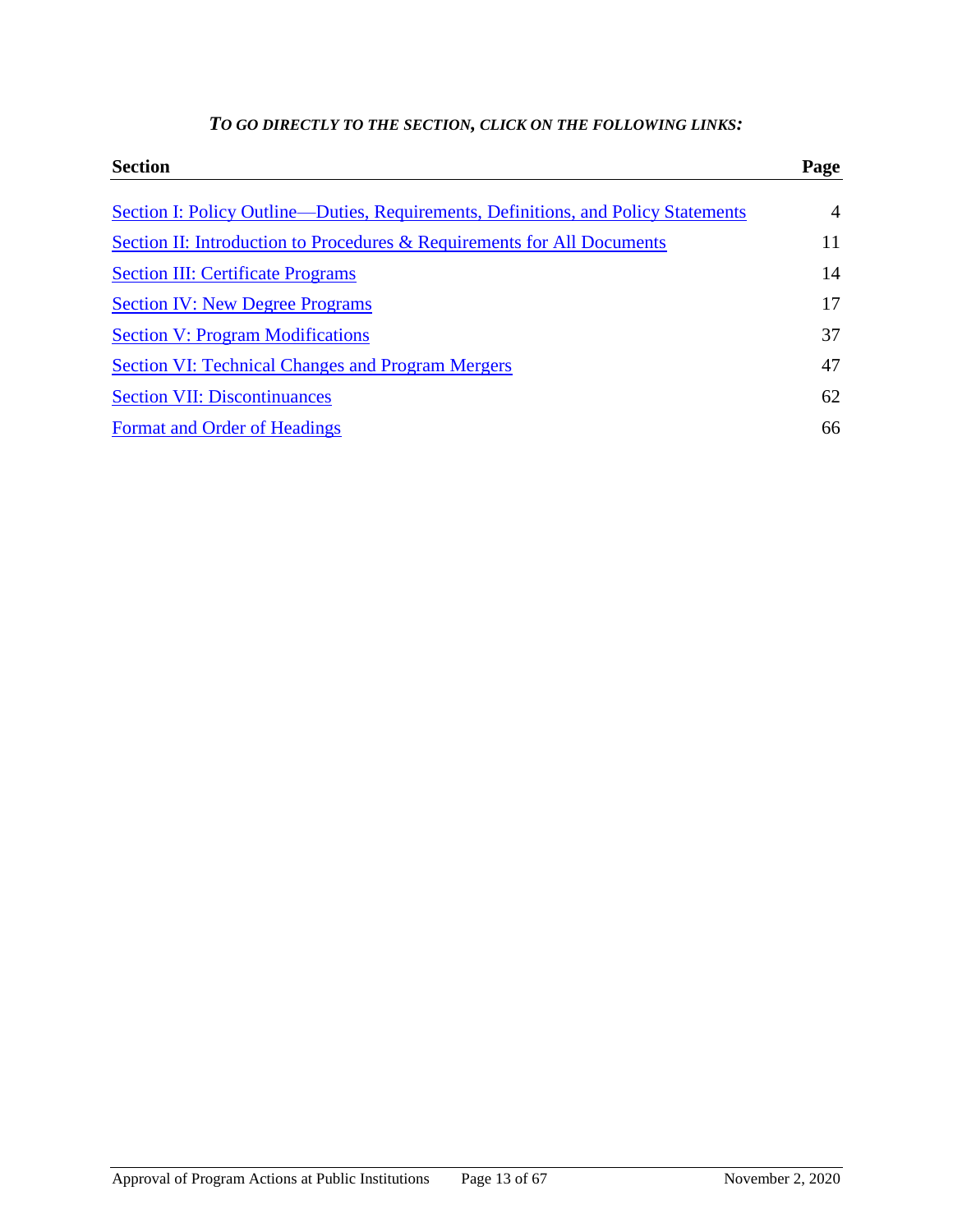### *SECTION III: CERTIFICATE PROGRAMS*

### <span id="page-14-1"></span><span id="page-14-0"></span>**A. Procedures and Requirements for Certificate Program Documents**

- All documents for new certificate programs must be submitted to SCHEV staff at least ninety (90) days prior to the desired initiation date. Requests for new certificate programs must include the information required by SCHEV's policy. Institutions may submit draft proposals to SCHEV staff for review and guidance. To submit a draft, document, see instructions on page 12 of this document.
- New certificate programs are eligible for review and approval by SCHEV staff. Certificate programs must align with the institution's official SCHEV-approved mission statement. Certificate programs should be fully supported through internal reallocation and comprised predominantly of existing faculty and resources.
- SCHEV reserves the right to request additional information.

Note: use the SCHEV [Certificate Program Definitions](https://schev.edu/docs/default-source/institution-section/GuidancePolicy/academic-program-forms/certificateprogramdefinitions-1.pdf) to determine certificate designation level. The document is available with this policy on the SCHEV website.

#### <span id="page-14-2"></span>**B. Specific Instructions for Certificate Program Documents**

### **1. Document Format**

- Complete the SCHEV Program Proposal Cover Sheet.
- Provide a descriptive narrative to address item 2iii (see below).
- See General Requirements for All Documents on page 12 of this document.

#### **2. Proposal Requirements, Components and Forms**

Documents for certificates must include three components: (i) a cover letter signed by the chief academic officer containing the information listed below; (ii) a "Program Proposal Cover Sheet"; and, (iii) a description of the program containing the information listed below.

#### **i) Letter from Chief Academic Officer**

A letter from the chief academic officer must accompany the documentation for all certificate programs. The letter must:

- indicate the institution's legal name, the nature of the request, the certificate designation and program name, CIP code, initiation date, administrative unit, and the BOV approval date, if required (note if is not required);
- succinctly describe the program;
- describe the resources needed to support the program; indicate resources for new courses, new fulltime or adjunct faculty, or new staff;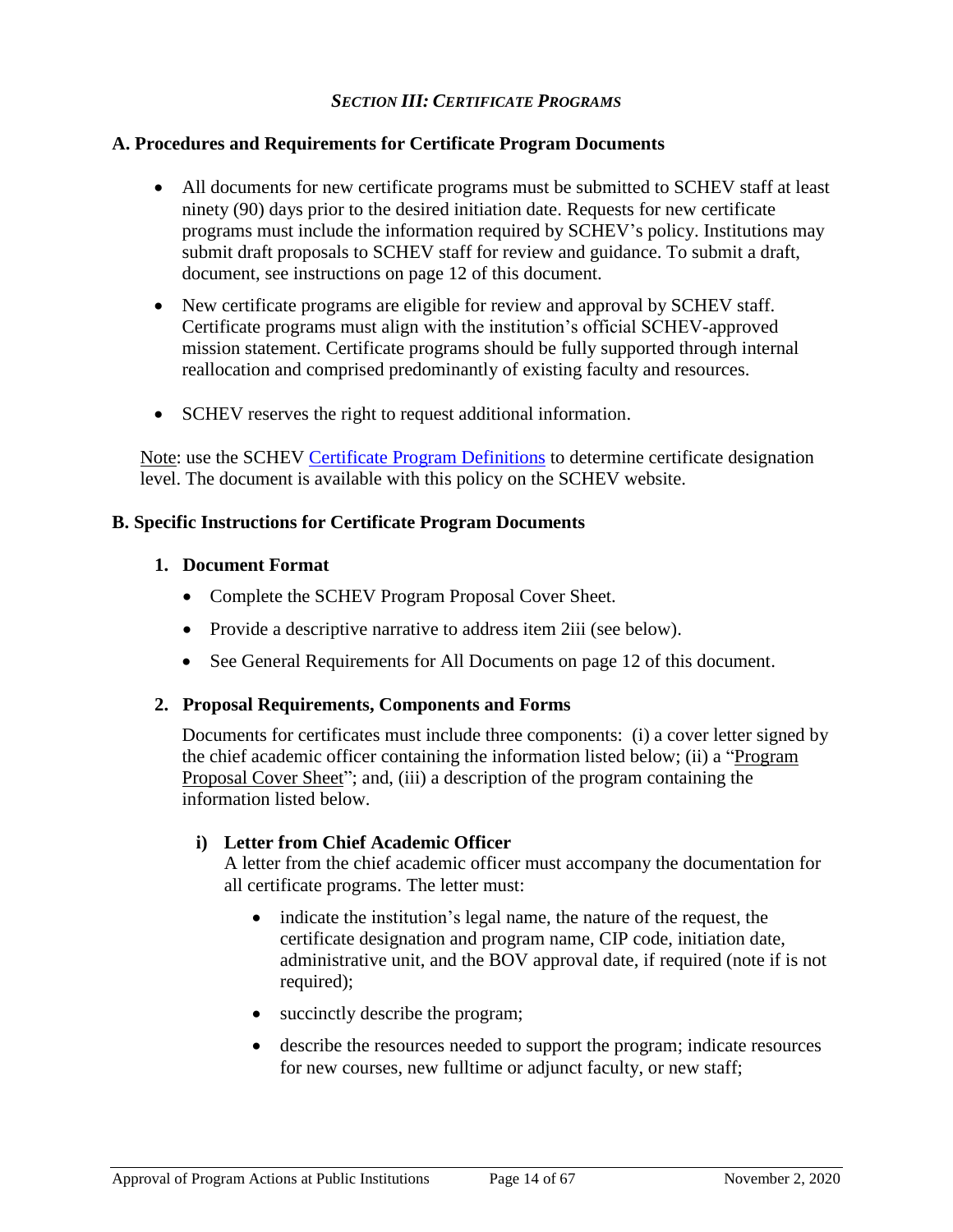• include contact information (name, title, email address, and telephone number) of person(s) other than the institution's chief academic officer who may be contacted regarding the program document.

# **ii) Program Proposal Cover Sheet**

The SCHEV Cover Sheet for Program Proposals must be used to submit proposals for certificates programs (see page 20).

# **iii) Narrative Description**

Institutions must submit information and narrative to address (at minimum) the areas and statements below.

# **Note:**

• the format for the proposal is not bulleted; use a section heading for each of the following areas/topics:

Name of certificate, CIP code, Initiation date, Description of certificate, Time to complete, Admission criteria (if applicable), Curriculum requirements, Faculty, Course delivery format, Resources, Gainful Employment, and Course descriptions.

- if a certificate program exceeds the credit hours outlined in SCHEV's [Certificate Program Definitions,](https://schev.edu/docs/default-source/institution-section/GuidancePolicy/academic-program-forms/certificateprogramdefinitions-1.pdf) include a separate heading to provide justification for the credit hour requirement.
- Include a succinct narrative to describe the purpose and focus of the certificate. Indicate what students will study and learn at program level. Indicate what graduates will be prepared to do on a job. Indicate whether the certificate meets an accreditor or state board requirements, if applicable. Provide an original copy of requirements as an appendix item.
- Indicate the specific individuals/group(s) who will be targeted to enroll in the program.
- Include a narrative to indicate the time to complete the program for fulltime and part-time students for both degree seeking and non-degree seeking students.
- Describe admission criteria for the program and indicate specific requirements for different populations. Include scores for all standardized tests.
- Provide a succinct summary of the focus of the curriculum. Summarize what students will learn from core and required coursework. Indicate the total number of credit hours required. Provide a list of all required courses (title, designator and credit hour value), restricted electives, and electives. Describe sub areas, if applicable. Describe requirements and indicate deliverables for a capstone project, internship, or practicum, if applicable. Indicate how student failure will be addressed. Explain any requirements of the curriculum (e.g., project, internship, practicum) needed to address special requirements for licensure.
- Describe faculty who will teach in the certificate. Indicate who selects faculty, the academic unit to provide faculty, the number of existing faculty to teach in the certificate program, and the credentials (degree level and discipline area)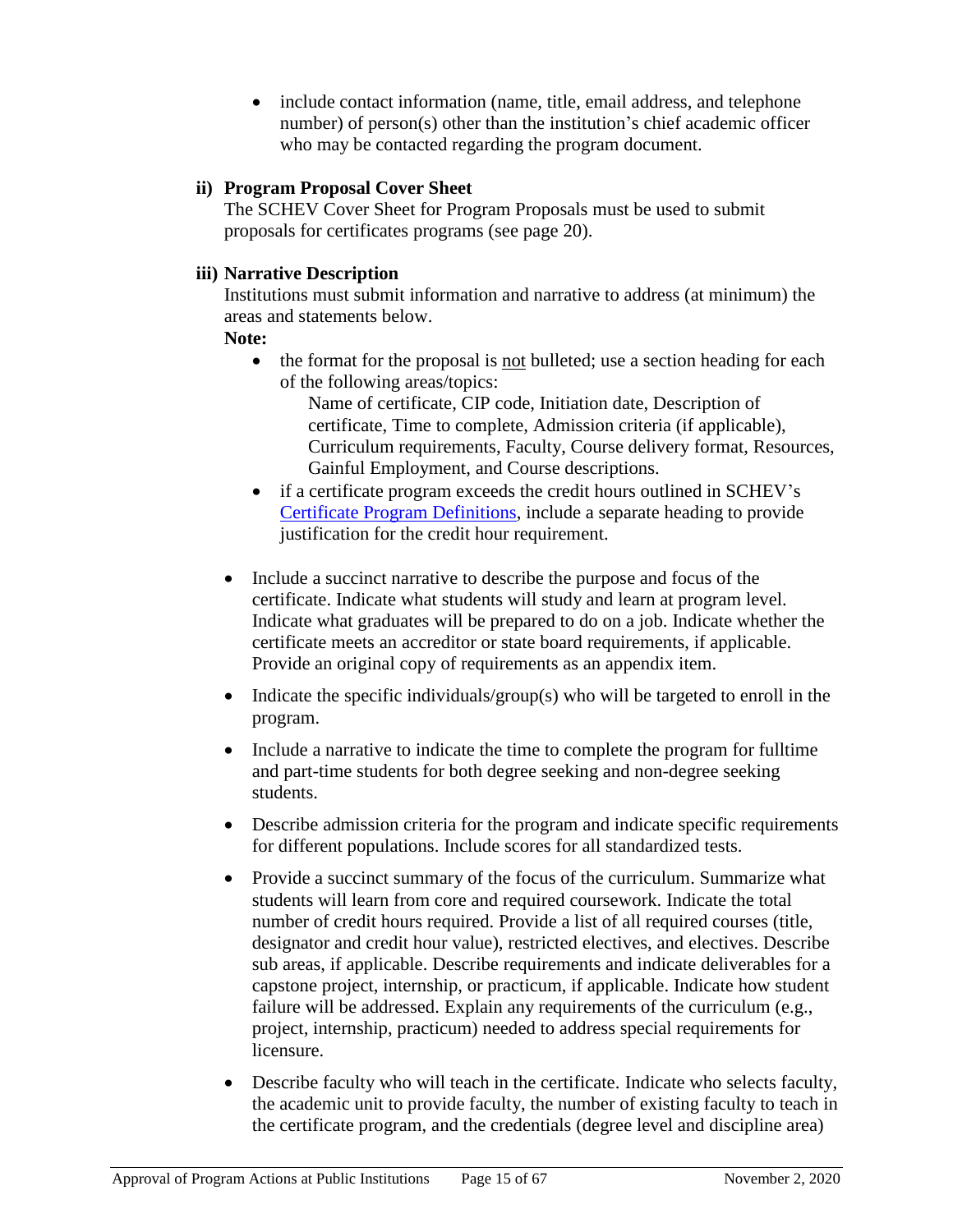of faculty. If using adjunct faculty, indicate the credentials and level of support that would be used to offer the certificate. Indicate if not using adjunct faculty.

- $\bullet$  Indicate how (e.g., traditional, fully online, or hybrid design) the certificate program will be delivered. Describe the institution's resources to support the delivery format. If traditional, indicate space resources; if online, indicate technological resources to support online instruction and availability of technical support. Indicate faculty training to teach online courses and training that is required. Indicate whether the institution has the ability to support the delivery format.
- Explain resources to offer the certificate. Indicate additional resources or costs (e.g., administration, faculty), if needed and the source of financial support. Indicate the institution's ability to support the certificate with existing resources.
- Indicate whether the certificate is a Gainful Employment program. Indicate why the program will or will not come under Gainful Employment.
- Provide the official course description for all required courses and restricted electives. Denote if courses are new.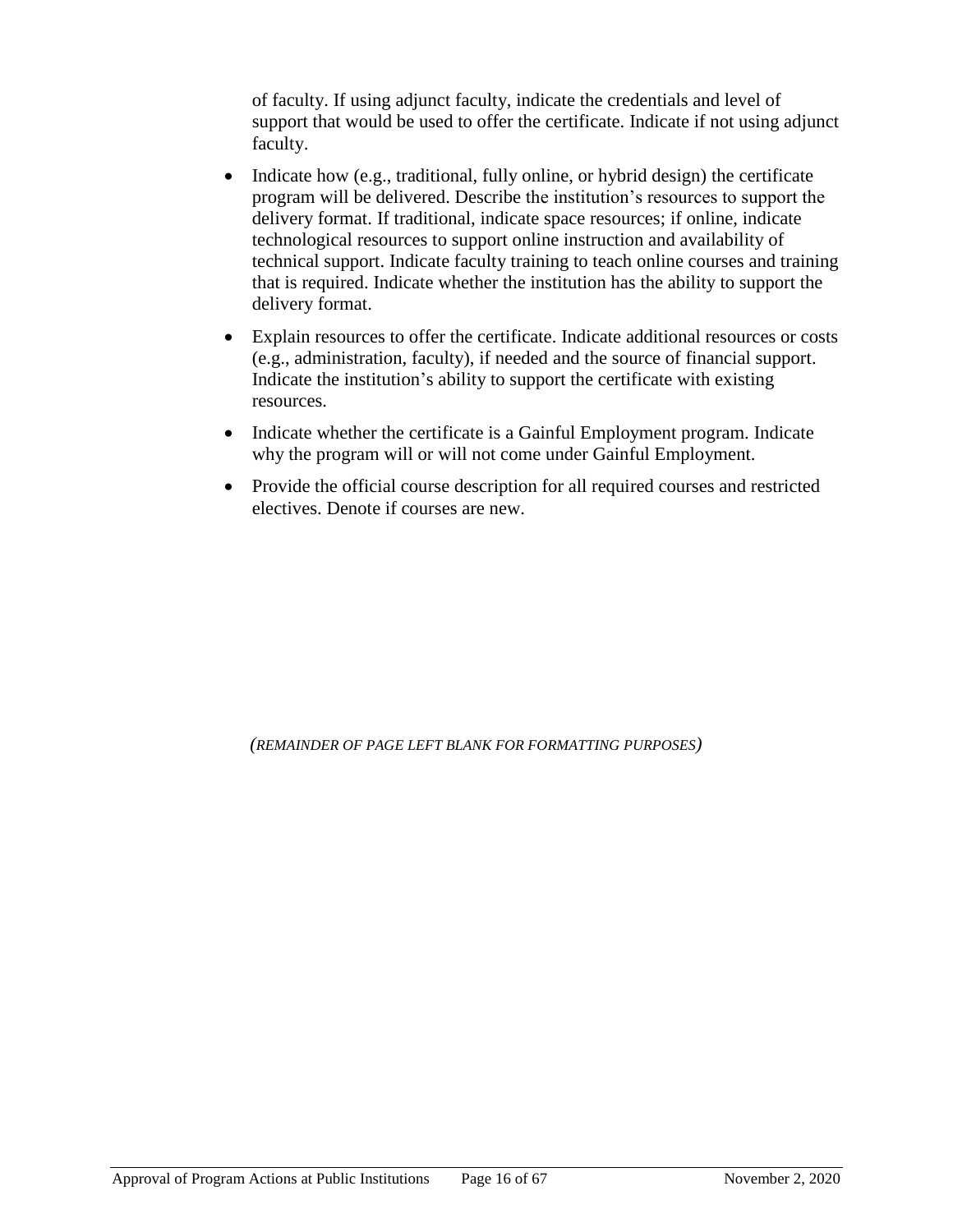### *SECTION IV: NEW DEGREE PROGRAMS*

# <span id="page-17-1"></span><span id="page-17-0"></span>**A. Guidelines and Procedures for New Degree Program Proposals**

- All new degree program proposals, except those that qualify for Facilitated Staff Approval, must be reviewed and approved by Council. Proposals subject to Council approval must be submitted according to the two-stage process and applicable timelines described in section C (see page 21). All degree program proposals must include the information required by SCHEV's policy. Proposals eligible for Facilitated Approval must be submitted at least nine months prior to the anticipated initiation date. Requirements for facilitated approval are provided in the addendum document available at: [https://schev.edu/index/institutional/guidance-policies/academic-affairs](https://schev.edu/index/institutional/guidance-policies/academic-affairs-policy/approval-of-program-actions)[policy/approval-of-program-actions.](https://schev.edu/index/institutional/guidance-policies/academic-affairs-policy/approval-of-program-actions)
- Approval to initiate a new degree program does not imply approval of the projected budget or budget initiatives for that program, or approval of a mission change.
- Proposals for new doctoral programs are also subject to the two-stage process, with the qualification that they may be presented for Council action at the next feasible meeting following completion of the external review process. Institutions must arrange (in consultation with SCHEV staff) and fund a site visit to review the degree program proposal. At least two qualified external reviewers and a SCHEV staff member will attend the external review. The site visit must be completed at least eight (8) weeks in advance of the date of expected Council action. None of the external reviewers may have an affiliation with the institution; no more than one of the external reviewers may reside within Virginia. The external reviewers must be provided with copies of the degree program proposal and faculty CV's prior to the visit and should be charged with preparation of a written report, which must be submitted to the SCHEV staff. Institutions must provide written documentation to SCHEV and to the external reviewers addressing any recommendations or significant issues from the reviewers' report. One hard copy of reviewers' CV's must be sent to SCHEV.
- Approval to initiate a new degree program may also require a substantive change review by the Southern Association of Colleges and Schools Commission on Colleges (SACSCOC) if the new program significantly modifies or expands the scope of the institution.

# <span id="page-17-2"></span>**B. Specific Instructions for New Degree Program Proposals**

# **1. Proposal Format**

- Complete the SCHEV Program Proposal Cover Sheet.
- Provide a table of contents.
- Provide a descriptive narrative that addresses all applicable items in Part I (pages 23- 27) and Part II (pages 28-32) in sufficient detail to inform reviewers who may not be familiar with the discipline. Narrative text in these sections should address the specified "Questions to Address," and will be evaluated according to the relevant "Components of an Effective Response."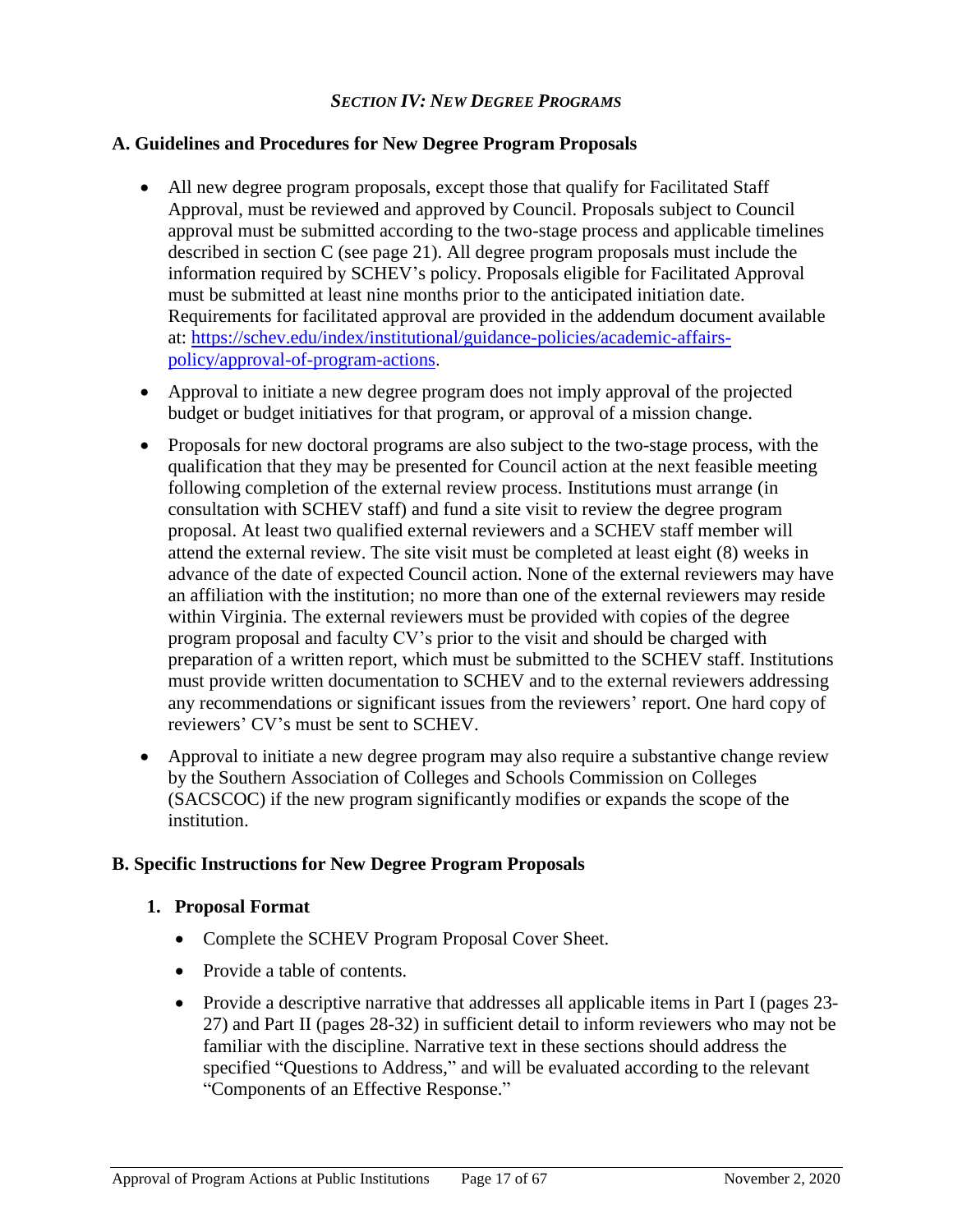- Complete tables and forms in Parts II (B & C), III, and IV, and provide narrative text to accompany tables as specified.
- Complete required Certification Statements, signed by the Chief Academic Officer, in Part V (see page 36).
- Provide as appendices any information that is labeled as "Provide Appendix." Nonrequired information may be included as an appendix at the institution's discretion if needed to document the justification for the proposed program. Non-MS Word documents are to be scanned for inclusion in the appendix of the electronic copy.
- Include documentation for contracts, MOU/MOA's, or other agreements with external resources (e.g., business, institution of higher education, government agency), if applicable.
- See General Requirements for All Documents on page 12 of this document.

### **2. Proposal Requirements, Components, and Forms**

Proposals for new programs must include the following three components:

- a cover letter signed by the chief academic officer containing the information specified below;
- a "Program Proposal Cover Sheet;" and
- a completed program proposal document, consisting of the following components:
	- o Table of Contents
	- o Part I: Description of Proposed Degree Program
	- o Part II: Justification for the Proposed Program
	- o Part III: Summary of Projected Enrollments for the Proposed Program
	- o Part IV: Projected Resource Needs for the Proposed Program
	- o Part V: Certification Statements
	- o Appendices (required and optional)

#### **i) Letter from Chief Academic Officer**

A letter signed by the chief academic officer must accompany the program proposal for all new degree programs. The letter must:

- indicate the institution's legal name, the nature of the request, the degree designation and program name, CIP code, initiation date, administrative unit, and the BOV approval date;
- provide a brief description of the program;
- summarize why the degree program is needed at this time;
- explain how the proposed program will fit with the institution's mission;
- describe what the institution will stop doing or do differently in order to initiate the program, if applicable; indicate whether any degree programs will be proposed for closure or consolidation;
- describe funding plans for the proposed program including the institution's commitment to the proposed program in terms of faculty, financial, and physical resources; and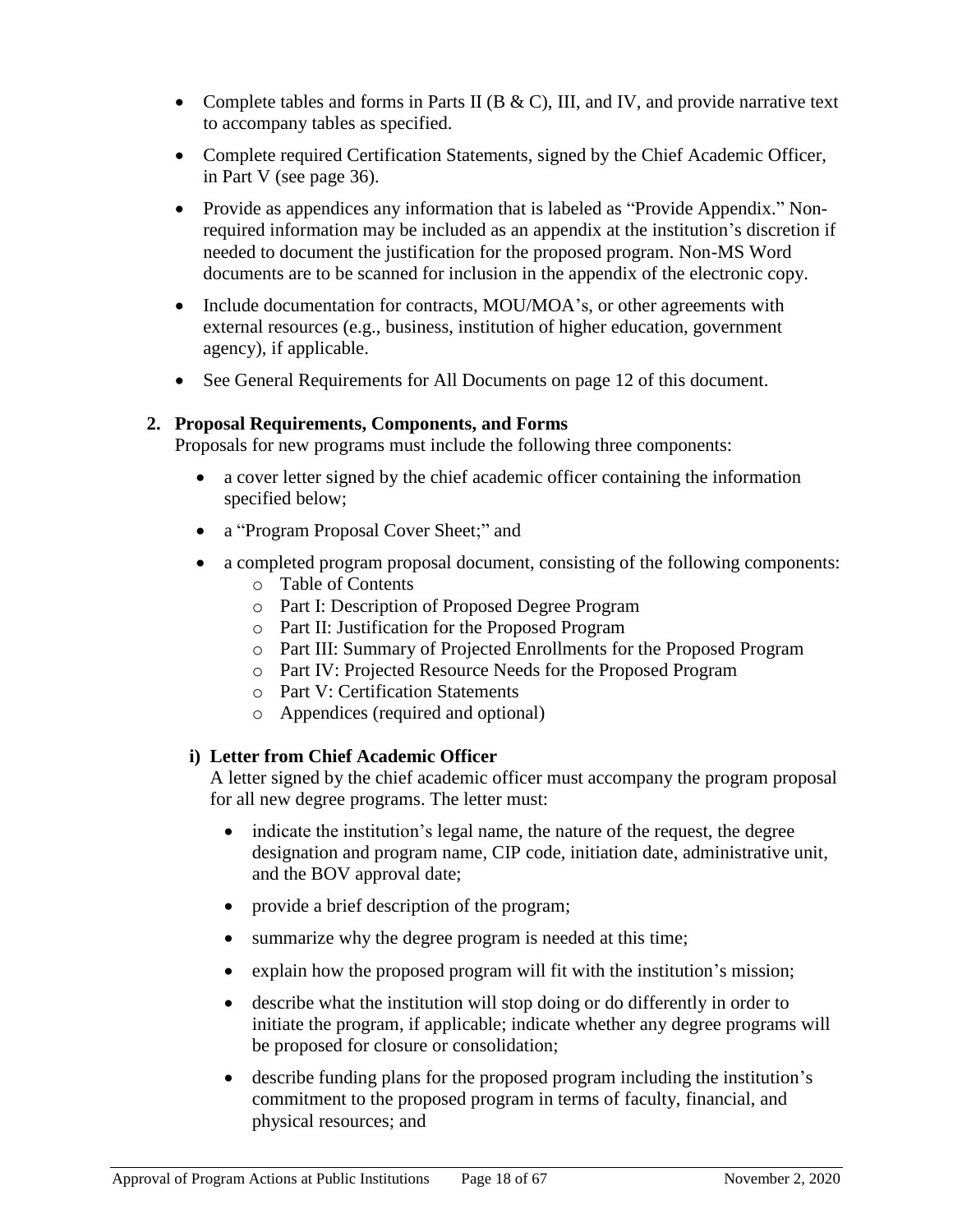- include contact information (name, title, email address, and telephone number) of person(s) other than the institution's chief academic officer who may be contacted regarding the program proposal.
- Note: If the proposed program will be offered jointly or in collaboration with one or more other institutions (public or private), the chief academic officer of each collaborating institution must also submit a letter of support and explanation.

# **ii) Program Proposal Cover Sheet**

The SCHEV Cover Sheet for Program Proposals must be used to submit proposals for new and spin-off programs (see below).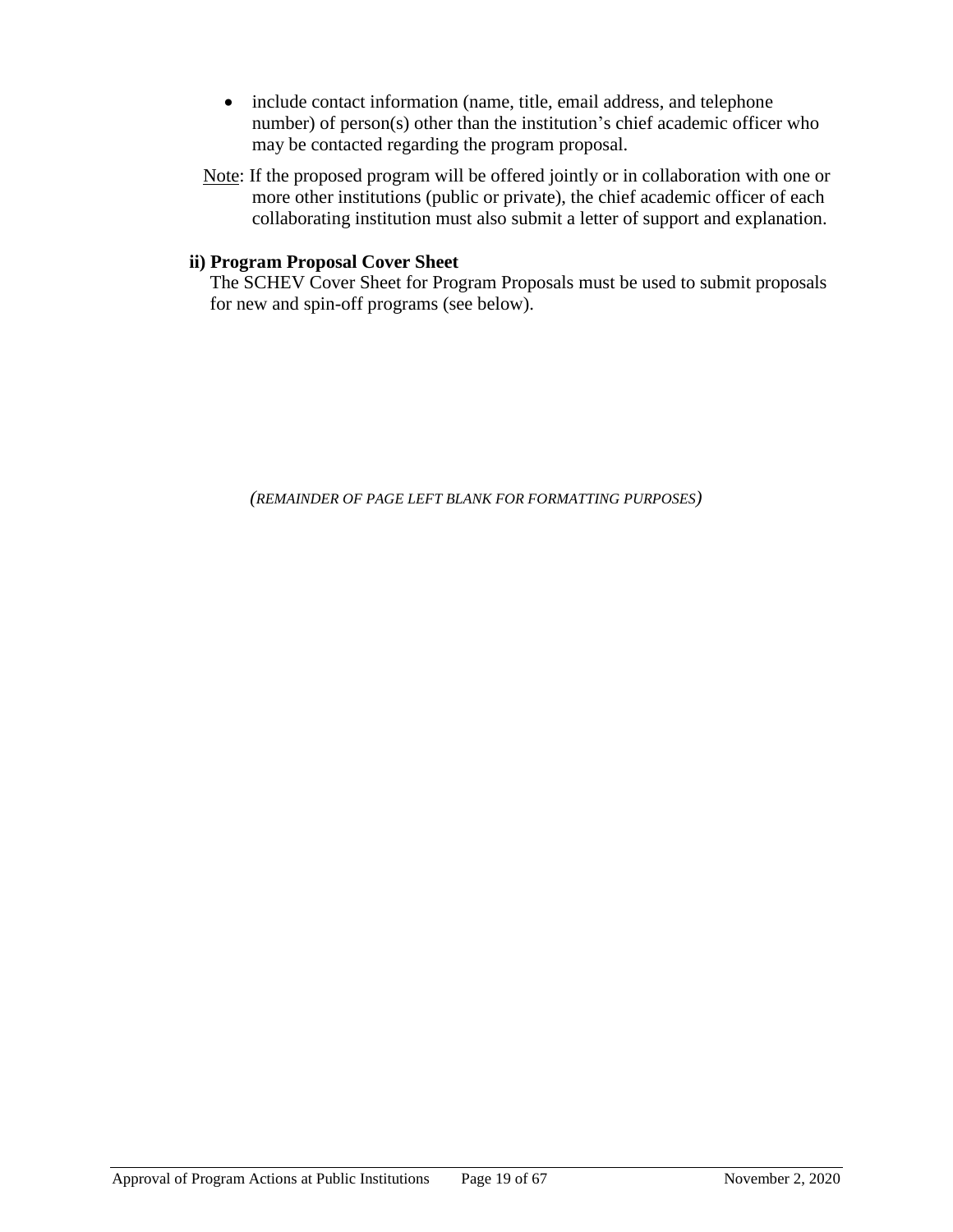# *STATE COUNCIL OF HIGHER EDUCATION FOR VIRGINIA* **Program Proposal Cover Sheet**

<span id="page-20-0"></span>

| 1. Institution                                                                                                                                                                                                      | 2. Academic Program (Check one):<br>New program proposal $\sqrt{\phantom{a}}$<br>Certificate document |  |  |  |  |
|---------------------------------------------------------------------------------------------------------------------------------------------------------------------------------------------------------------------|-------------------------------------------------------------------------------------------------------|--|--|--|--|
| 3. Name of proposed program                                                                                                                                                                                         | 4. CIP code                                                                                           |  |  |  |  |
| 5. Degree/certificate designation                                                                                                                                                                                   | 6. Semester and year of initiation                                                                    |  |  |  |  |
| 7. Semester and year of first graduates                                                                                                                                                                             | 8. Date approved by Board of Visitors                                                                 |  |  |  |  |
| 9. For community colleges:<br>date approved by local board<br>date approved by State Board for Community Colleges                                                                                                   |                                                                                                       |  |  |  |  |
| 10. If collaborative or joint program, identify collaborating institution(s) and attach<br>letter(s) of intent/support from corresponding chief academic officers(s)                                                |                                                                                                       |  |  |  |  |
| specify the unit from the choices).                                                                                                                                                                                 | 11. Location of program within institution (complete for every level, as appropriate and              |  |  |  |  |
| Department(s) or division of                                                                                                                                                                                        |                                                                                                       |  |  |  |  |
|                                                                                                                                                                                                                     |                                                                                                       |  |  |  |  |
| Campus(es) or off-campus site(s)                                                                                                                                                                                    |                                                                                                       |  |  |  |  |
| 12. Mode(s) of delivery:                                                                                                                                                                                            |                                                                                                       |  |  |  |  |
| Face-to-face, traditional                                                                                                                                                                                           |                                                                                                       |  |  |  |  |
| Hybrid (both face-to-face and distance)                                                                                                                                                                             |                                                                                                       |  |  |  |  |
| Distance (100% web-based)                                                                                                                                                                                           |                                                                                                       |  |  |  |  |
| 13. Name, title, and telephone number(s) of person(s) other than the institution's chief<br>academic officer who may be contacted by or may be expected to contact Council<br>staff regarding the modified program. |                                                                                                       |  |  |  |  |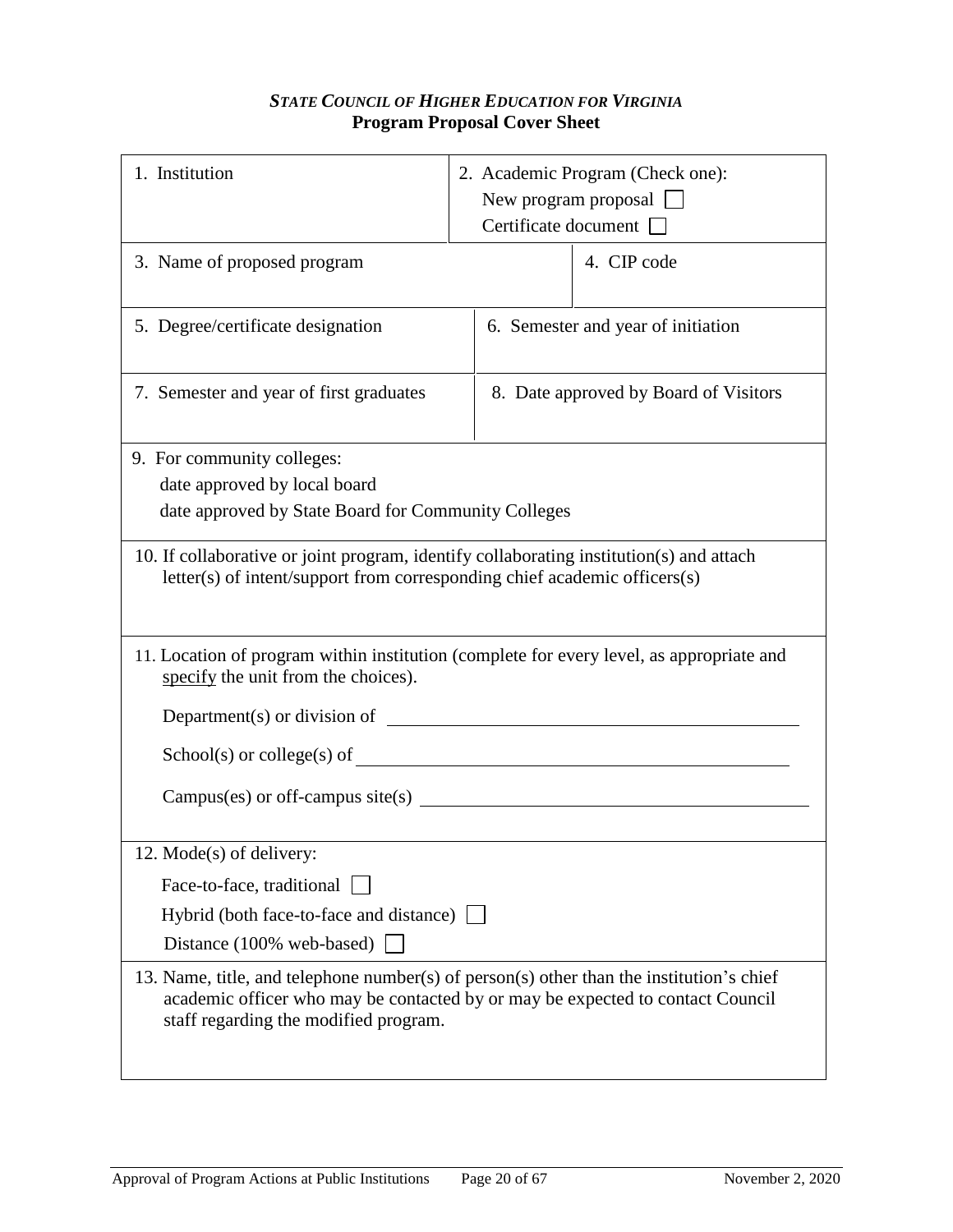# <span id="page-21-0"></span>**C. Process and Timeline for New Degree Program Proposals**

Information required to seek approval for a new degree program has been revised and specific timelines have been established to support complete program proposals receiving consideration at specific Council meetings during the academic year. The purpose of this process is to improve predictability and planning for both institutions and SCHEV.

### **Note:**

- The process/timeline below does not apply to degree program proposals eligible for Facilitated Approval, which may be submitted at any time without a Program Announcement. SCHEV reserves the right to determine whether a given proposal meets criteria for Facilitated Approval.
- Doctoral degree programs are not required to adhere to the timeline; i.e., they may be presented for Council action at the next feasible meeting following completion of the external review process.
- Specific deadlines and timeline points may be adjusted to accord with the calendar, meeting cancellations or other logistical considerations. Any such adjustments will be announced with advance notice.

#### Process:

- A Program Announcement will be presented at a specific Council meeting. Any questions, concerns or requests for information raised at that time must be addressed in the full program proposal. [The Program Announcement Form](https://schev.edu/docs/default-source/institution-section/GuidancePolicy/2020-academic-policies/program-announcements/program-announcement-form.docx) and [Program](https://schev.edu/docs/default-source/institution-section/GuidancePolicy/2020-academic-policies/program-announcements/schev-prog-announce-instruction.pdf)  [Announcement Instructions](https://schev.edu/docs/default-source/institution-section/GuidancePolicy/2020-academic-policies/program-announcements/schev-prog-announce-instruction.pdf) are available on the SCHEV web site.
- Following submission of the full program proposal by a specified deadline, the new degree program will be presented for action at a subsequent specific Council meeting.

# Timeline:

- *May Approval Timeline, with deadlines*
	- o September 1 (deadline): Program Announcement submitted to SCHEV.
	- o September Council meeting: Program Announcement receives discussion.
	- o December 15 (deadline): Program Proposal submitted to SCHEV.
	- o Program approval considered for action at the May Council meeting; if conferred, approval is effective fall of the same year or within one calendar year after Council approval.
- *October Approval Timeline, with deadlines*
	- o March 1 (deadline): Program Announcement submitted to SCHEV.
	- o March Council meeting: Program Announcement receives discussion.
	- o June 1 (deadline): Program Proposal submitted to SCHEV.
	- o Program approval considered for action at the October Council meeting; if conferred, approval is effective spring semester of the same academic year or within one calendar year after Council approval.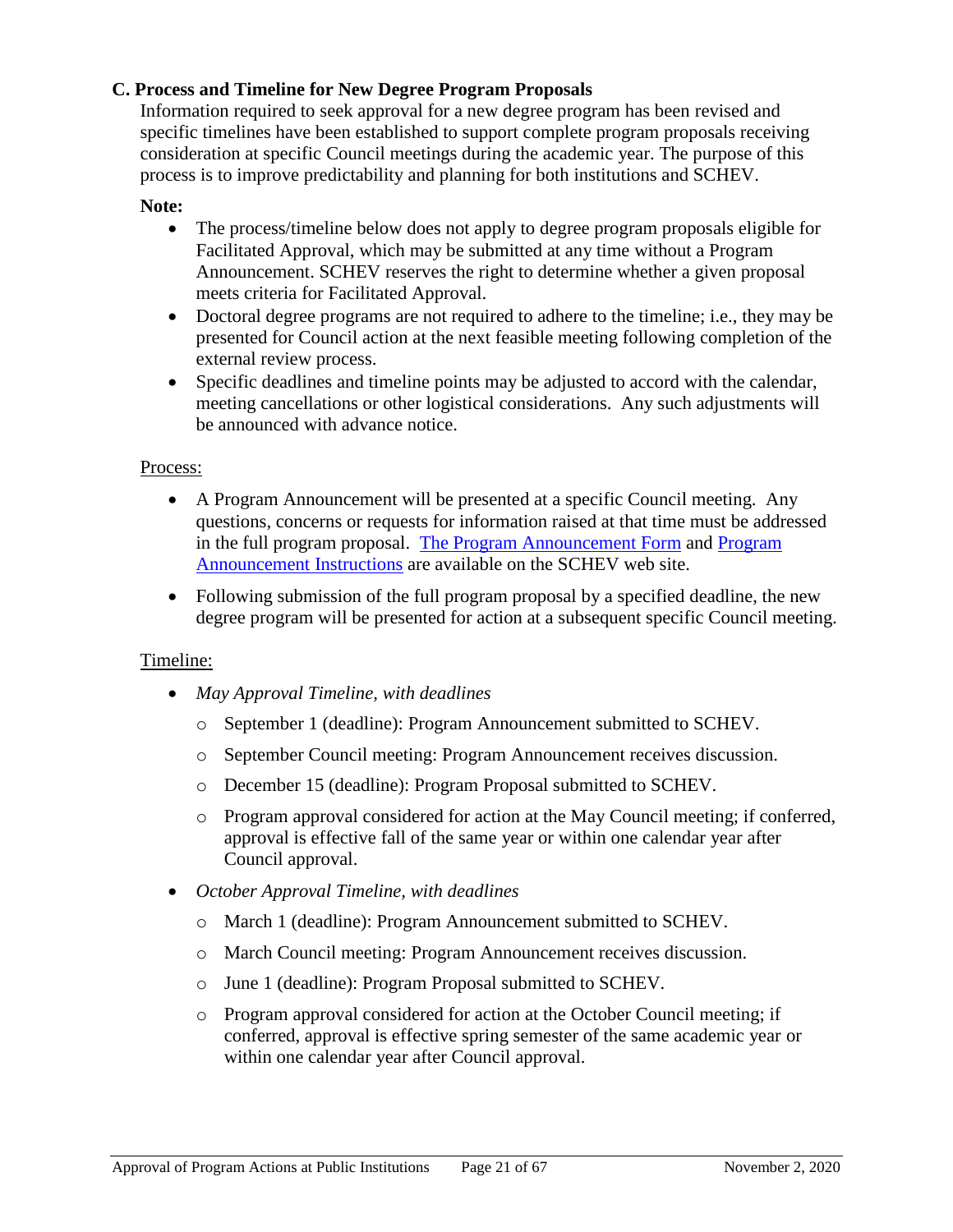# *Introduction: New Degree Program Proposal Documents*

<span id="page-22-0"></span>Parts I-V provide instructions for composing the main parts of the program proposal document. The purpose of the instruction is to promote an accurate description of the proposed degree program so the rationale advanced for approval can be fully evaluated. Institutions must respond to the prompts/questions within each section with relevant narrative descriptions, quantitative information, and appendices where indicated.

Please note:

- some headings are designated "if applicable"—if the specified information is not applicable to the proposed degree program, the proposal simply omits that heading;
- some headings specify information (required or optional) to be included as appendices; and
- the format for the proposal is not bulleted; a guide with the section headings to format the proposal can be found on pages 65-66 of this document.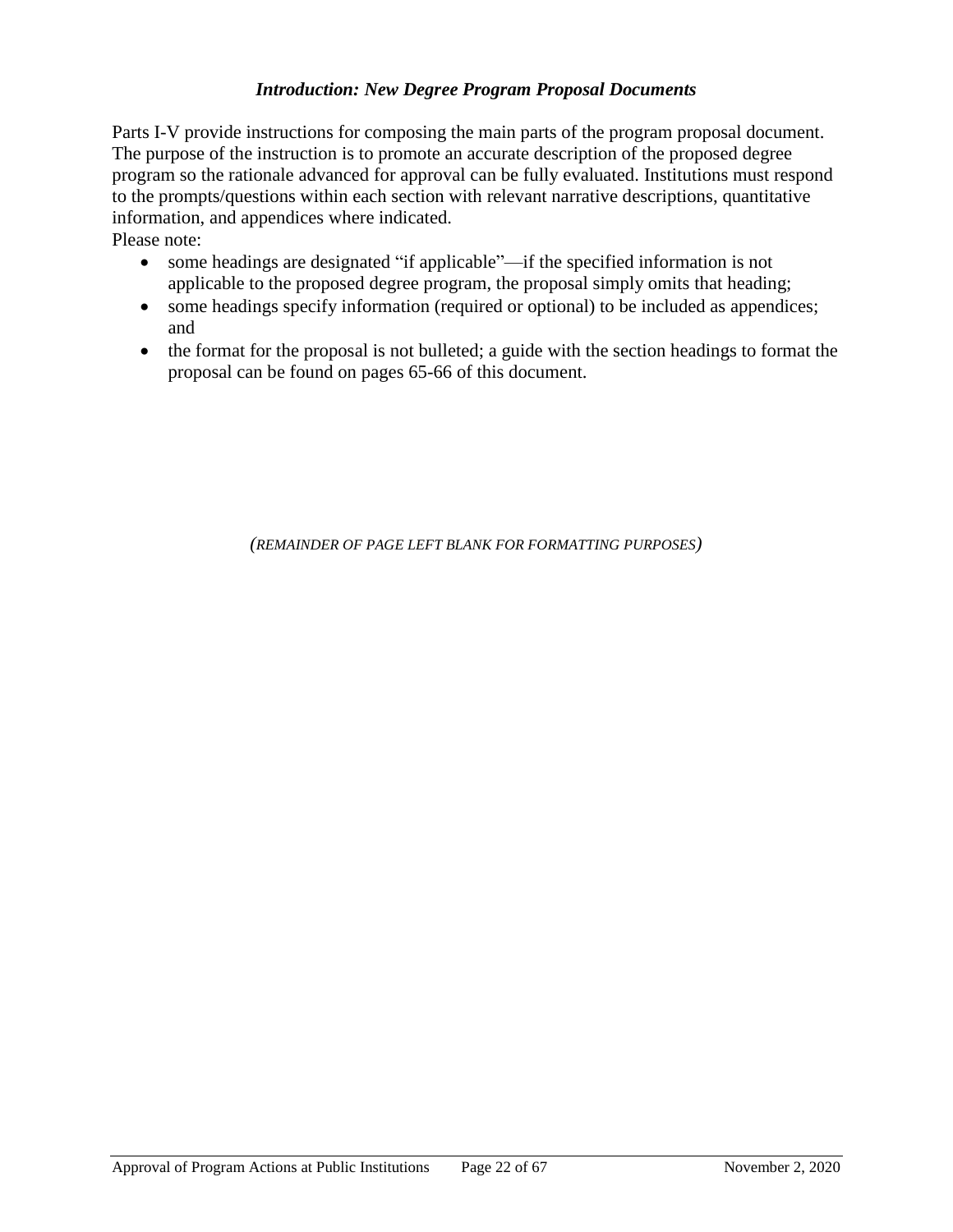# <span id="page-23-1"></span><span id="page-23-0"></span>**A. Program Background**

Information to address: Provide a background of the proposed degree program including the institution's name, indicate the request, program designation and name, location of the program, and initiation date (semester/year) of the program. Is the degree program a collaboration of campus units (e.g., departments, schools, or colleges)? Discuss the focus/intent of the degree program. What purpose will graduates serve and what are graduates needed to do? Is the degree program in an emerging or cutting-edge area? A brief history of the evolution of the discipline and/or a description of the degree program area should be provided.

Components of an effective response

- Degree program, administrative location (academic units) on campus, and initiation semester and year.
- The purpose of the program is clearly described, including the specific skills and knowledge that will be imparted to students.
- Employment for which graduates will be prepared is clearly and accurately described.
- The evolution of the discipline both in general and on campus is clearly described.
- Planning for the degree program exhibits forward thinking about both the discipline and changing societal and workforce needs.
- Outlines career paths for graduates, include specific professional certifications/licensures if applicable.

# <span id="page-23-2"></span>**B. Institutional Mission**

Information to address: How does the degree program align with the institution's mission? Explain whether and how the program is included, or referenced in relevant state planning documents, specifically the most recent six-year plan and/or the institution's performance agreement with the state, if applicable.

# Components of an effective response

- Institution's official SCHEV-approved mission statement is provided.
- The program is explained in terms of the mission, directly quoting the mission to demonstrate alignment.
- The program has been included in the institution's six-year plan and/or performance agreement.

# <span id="page-23-3"></span>**C. Delivery Format (if applicable)**

Information to address: If all or part of the curriculum will utilize any variation of online/electronic delivery, provide a complete description of the plan, courses, and resources available. Indicate faculty credentials and training to provide online instruction.

#### Components of an effective response

- Documentation that the institution has an established logistical framework for offering education online.
- Description of services that will be available to support online students.
- Resources are available for training and providing ongoing support for faculty engaged in online education.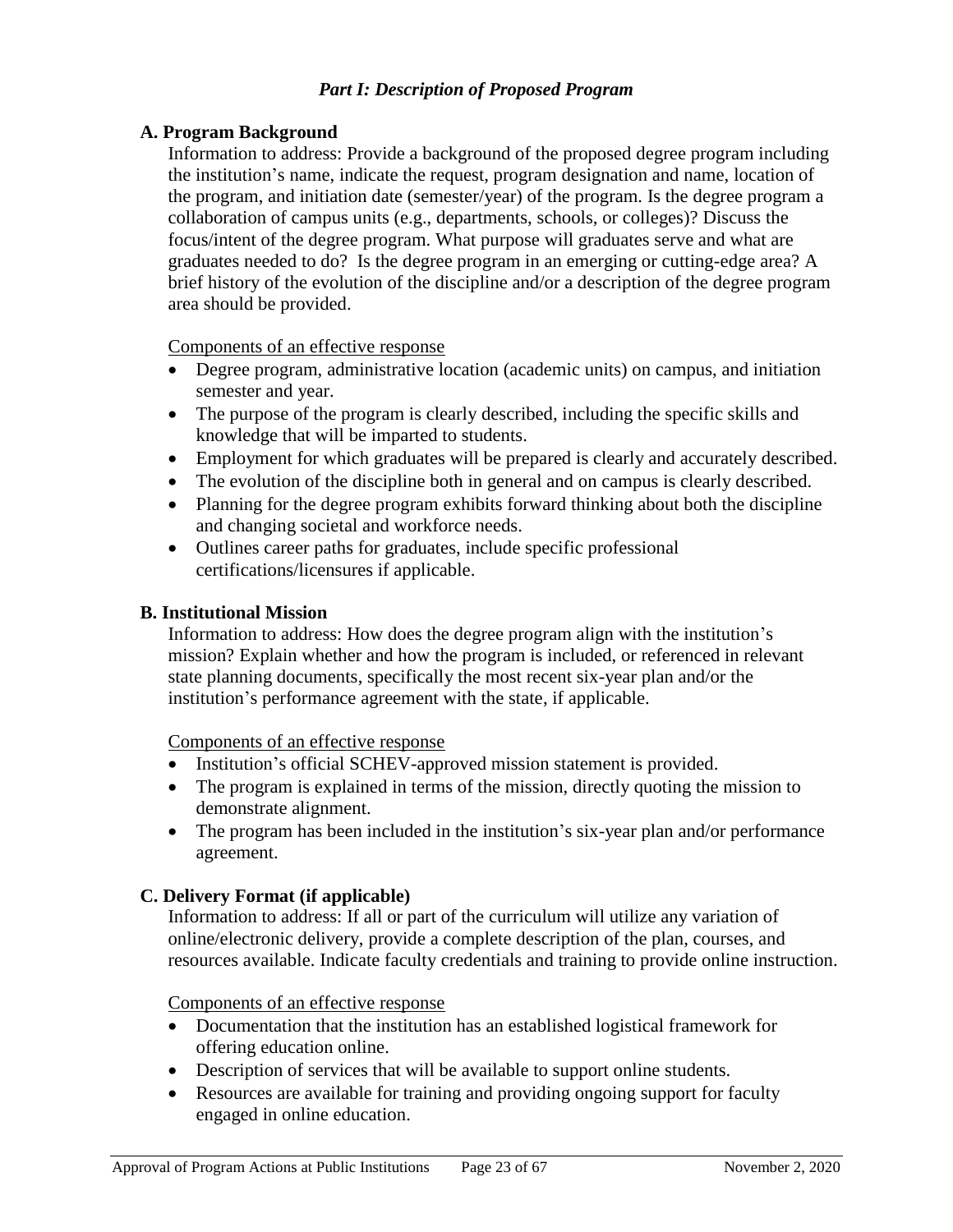# <span id="page-24-0"></span>**D. Program Accreditation or State Agency Authorization (if applicable)**

Information to address: Will the program seek accreditation or a state board authorization? Which accrediting organization or state agency will be used? What will be the process for accreditation or state authorization? When (in which year) will accreditation be sought?

### Components of an effective response

- Indicate the full name of accreditor and mission of accreditor, citing the accreditor's website. Indicate the full name of state licensing.
- Indicate the timeline, actions, and deliverables for the process to seek accreditation. Indicate the process for state board authorization.
- When (month/semester year) does the institution anticipate receiving full accreditation for the degree program?
- Provide separate headings if the degree program will be subject to accreditation and state board approval/authorization.

# <span id="page-24-1"></span>**E. Admission Criteria (if applicable)**

*If the program does not have specific admissions criteria beyond the general requirements for admission to the institution, this section may be skipped.*

### *Note: Admission criteria are required for doctoral level degree programs.*

Information to address: What are the admission criteria for the proposed degree program? Will transfer credit be accepted toward fulfillment of program requirements? If there are any limitations on transferability of credit into the program, please explain the rationale.

#### Components of an effective response

- Admission criteria are clearly described at the institutional level and college/school and department level, if applicable.
- Criteria are related to such factors as the target student population, demand for the degree program, and likely student success.
- Indicates clearly whether transfer coursework will be allowed to count toward core and required courses. If so, a rationale is provided and any limitations on allowable transfer are explained.

#### <span id="page-24-2"></span>**F. Curriculum**

Information to address: How many credit hours are required for the proposed degree? (Note: Strong educational justification must be provided for requiring more than 60 credits for an A.A., A.S., or A.A&S. degree; 65 credits for an A.A.S. degree; or 120 credits for a baccalaureate degree.) Summarize the core and required coursework. What are the particular focuses and strengths of the curriculum? Summarize the purpose of sub areas, experiential learning, and capstone requirement. Detail the curriculum program requirements including: course information (designator/prefix, name, and credit hour value) and the required number of credit hours in core/foundation courses, research, seminar, restricted electives, clinical, internship/experiential work, electives, and dissertation hours (if applicable). Include a description of the focus/purpose of sub areas (areas of emphasis, concentrations, focus areas, majors, options, specializations or tracks).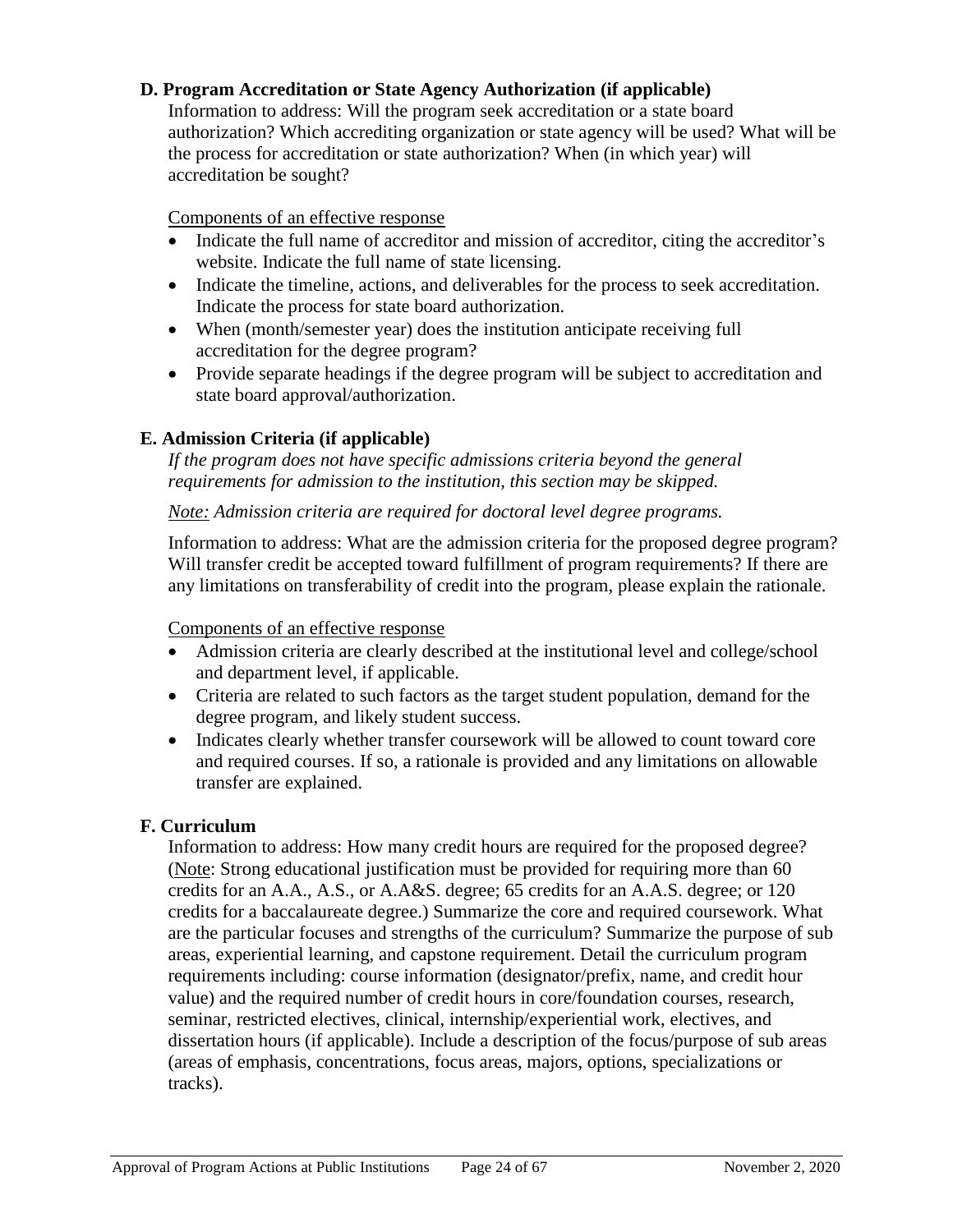Components of an effective response

- Curriculum adheres to SCHEV core credit total requirements.
- Curricular options are clearly labeled and described, and credit totals match what is claimed in narrative text.
- New courses are indicated and denoted with an asterisk.
- A description of capstone projects and experiential learning requirements, including deliverables and time (clock hour) requirements, is provided. How student failure will be addressed is indicated.
- For doctoral degree programs, threshold exams and culminating project (dissertation et al.) requirements are described.

Provide Appendices

- Sample plan of study by year and semester for full-time and part-time students.
- Course descriptions for new and existing (core and required) courses.
- Experiential learning locations/sites.
- Accreditation curriculum requirements/standards, if applicable.

# <span id="page-25-0"></span>**G. Time to Degree (if applicable)**

*This section is required if the proposed program:*

- *is designed to be offered in a non-standard format;*
- *(in the case of bachelor and associate degrees) exceeds SCHEV's maximum for total credit hours; or*
- *is a doctoral level program.*

Information to address: How is the proposed program designed (e.g., full-time or parttime enrollment only, cohort model, executive format)? How many years (semester) will students (full-time and/or part-time) take to the complete the degree program? Is summer enrollment required?

Components of an effective response

- Degree program format is clearly indicated.
- Time to complete is provided in years; weeks or semesters can be included parenthetically.
- Indication of whether summer is required.
- The narrative aligns with the Assumptions for student projected enrollment and the sample plans of study.

# <span id="page-25-1"></span>**H. Faculty Resources**

Information to address: Describe the extent of faculty resources, including number to participate in the program, number to teach core and required courses and their qualifications in the discipline. How will the existing faculty be utilized? Will faculty from other academic units be used? Will new faculty be hired? If so, what credentials will be sought or required and at what rank will new faculty be hired?

If applicable: What external funding sources are faculty receiving (research grant information required for doctoral programs)? How will adjunct faculty be utilized? How will graduate assistants be utilized?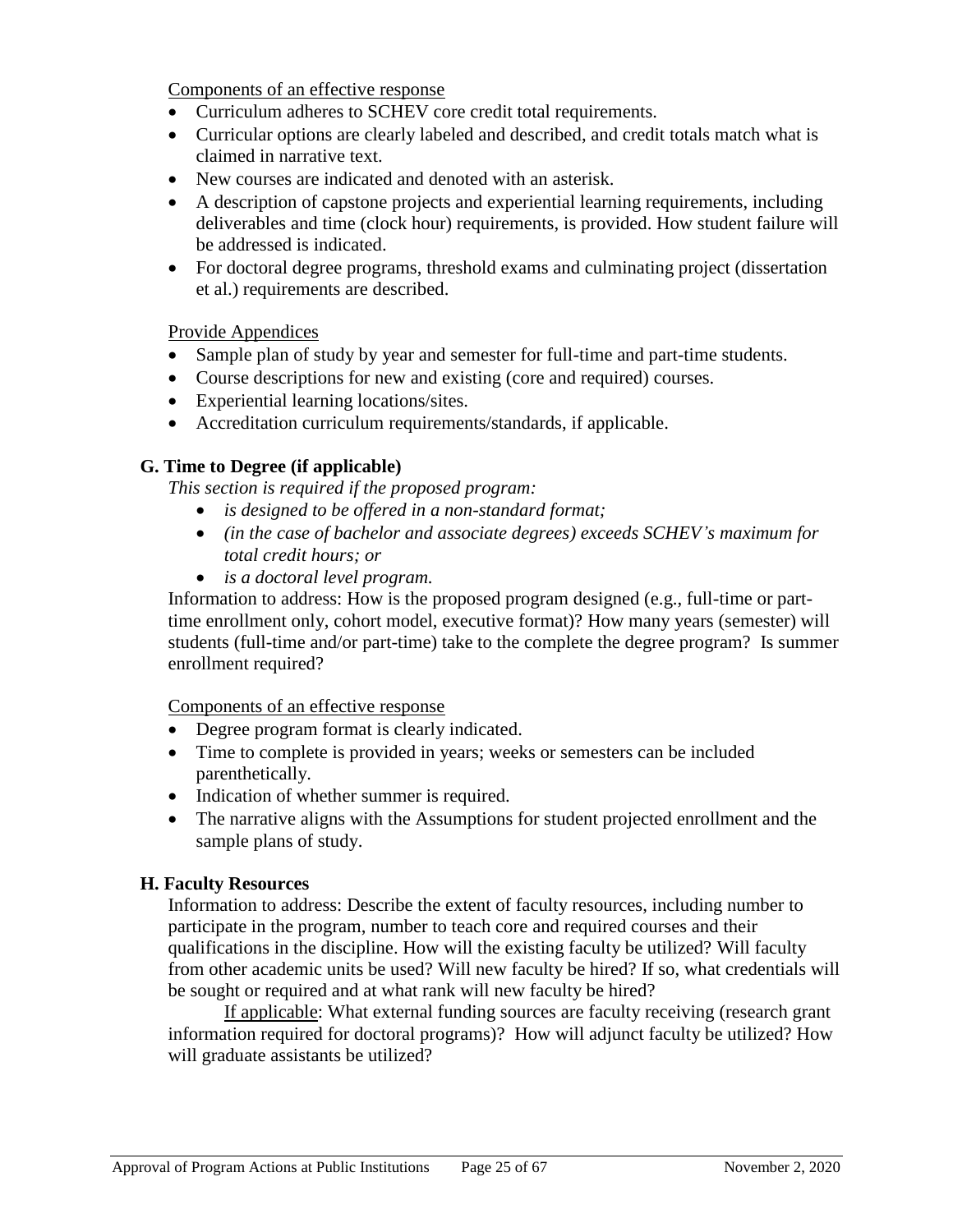Components of an effective response

- Faculty complement dedicated to the program core and required coursework is sufficient given the program student enrollment projections.
- Faculty experience and accomplishments are commensurate with the degree level and type of program—e.g., years of teaching experience in the discipline, publications record, or in the case of a doctoral program proposal, faculty have major research grants.
- Utilization of adjunct faculty to teach core and required courses is clearly described. A description of credentials is provided and is appropriate to the level and discipline of the proposed program.
- Utilization of graduate assistants in teaching and/or research is clearly described.

Provide Appendices

- Provide an abbreviated CV for faculty teaching core and required courses. Include the person's name, degree program designation and program name, graduating institution and year, rank, and specialization.
- For doctoral programs, provide information showing funded research (past 3-5 years) for each faculty member who will teach core and required courses or serve as a principal advisor for student dissertations. Information to include: name, leadership status (e.g., Principal Investigator (PI) or Co-PI), grant name, grant amount, years for the award, and a brief abstract describing the grant. Grants for which information is provided should be directly related to the proposed degree program

# <span id="page-26-0"></span>**I. Student Learning Assessment**

Information to address: With the assistance of the institution's director of assessment (or equivalent), describe the following:

- What assessment methods will be used to determine whether learning outcomes are being achieved? Describe how these methods were chosen or designed by faculty including any other validity evidence.
- How will experiential learning and capstone coursework be utilized to assess student learning?
- Are learning outcomes designed to address accreditation standards and outcomes? If so, explain how.
- What learning outcomes are students expected to demonstrate mastery in from core and required coursework?
- What learning outcomes are students expected to demonstrate mastery in for each sub area?
- How will faculty and administrators utilize assessment results to improve the program? Describe anticipated processes for incorporating assessment results into faculty curriculum reform, program review, and budget reallocations and planning.

Components of an effective response

- Learning outcomes are appropriately related to the discipline, degree level, and degree designation (if applicable) of the program.
- There is evidence that program faculty have been engaged in selection of assessment methods, and have chosen those methods for the purpose of receiving information that can be used to improve instruction.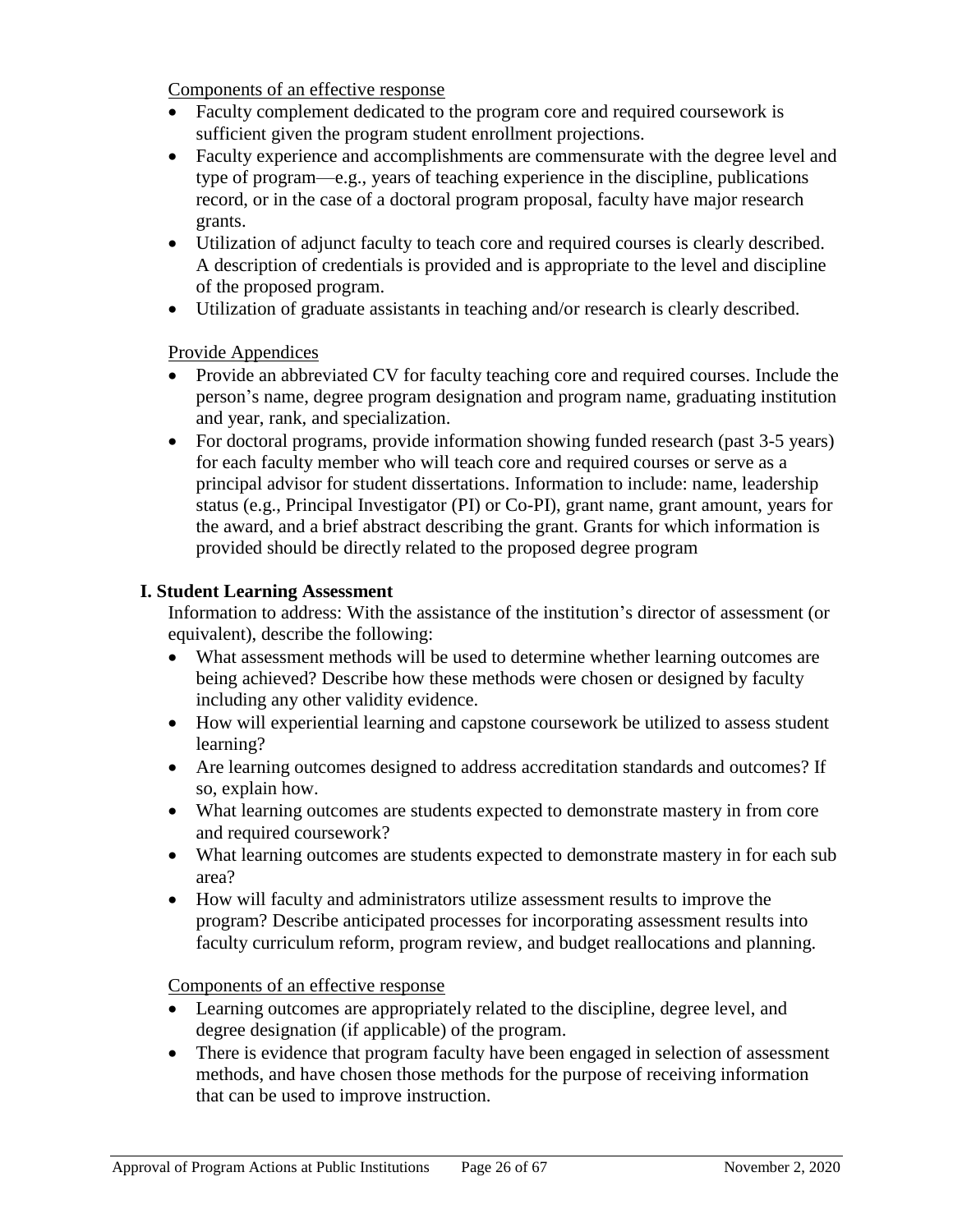- The program and/or institution has a deliberate process for using assessment results for program improvement that goes beyond saying simply that 'results will be provided to faculty.'
- Learning outcomes for sub areas are indicated separately from learning outcomes for core and required coursework.
- A curriculum map of learning outcomes for core and required coursework is provided. (Sub areas are not included in the curriculum map.)

Provide Appendices

- Accreditation requirements for student outcomes, if applicable.
- State Agency requirements for student outcomes, if applicable.

# <span id="page-27-0"></span>**J. Employment Skills**

Information to address: What employment skills/workplace competencies will graduates possess? What will graduates be able to do on a job? What are the specific employment skills/workplace competencies of students who complete a specific sub area, if applicable?

Note: Abilities, skills, and competencies must be appropriate to the curriculum and degree level of the program, and to the occupations that are identified under Employment Demand.

Components of an effective response

- Abilities, skills, and competencies needed or required to fulfill job duties and responsibilities are clearly appropriate both to the curriculum and degree level of the program and to occupations that are identified under Employment Demand.
- Abilities, skills, and competencies are clearly appropriate to the curriculum requirements and learning outcomes for each sub area.

# <span id="page-27-1"></span>**K. Relation to Existing Programs (Degree, Certificate, Sub-area)**

Information to address: Is the institution offering other degree programs that are similar to the proposed degree program? Describe and compare the degree programs – focus/purpose, curriculum requirements, and outcomes for graduates. Is the proposed degree program an expansion of an existing area of emphasis, certificate, concentration, focus area, option, minor, major, specialization, or track? If so, explain the historical and disciplinary relationship of the proposed program to the existing program at the institution. What effects will the proposed degree program have on existing degree programs, certificates or sub areas? Will any be closed or altered?

Components of an effective response

- Academic units of existing related degree programs, certificates and sub areas are indicated.
- Effects on existing related degree programs, certificates and sub-areas are clearly explained, including any closures.
- Degree programs are compared only to describe the focus/purpose of the degree, the core and required curriculum, and the knowledge and skills of graduates.
- If the proposed degree program is an expansion of an existing certificate or sub-area, this is addressed in a dedicated sub-heading, which explains the reason for the expansion, the need for a standalone degree, and what will happen to the existing subarea or certificate.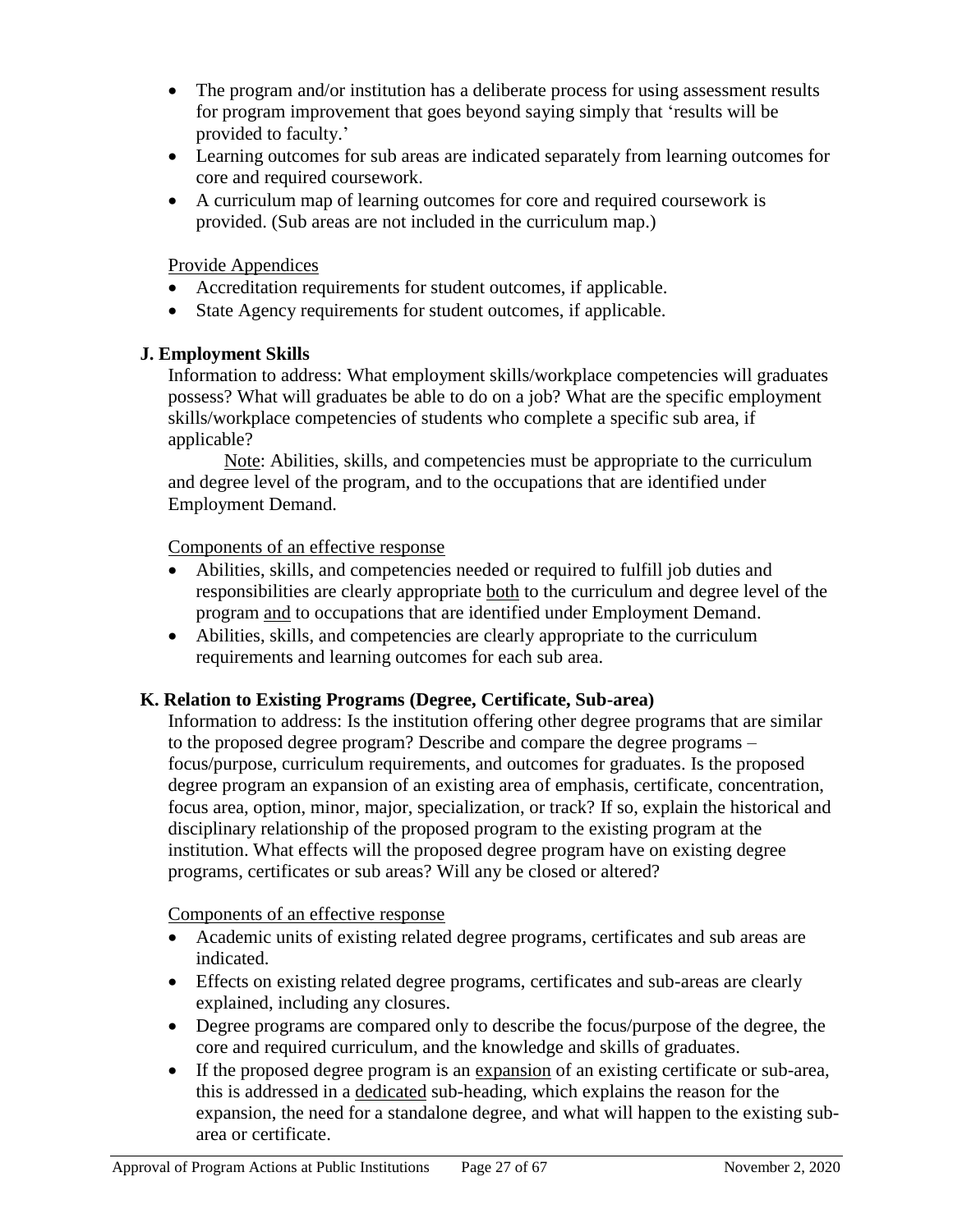# *Part II: Justification for the Proposed Program*

# <span id="page-28-1"></span><span id="page-28-0"></span>**A. Response to Current Needs (Specific Demand)**

Information to address: Provide an objective account of the need for a new degree program at the degree level and in the discipline proposed. The account should appeal to objective evidence from reliable cited sources. Needs addressed by the proposed program should be referenced to all relevant levels: local, state, national, and international. Information should be quoted (with citations) where appropriate.

### Components of an effective response

- The account provided is clearly oriented toward a program at the degree level and in the discipline proposed.
- The account provided is focused on the specific program being proposed, especially the degree level being requested, and does not rest solely on assertions of the general importance of the discipline. Select statements and sources are directly quoted to allow SCHEV to review the specific information supporting the need for the degree program.
- The account provided is consistent and mutually supportive with other components of the proposal—i.e., curriculum, licensure requirements (if applicable), labor market information, skills/competencies, and employment advertisements. Note: inconsistencies on these points may be highlighted in information provided to Council when the program is presented for consideration.
- Need for the program among the institution's stakeholders (e.g., regional/local communities, local/state industries) is described and documented.

# Provide Appendices

- Excerpts of publications (articles, books or documents) not available on the internet, particularly when quoted information provides supportive evidence of need. Utilize separate labeled cover pages for each publication. Documents should be sizedadjusted for readability, whenever possible.
- Optional: letters of support from industry that include statements of need for professionals with the specific knowledge, skills, and abilities of graduates of the proposed degree program. Letters must be written on company letterhead, signed, and indicate the author's position/title. All correspondence must be dated within twelve (12) months of submitting the proposal to SCHEV and sized-adjusted for readability. Letters that appear to be composed according to a template will be disregarded.

# <span id="page-28-2"></span>**B. Employment Demand**

Information to address: Provide information to demonstrate that there is need for more graduates in the kind of program being proposed, i.e., employment opportunities call for education in the discipline and at the degree level being proposed.

 Labor Market Information: For the U.S. Bureau of Labor Statistics (BLS), provide relevant information for the most recent 10-year projection. Relevant information includes, position title and job outlook percent and indicated rate of growth (e.g., "faster than average"); additional information provided in "Job Outlook" and "Job Prospects" can be included. For the Virginia Employment Commission (VEC), fill in the table below with relevant information. Insert correct years (20XX and 20YY) to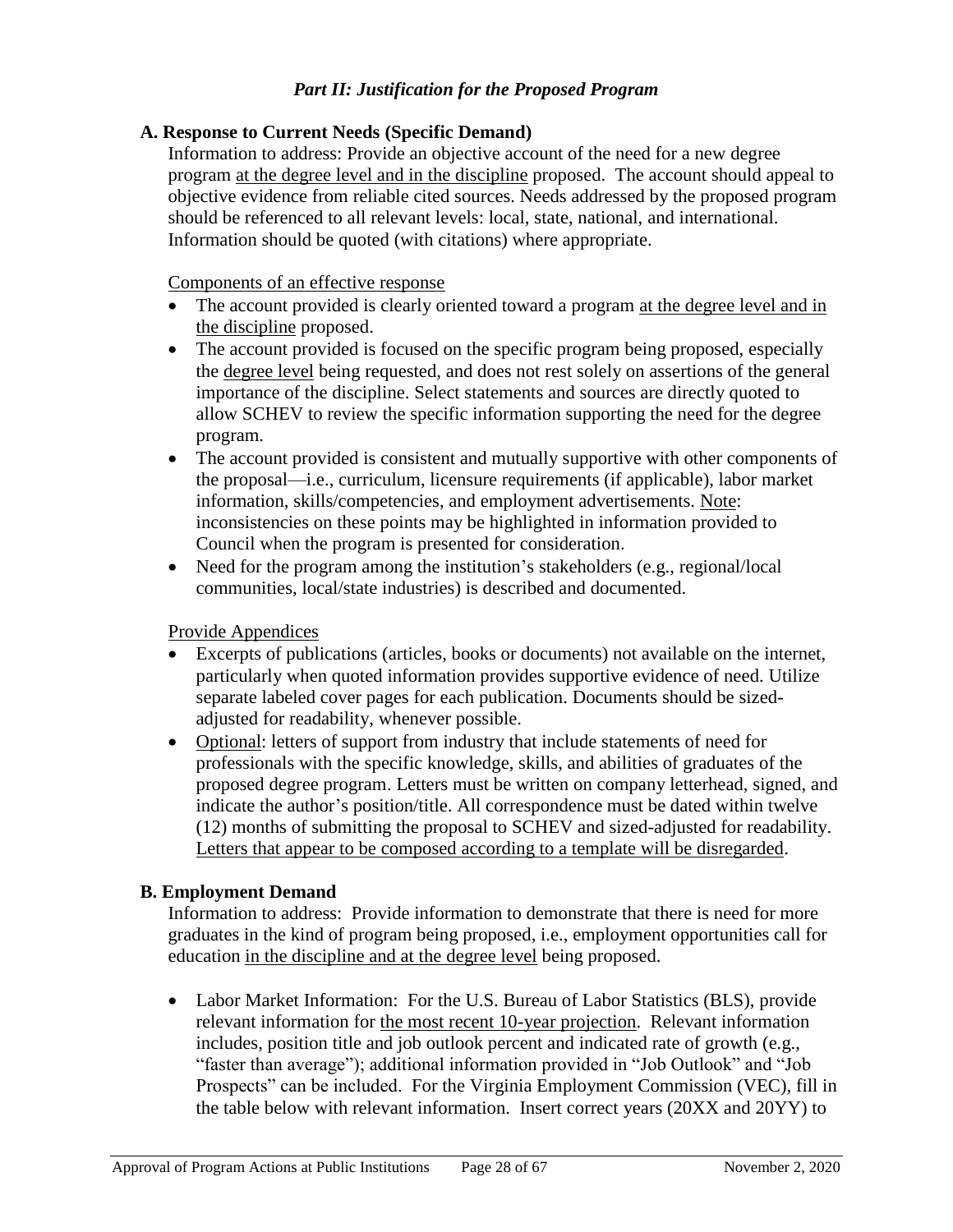reflect the most recent 10-year projection. Add rows as necessary. The url to the BLS and VEC information for each position should be provided in a footnote.

|            | у ненна Ениргоункиг сонинвэрт, Еарог глагист ниогианон 2011 2011 год тогто |                                     |            |         |        |           |
|------------|----------------------------------------------------------------------------|-------------------------------------|------------|---------|--------|-----------|
| Occupation | Base Year                                                                  | Projected                           | Total      | Total   | Annual | Education |
|            |                                                                            | Employment   Employment   Projected |            | Percent | Change |           |
|            |                                                                            |                                     | Difference | Change  |        |           |
|            |                                                                            |                                     |            |         |        |           |
|            |                                                                            |                                     |            |         |        |           |

# **Virginia Employment Commission, Labor Market Information 20XX-20YY (10-Yr)**

Components of an effective response

- According to BLS and VEC information, employment opportunities will meet or exceed the most recent 10-year percentage growth projections for all occupations.
- If 10-year growth projections are below the average for all occupations, strong alternative evidence is provided to counter-balance the LMI data.
- Job announcements show employment availability in Virginia.
- Inclusion of quoted evidence to support data, if available.

Provide Appendices

- Position announcements from the internet, professional organizations, or other sources of information about jobs appropriate to the degree program. Recommended: minimum of ten (10), with some employment opportunities located in Virginia. Announcements must:
	- o be appropriate to the program's curriculum, learning outcomes, and degree level (e.g., if a master's degree is proposed, advertisements that only require a bachelor's degree should not be submitted);
	- $\circ$  reflect information dated within twelve (12) months of formally submitting the proposal to SCHEV and include the position title, job duties/responsibilities, education level, location, and date of announcement; and
	- o be printed directly from the internet and size-adjusted for readability.
- Optional: letters of support from prospective employers that include a statement of need for these graduates and potential employment opportunity. Letters must be written on company letterhead, signed, and indicate the author's position/title. All correspondence must be dated within twelve (12) months of submitting the proposal to SCHEV and sized up for readability. Letters that appear to be composed according to a template will be disregarded.
- Optional: employment projections/analyses from credible sources. Information should show data that has been collected within twelve (12) months of submitting the proposal to SCHEV. Sources must be cited.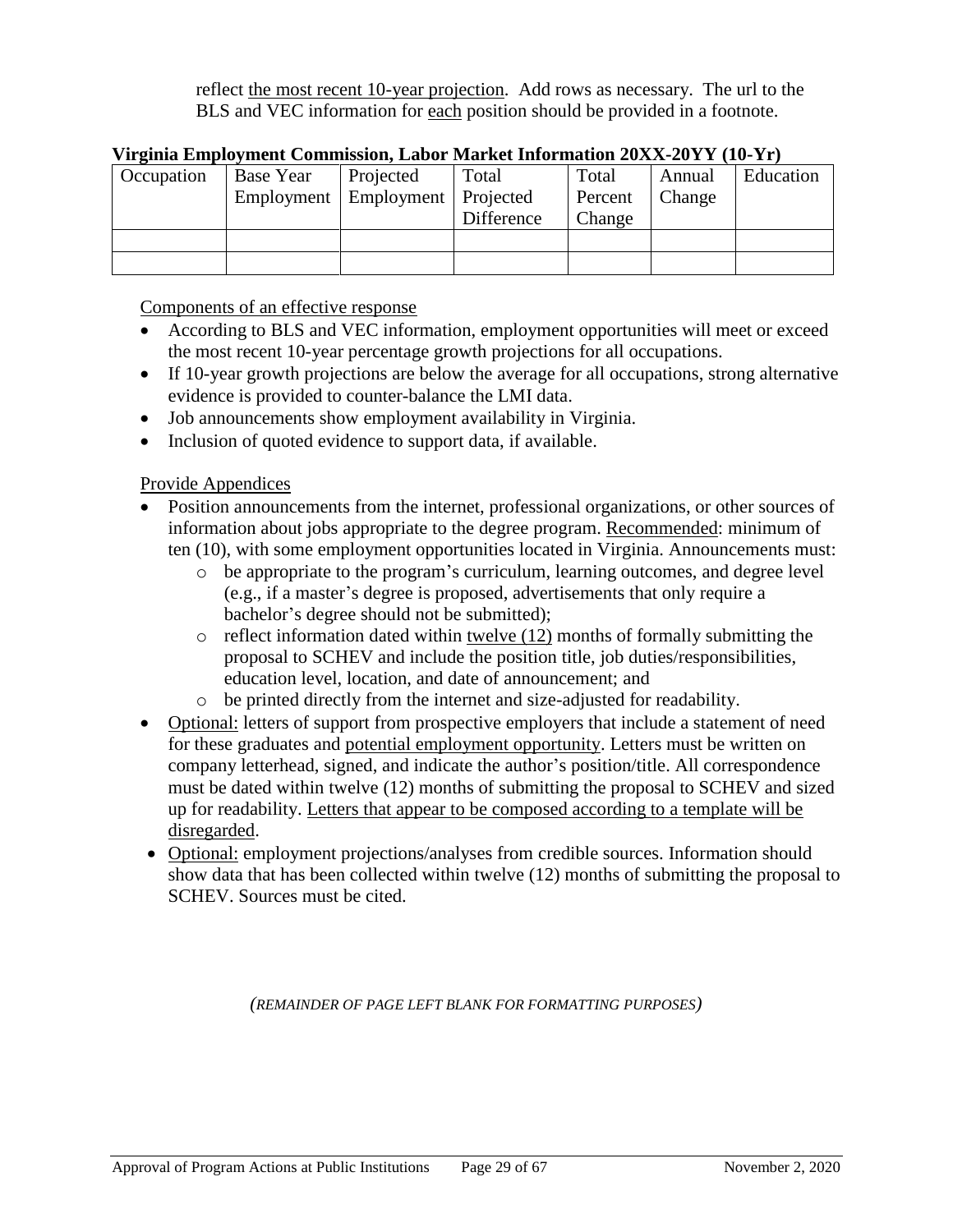# <span id="page-30-0"></span>**C. Duplication**

*Note: associate degree proposals from community colleges and Richard Bland College do not address duplication. Proposals for transfer associate degrees should include:*

- *a brief narrative to explain how the program has been designed for effective transfer, and*
- *an appendix with attestations from at least two (2) four-year institutions that the proposed program will articulate with specific baccalaureate programs.*

Upon publication of a Program Announcement in Council's Agenda Book, institutions already offering similar degree programs may provide feedback on the need for new degree programs and the potential effects of an additional program in Virginia. The chief academic officer of the interested institution should write SCHEV and the proposing institution within 30 days. SCHEV recommends that the feedback address (at least) the following two questions:

- Given your experience offering a degree program with this CIP code at this level, do you perceive the need for additional degree programs in Virginia? If not, why not?
- Would an additional degree program in Virginia with this CIP code at this level be likely to have a negative, positive or no effect on your institution's degree program, including student enrollment and access to external resources such as experiential learning sites?

The proposing institution must address any such feedback in the program proposal when submitted to SCHEV. This content should be included under the heading "Institution Response" in the Duplication section. Failure to address feedback received may result in action on the proposed program being deferred to a future Council agenda.

Information to address: Provide a comparison of existing degree programs and the proposed degree program. The comparison should focus on the curriculum, the specific course requirements for the core program, experiential learning requirements, specialization, and required sub areas of the program (e.g., concentration, emphasis area, focus area, option, specialization, or track). In case of concerns from institutions already offering similar degree programs, explain whether and how those concerns should be answered.

# Components of an effective response

- The response addresses directly and with evidence the need for additional degree production in the discipline and at the level being proposed, beyond degree production of existing programs at Virginia public institutions.
- A summary of the existing degree program to include only: program name, the total credit hours, credit hours required for core coursework and required categories, including sub areas of the curriculum, Indicate the name of sub areas, if applicable. The focus of the program can be included in the summary.
- Substantive and brief descriptions of similarities and differences address only: core and required coursework and credit hours required. Sub areas are indicated but not described
- Information specific to delivery format and location can be noted, if applicable.
- Any concerns, arguments, or critiques offered by other institutions are answered with a factual evidence-based response to support the addition of another degree program in the discipline and at the level being proposed.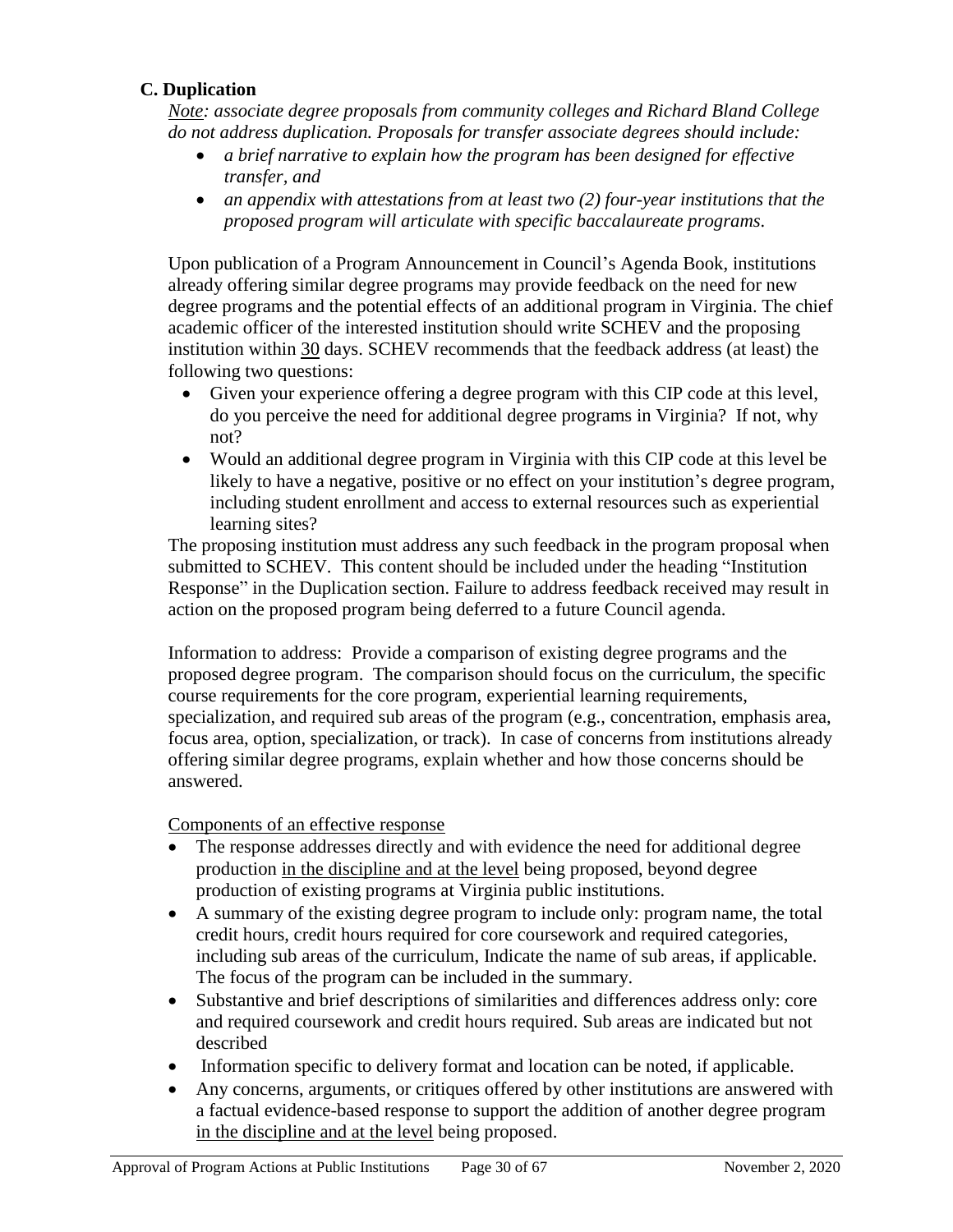- Provide a citation for enrollment and degrees awarded from SCHEV's website.
- Optional: Explain how there is need for more graduates in the discipline and at the level being proposed. The explanation should take into account the degree productivity of existing degree programs and relevant labor conditions, according to VEC information adduced in the Employment Demand section.

For each existing degree program at the same level as the proposed degree program, provide information for the last five (5) years in the table below. Add rows as needed.

| <b>Enrollment</b> | <b>Fall XX</b> | <b>Fall XX</b> | <b>Fall XX</b> | <b>Fall XX</b> | <b>Fall XX</b> |
|-------------------|----------------|----------------|----------------|----------------|----------------|
| Institution       |                |                |                |                |                |
| Name              |                |                |                |                |                |
|                   |                |                |                |                |                |
| <b>Degrees</b>    |                |                |                |                |                |
| <b>Awarded</b>    | <b>Year YY</b> | <b>Year YY</b> | <b>Year YY</b> | <b>Year YY</b> | <b>Year YY</b> |
| Institution       |                |                |                |                |                |
|                   |                |                |                |                |                |

#### **Enrollment and Degrees Awarded at Comparable Programs in Virginia**

Provide Appendix

Correspondence from other institutions in response to the Program Announcement.

# <span id="page-31-0"></span>**D. Student Demand**

Information to address: Provide evidence of student demand to support projected enrollments. Evidence of demand from surveys, emails or letters should reflect information dated within twelve (12) months of submitting the proposal to SCHEV. Institutions cannot use one population to demonstrate two different sources of student demand. Evidence of student demand must include at least one of the following sources:

- A descriptive narrative/full report of student survey results including date administered. Provide an original copy (unedited/without revision or added text) of any surveys administered. Survey results can be included as a separate document.
- Letters or emails of support from prospective students that include a statement of interest for proposed degree program and/or indicate enrollment in the program. Original emails unedited and printed from the web and/or letters should be provided. All personal information such as the student's name and email address should be redacted.
- A descriptive narrative of enrollment data from existing program areas such as concentrations, emphasis areas, focus areas, options or tracks. Information should reflect enrollment over time and within at least three (3) years of submitting the proposal to SCHEV.
- Information concerning lack of seat availability for qualified applicants at other public institutions in Virginia, including data on the number of applications, the number of qualified students accepted, and the number of qualified students enrolled. Information should show data within at least three (3) years of submitting the proposal to SCHEV and must represent the public institutions in closest proximity to the institution proposing the degree program. Source(s) of information must be cited.
- A summary, with data and citations, of any other sources that document student demand in Virginia.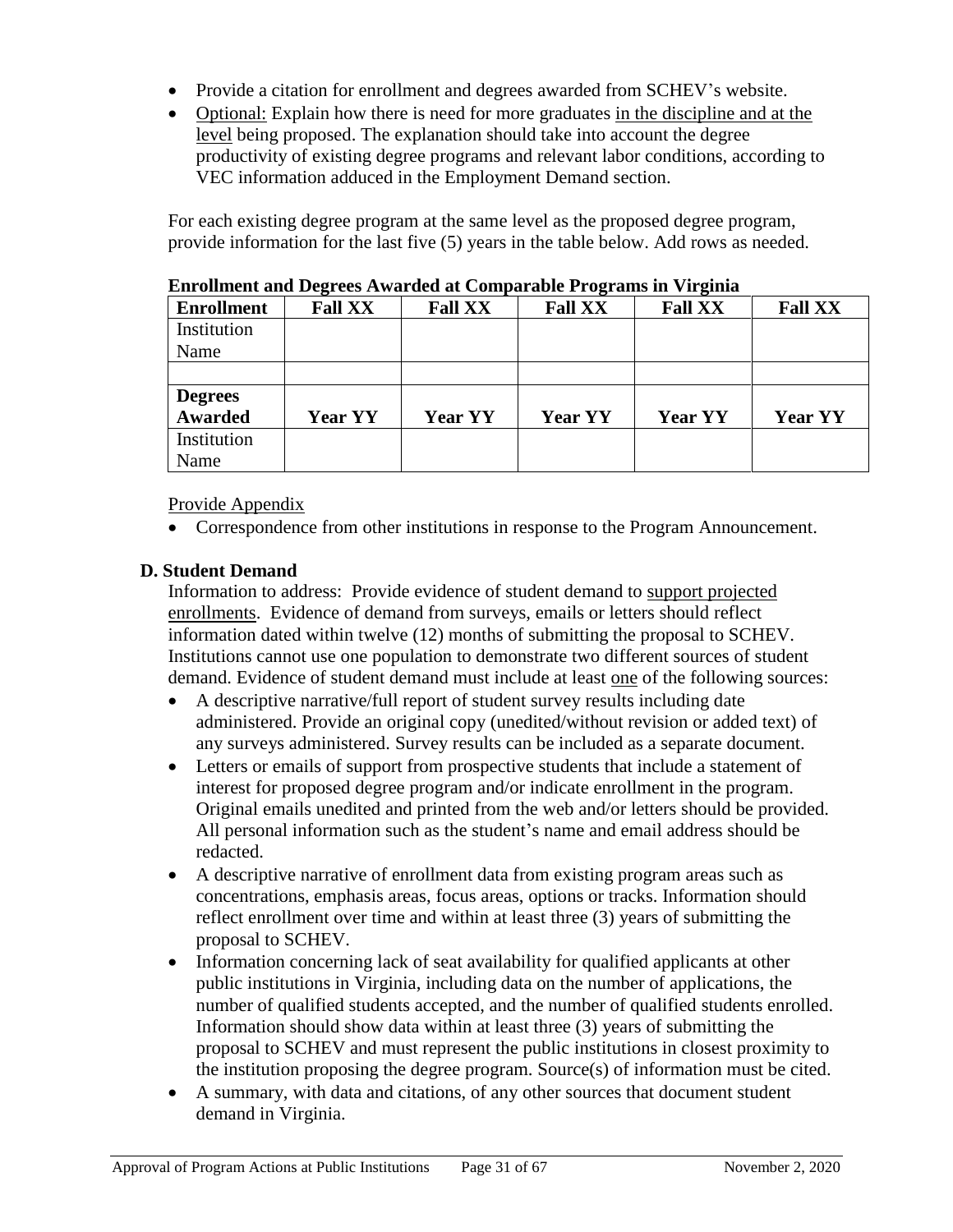Components of an effective response

- The response addresses in full at least one of the indicated sources of evidence of student demand.
- For surveys, complete contextual information is provided, including: when administered, survey pool demographics, and real numbers of responses to survey questions.
- Student emails/inquires do not reference existing sub area programs or other degree programs.
- All documents should be sized-adjusted for readability.

Provide Appendix.

- Original survey and survey results, particularly data for responses to demographic information, questions about student interest for enrolling in the program, and other questions to show support for student demand.
- Student correspondence (letters and emails) in original form.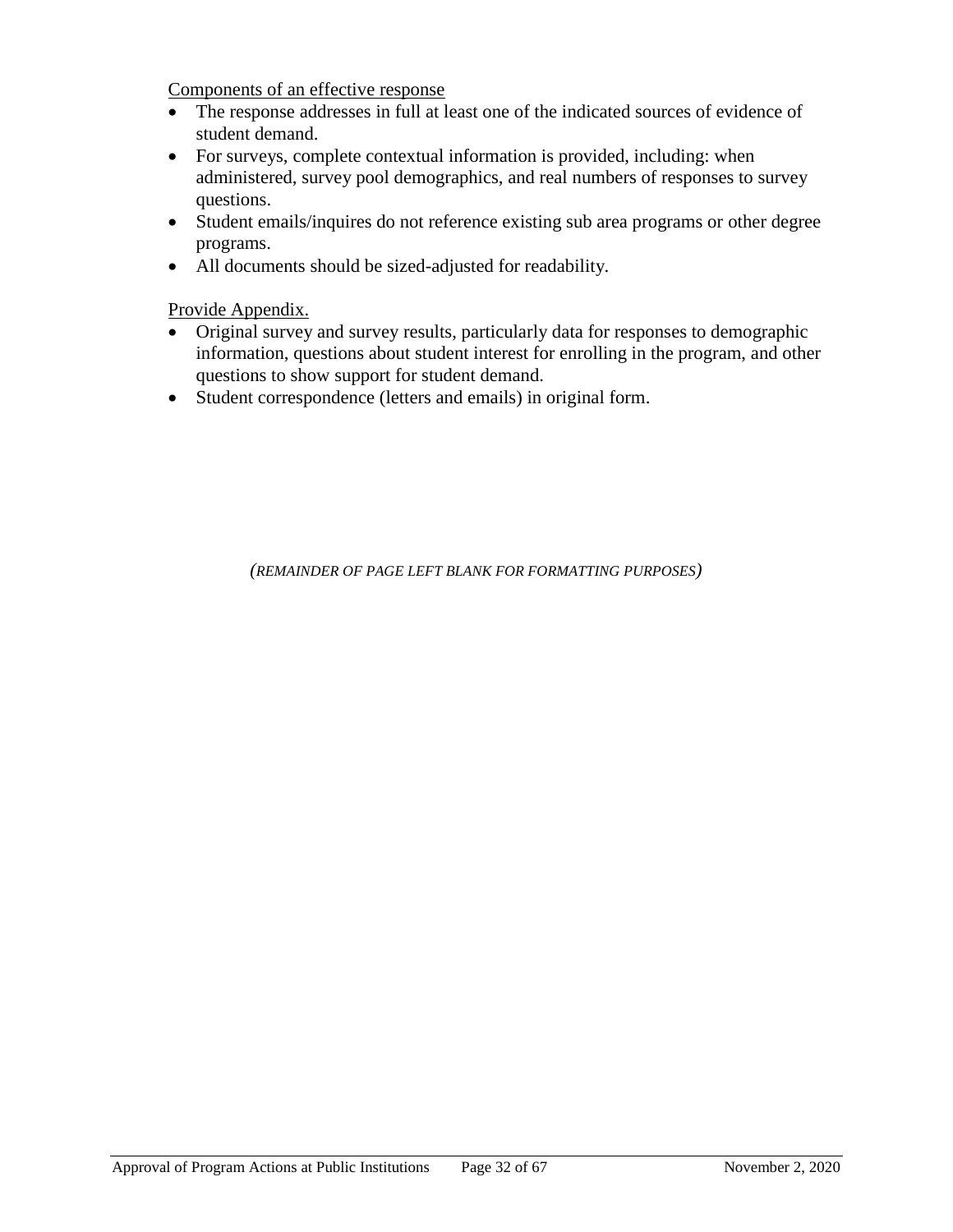### *Part III: Summary of Projected Student Enrollment*

# <span id="page-33-0"></span>**Projected Student Enrollment**

The estimated headcount and FTE (full-time equivalent) for students, including sources for the projection. The graduation rate expected for each year after the target enrollment year. With the assistance of the institution's planning or Institutional Research office, complete and attach the "Summary of Projected Enrollments in Proposed Program" form.

# **Instructions**:

- Enter the appropriate dates at the top of each column.
- Provide **fall headcount enrollment (HDCT)** and **annual full-time equivalent student (FTE) enrollment**. Round the FTE to the nearest whole number.
- Assumptions: Provide data for 1. Retention (%); 2. Full-time students (%); 3. Part-time students (%); 4. Expected time to graduation (in years) for full-time and part-time students; and 5. Number of credit hours per semester for full-time and part-time students.

Note: "Target Year" refers to the year the institution anticipates the program will have achieved full enrollment. Programs that do not anticipate meeting SCHEV productivity standards should not be proposed (see the [Virginia Public Higher Education Policy on](https://schev.edu/docs/default-source/institution-section/GuidancePolicy/policies-and-guidelines/program-productivity-policy-(review-of-academic-programs-viability).pdf)  [Program Productivity\)](https://schev.edu/docs/default-source/institution-section/GuidancePolicy/policies-and-guidelines/program-productivity-policy-(review-of-academic-programs-viability).pdf). Productivity standards are not guidelines for student projected enrollment and should not be used to complete the chart below. Projected enrollment should represent actual plans for student enrollment in the program.

# *State Council of Higher Education for Virginia* **Summary of Projected Enrollments in Proposed Program**

<span id="page-33-1"></span>

| Year 1      |             | Year 2      |             | Year 3      |             | Year 4<br><b>Target Year</b><br>(2-year institutions) |             |             | Year 5<br><b>Target Year</b><br>(4-year institutions) |             |      |
|-------------|-------------|-------------|-------------|-------------|-------------|-------------------------------------------------------|-------------|-------------|-------------------------------------------------------|-------------|------|
| $20 - 20$   |             | $20 - 20$   |             | $20 - 20$   |             | $20 - 20$                                             |             |             |                                                       | $20 - 20$   |      |
| <b>HDCT</b> | <b>FTES</b> | <b>HDCT</b> | <b>FTES</b> | <b>HDCT</b> | <b>FTES</b> | <b>HDCT</b>                                           | <b>FTES</b> | <b>GRAD</b> | <b>HDCT</b>                                           | <b>FTES</b> | GRAD |

Note:

- For associate degree program proposals, only years 1-4 are completed, with projected graduates provided under year 4.
- For four-year institution programs, years 1-5 are completed, with projected graduates to be provided under year 5 only.

# **Definitions**:

HDCT—fall headcount enrollment FTES—annual full-time equated student enrollment GRADS—annual number of graduates of the proposed program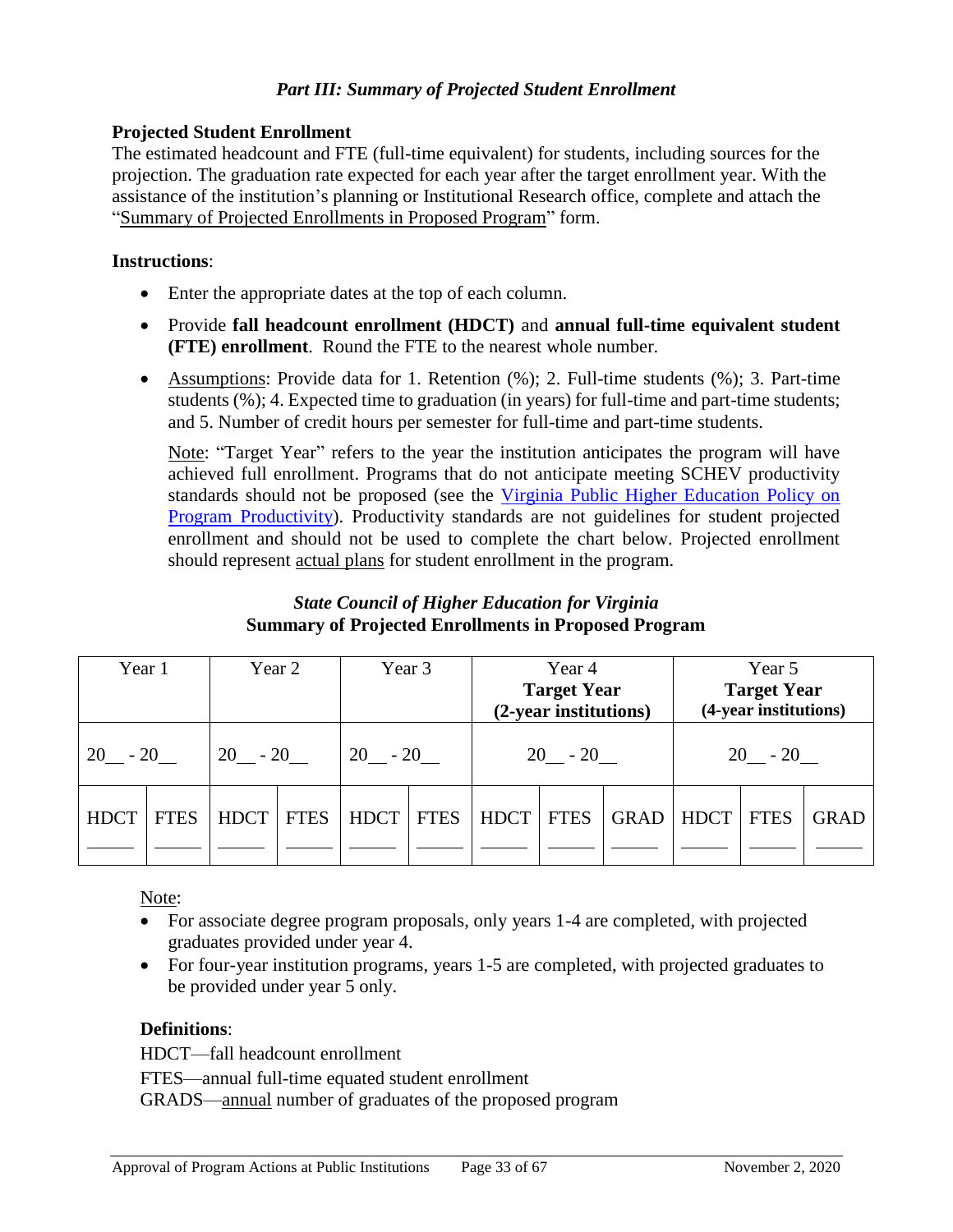# *Part IV: Projected Resource Needs for the Proposed Program*

<span id="page-34-0"></span>The purpose of this section is to identify: (1) expected resource needs for the degree program initiation and for operation through the full (target) enrollment year, (2) the sources of funding for the degree program and (3) whether any additional state funding needs are anticipated.

### **Narrative Description of Resources to Initiate and Operate the Degree Program**

Provide a description of resources (currently available and anticipated) to initiate and operate the program and the sources of funds to provide them, including but not limited to appropriations or special funds to be requested from the state. The narrative description should address the topic categories below, if and as relevant:

| full-time faculty      | part-time faculty               | adjunct faculty                 |
|------------------------|---------------------------------|---------------------------------|
| graduate assistants    | classified positions            | equipment (including computers) |
| library                | telecommunications              | space                           |
| targeted financial aid | special tuition or fee charges* | other resources (specify)       |

**\***Indicate whether there are any tuition and/or educational and general (E&G) fees specific to the program or academic unit within which the program is housed.

For the "Funds to Initiate and Operate the Degree Program" form institutions must:

- 1. Calculate revenues using only **annual** tuition and E&G fees and by student domicile in the degree program. Do not use semester or per credit hour cost for calculation of revenues.
- 2. Assume 24 credit hours (12 credit hours per semester) for fulltime graduate (masters and doctoral) student enrollment for the budget. Assume 30 credit hours (15 credit hours per semester) for undergraduate student enrollment. Summer is not included for the academic year. Only fall and spring semesters are counted.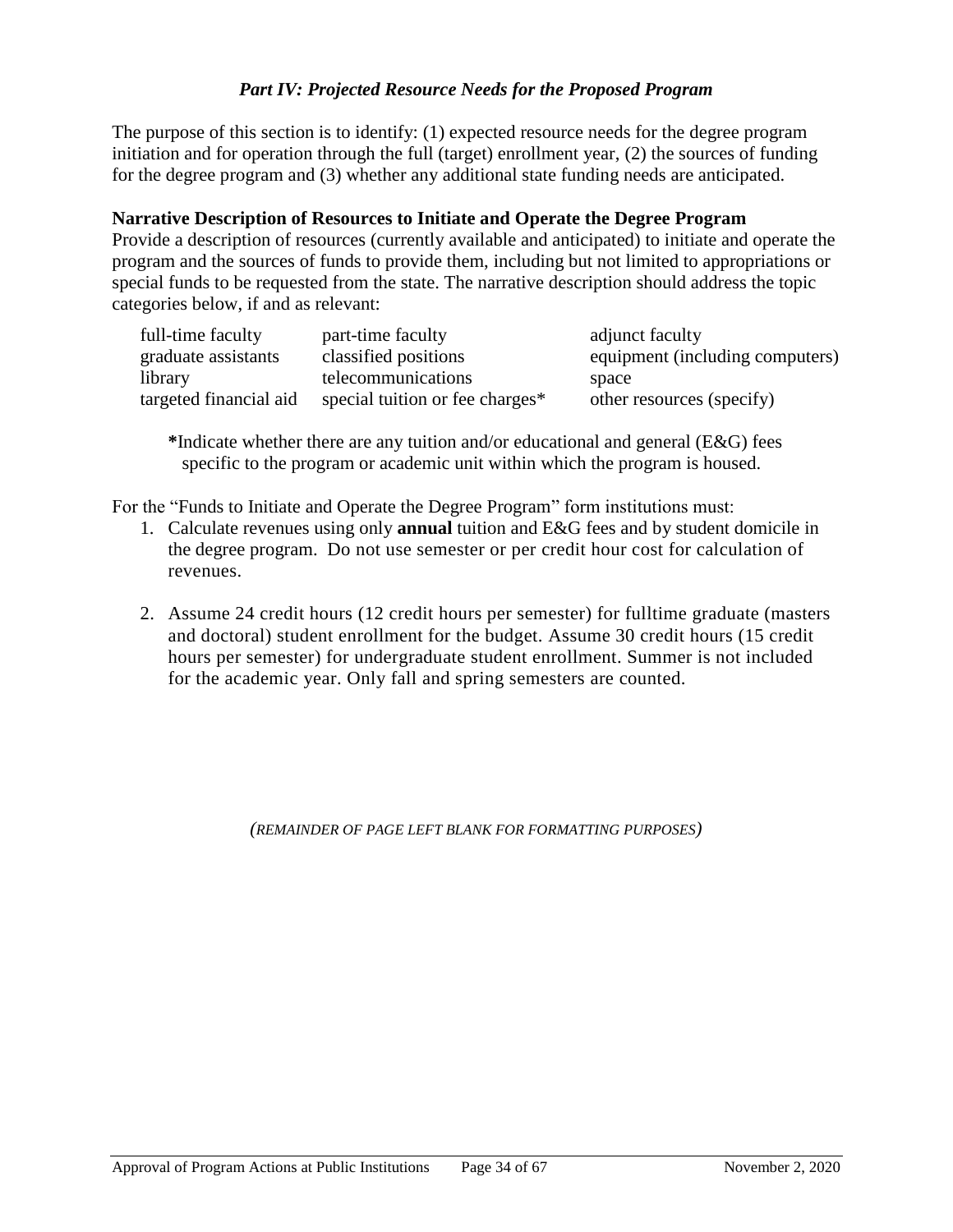# <span id="page-35-0"></span>**Funds to Initiate and Operate the Degree Program**

*Figures provided in the table below will be compared to SCHEV funding estimates using the current base adequacy model. This comparison will serve as a reference for the estimated costs. If there are large discrepancies, SCHEV may request additional clarification to ensure the institution's assumptions are correct, or require modifications as a condition of approval.* 

|    | <b>Cost and Funding Sources to Initiate and Operate the Program</b>                                           |                                                  |                                                                          |  |  |  |
|----|---------------------------------------------------------------------------------------------------------------|--------------------------------------------------|--------------------------------------------------------------------------|--|--|--|
|    | <b>Informational Category</b>                                                                                 | Program<br><b>Initiation Year</b><br>20<br>$-20$ | <b>Program Full</b><br><b>Enrollment Year<sup>1</sup></b><br>20<br>$-20$ |  |  |  |
| 1. | Projected Enrollment (Headcount)                                                                              |                                                  |                                                                          |  |  |  |
| 2. | Projected Enrollment (FTE)                                                                                    |                                                  |                                                                          |  |  |  |
| 3. | Projected Enrollment Headcount of In-<br><b>State Students</b>                                                |                                                  |                                                                          |  |  |  |
| 4. | Projected Enrollment Headcount of Out-<br>of-State Students                                                   |                                                  |                                                                          |  |  |  |
| 5. | Estimated Annual Tuition and E&G<br>Fees for In-state Students in the<br><b>Proposed Program</b>              | \$                                               | \$                                                                       |  |  |  |
| 6. | Estimated Annual Tuition and E&G<br>Fees for Out-of-State Students in the<br><b>Proposed Program</b>          | \$                                               | \$                                                                       |  |  |  |
| 7. | Projected Total Revenue from Tuition<br>and E&G Fees Due to the Proposed<br>Program                           | \$                                               | \$                                                                       |  |  |  |
| 8. | Other Funding Sources Dedicated to<br>the Proposed Program (e.g., grant,<br>business entity, private sources) | \$                                               | \$                                                                       |  |  |  |

**Note:** Institutions must use the recommended student-faculty ratio when estimating FTE enrollments and required faculty FTEs.

 $\overline{a}$ 

<sup>1</sup> For the "Full Enrollment Year" use: for associate degrees, initiation year plus 1; for baccalaureate degrees, initiation plus 3; for masters degrees, initiation plus 2; for doctoral degrees, initiation plus 3.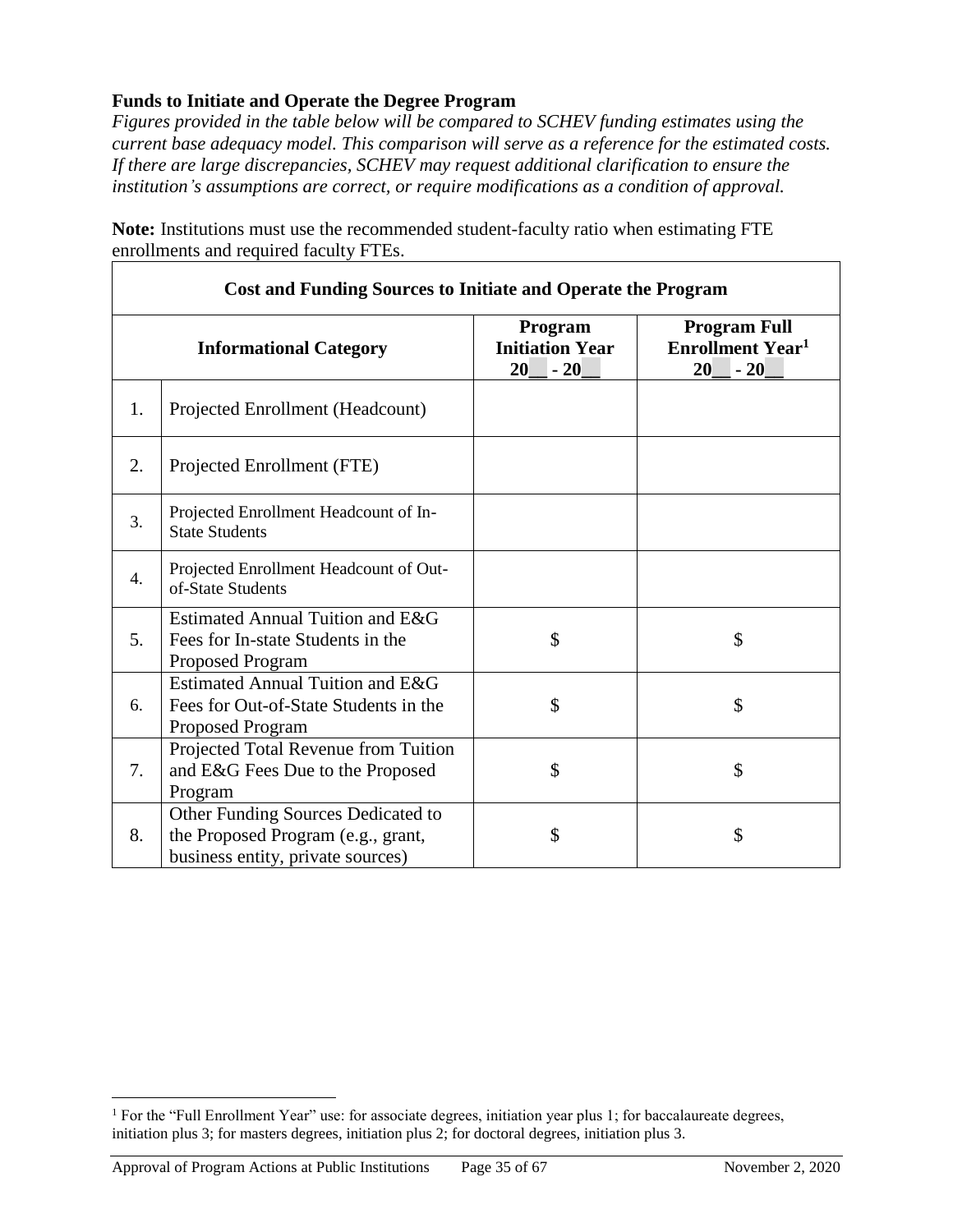#### *Part V: Certification Statements*

<span id="page-36-0"></span>1. A request of any kind will be submitted to the General Assembly for funds to initiate and/or maintain the proposed degree program.

| Y es         |  |
|--------------|--|
| C<br>۱ı<br>r |  |

If "Yes" is checked, include narrative text to describe: when the request will be made, how much will be requested, what the funds will be used for, and what will be done if the request is not fulfilled.

2. The proposed degree program is included in the institution's most recent six-year plan.

| Y es          |  |
|---------------|--|
| N<br>$\Omega$ |  |

If "No" is checked, include narrative text to explain why the program is being advanced at the present time despite not being included in the six-year plan.

3. The institution's governing board has been provided information regarding duplication (if applicable) and labor market projections as part of its approval action.

| Y<br>es      |  |
|--------------|--|
| J٢<br>D<br>г |  |

If "No" is checked, include narrative text to explain why the governing board has not been provided the information.

The institution's Chief Academic Officer attests to the accuracy of the above statements

Name (Printed)

Signature Date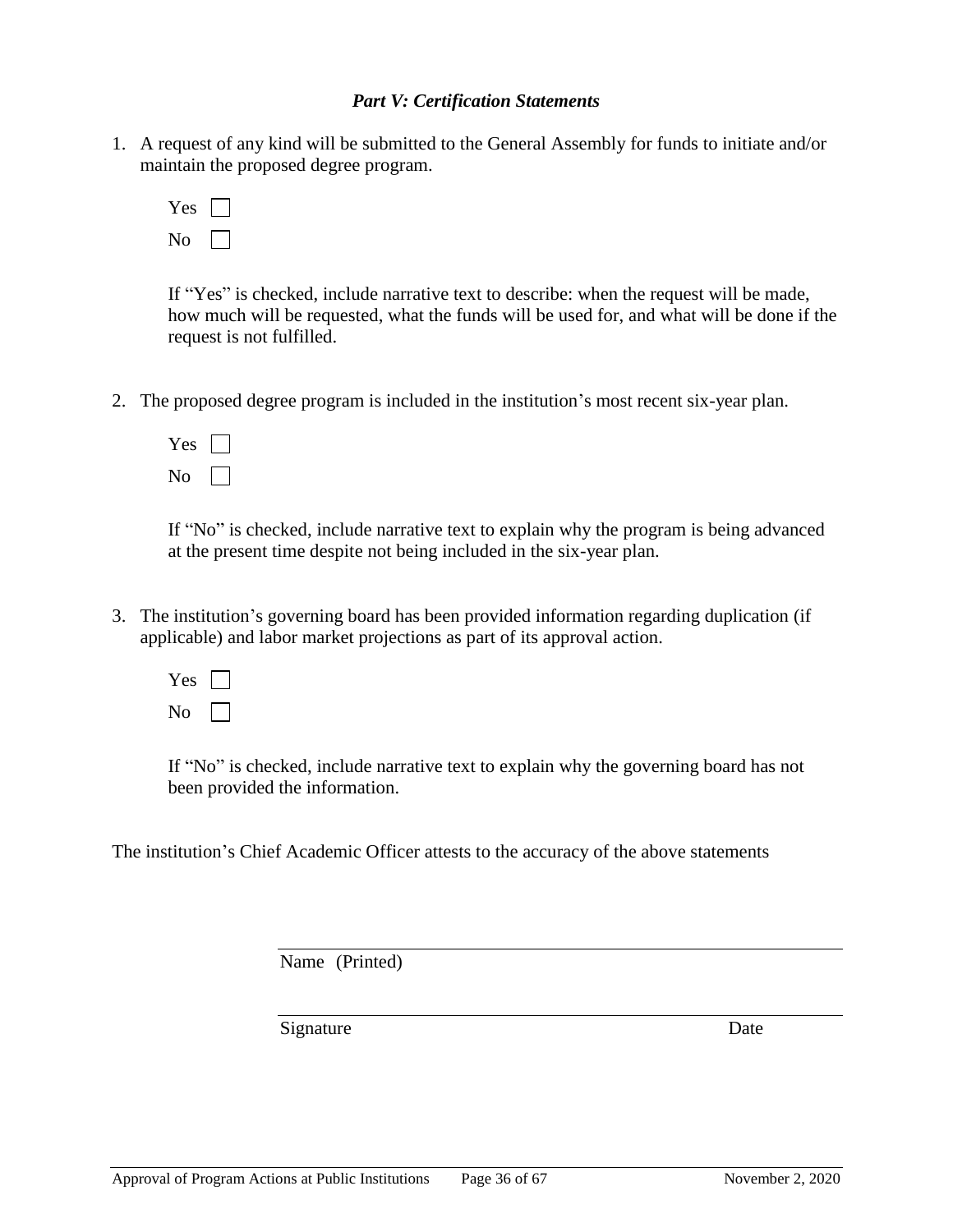### *SECTION V: PROGRAM MODIFICATIONS*

### <span id="page-37-1"></span><span id="page-37-0"></span>**A. Procedures and Requirements for Modified Degree/Certificate Program Proposals**

- All documents for modified degree and certificate programs must be submitted to SCHEV staff at least ninety (90) days prior to the desired initiation date. Institutions may submit draft proposals to SCHEV staff for review and guidance. To submit a draft document, see instructions on page 12 of this document.
- SCHEV approval of program modifications is limited to instances that involve fundamental aspects of the original program as approved by Council. Modifications that require SCHEV approval include:
	- 1. Altering program requirements in a way that results in a fundamental change to the curriculum, purpose, focus or identity of the program as approved by Council or that alters the requirements for the common core as determined by Council (see page 5 of this document).
	- 2. Adding a new delivery format to an existing program or ceasing to offer the program in the delivery format in which it was approved by Council.
	- 3. Increasing or decreasing the total credit hours by more than three (3) credits from what was originally approved by Council. In the case of a bachelor degree, any change to more than 124 credits will require SCHEV approval.

*Note:*

- *three (3) is the maximum aggregate change in total credits that may be made without submitting a modification proposal to SCHEV; i.e., approval must be sought if/when the total increase or decrease—even if by smaller increments over time—exceeds three (3) credits. Institutions should maintain an official record of credit increases or decreases to the total credit hours of degree and certificate programs;*
- *if/when the total aggregate change in credits exceeds 12, it may be necessary to submit a new degree and certificate program proposal.*
- 4. Changing the licensure-qualifying status of a degree program as approved by Council, i.e., adding or removing a licensure-qualifying option.

Bachelor and associate level degree programs must demonstrate strong evidence to increase or decrease the total required credit hours. Modifications that increase or decrease the total credit hours of a degree program *by more than twelve (12) credits* may be treated as equivalent to a new degree program proposal and may require following the process for new degree programs.

Modifications to the total credit hours of a certificate program should remain within the approved program's definition as determined by SCHEV's Certificate Program Definitions (available on SCHEV's website).

• Combining modification(s) with technical changes (CIP code, program designation, and program name) is not permitted at the time of a modification request or subsequent to a modification request.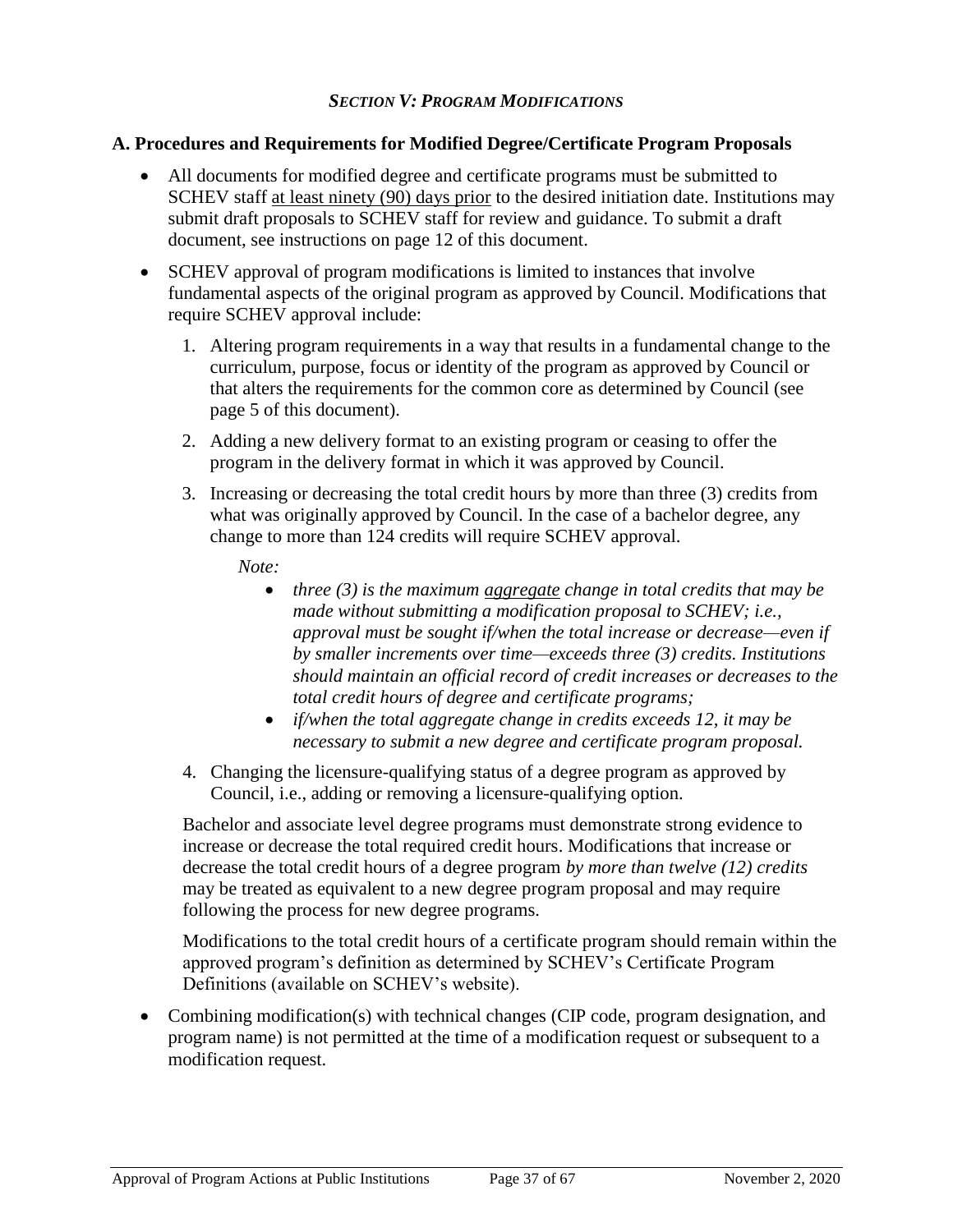- Council has delegated authority for approval of degree and certificate program modifications to SCHEV staff. Final authority for degree and certificate program modifications remains with the Council. Institutions considering a modification to a program that fits one of the above criteria should consult SCHEV staff for guidance.
- SCHEV reserves the right to request additional information. In cases where the program's curriculum has undergone major changes compared to its initially approved requirements, it may be necessary to submit a proposal for a new program.

# <span id="page-38-0"></span>**B. Specific Instructions for Modified Degree Program Proposals**

# **1. Proposal Format**

- Complete the SCHEV Modified Academic Program Proposal Cover Sheet.
- Provide a table of contents.
- Provide a descriptive narrative that addresses item  $2$ iii (see pages  $41-42$ ) in sufficient detail to inform reviewers who may not be familiar with the discipline.
- Complete the following tables/forms and provide narrative text as directed:
	- o modified program Summary of Projected Enrollment table (see page 43)
	- o Section II, Parts V (*Projected Resource Needs for the Proposed Program*) and VI (*Certification Statements*), pages 44-46.

*Note: these sections do not need to be provided for modifications that consist solely of adding an on-line delivery format to an existing site-based program or adding a site-based program to an existing on-line program while maintaining the delivery format of the program as approved by Council.*

- Insert any forms or attachments in a labeled appendix.
- Include documentation for contracts, MOU/MOA, or other agreements with external resources (e.g., business, institution of higher education, government agency), if applicable.
- See General Requirements for All Documents on page 12 of this document.

# **2. Proposal Requirements, Components and Forms**

Proposals for modified academic degree programs must include up to six components: (i) a cover letter signed by the chief academic officer containing the information listed below; (ii) a "Modified Academic Program Cover Sheet"; (iii) a narrative description of the proposed modification addressing the statements on pages 41-42; (iv) a "Summary of Projected Enrollment in Proposed Program" form (degree programs only); (v) if applicable, detailed narrative text as indicated the "Projected Resources Needs for the Proposed Program on page 44; (vi) if applicable, funds to initiate and operate and certification statements (v and vi below, pages 45-46); and (vi) a table of contents.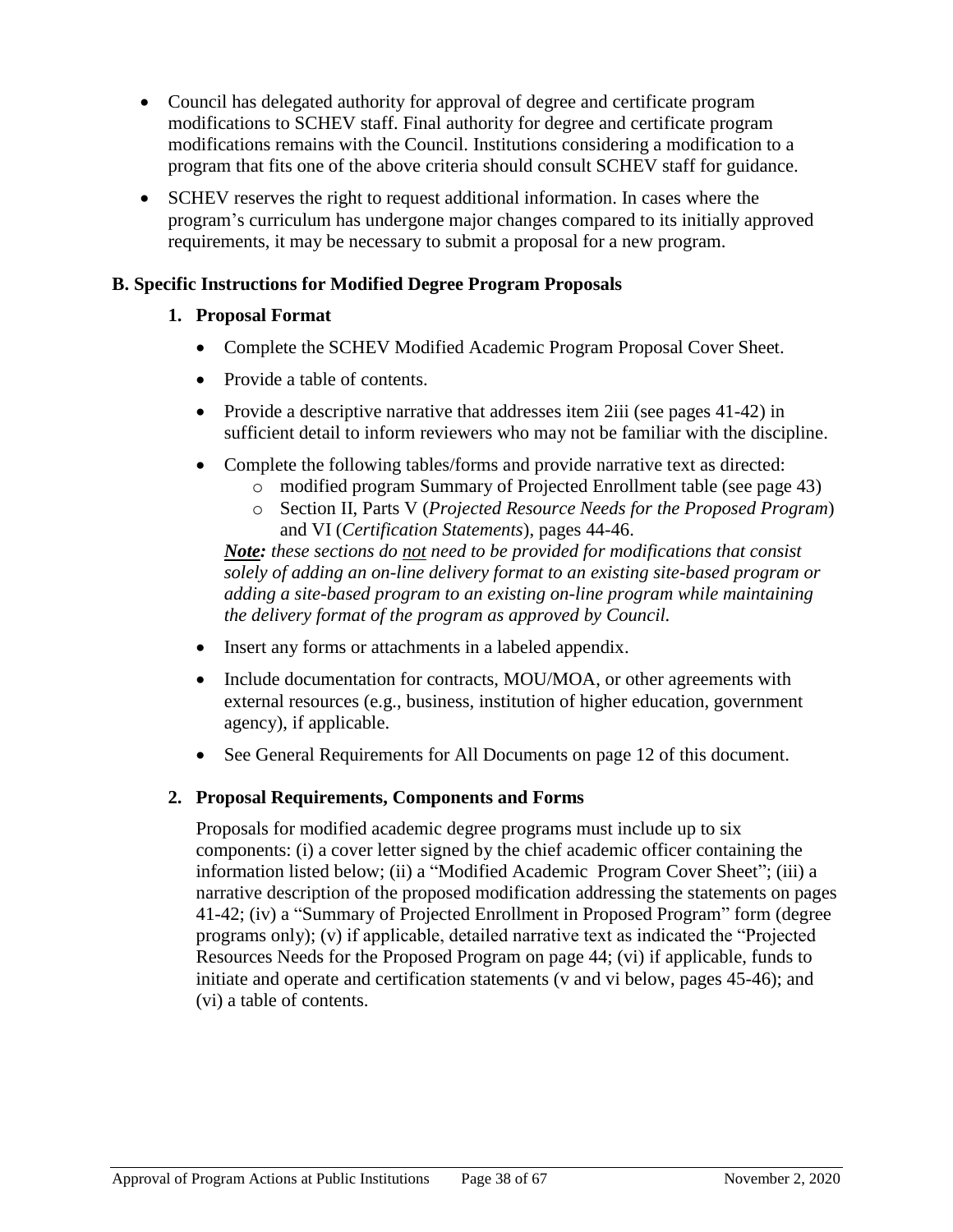# **i) Letter from Chief Academic Officer**

A letter signed by the chief academic officer must accompany the program proposal for all modified academic programs. The letter must:

- indicate the institution's legal name, indicate the nature of the request, the degree/certificate designation and program name, CIP code, initiation date, administrative unit, and the BOV approval date, if required (note if it is not required);
- provide a description of the modification;
- summarize what is prompting the modification;
- explain how the proposed modified program will fit with the institution's mission;
- describe funding plans for the proposed modified program, including a description of the institution's commitment to the program (in terms of faculty, financial, and physical resources); what the institution will stop doing or do differently in order to initiate it, or degree or certificate programs proposed for discontinuance; and
- $\bullet$  include contact information of person(s) other than the institution's chief academic officer who may be contacted regarding the document.
- Note: If the proposed modified program will be offered jointly or in collaboration with one or more additional institutions (public or private), the chief academic officer(s) of the collaborating institution(s) must also submit a letter of support and explanation.

# **ii) Modified Program Proposal Cover Sheet**

The SCHEV Cover Sheet for Modified Academic Programs must be used to submit proposals (see below).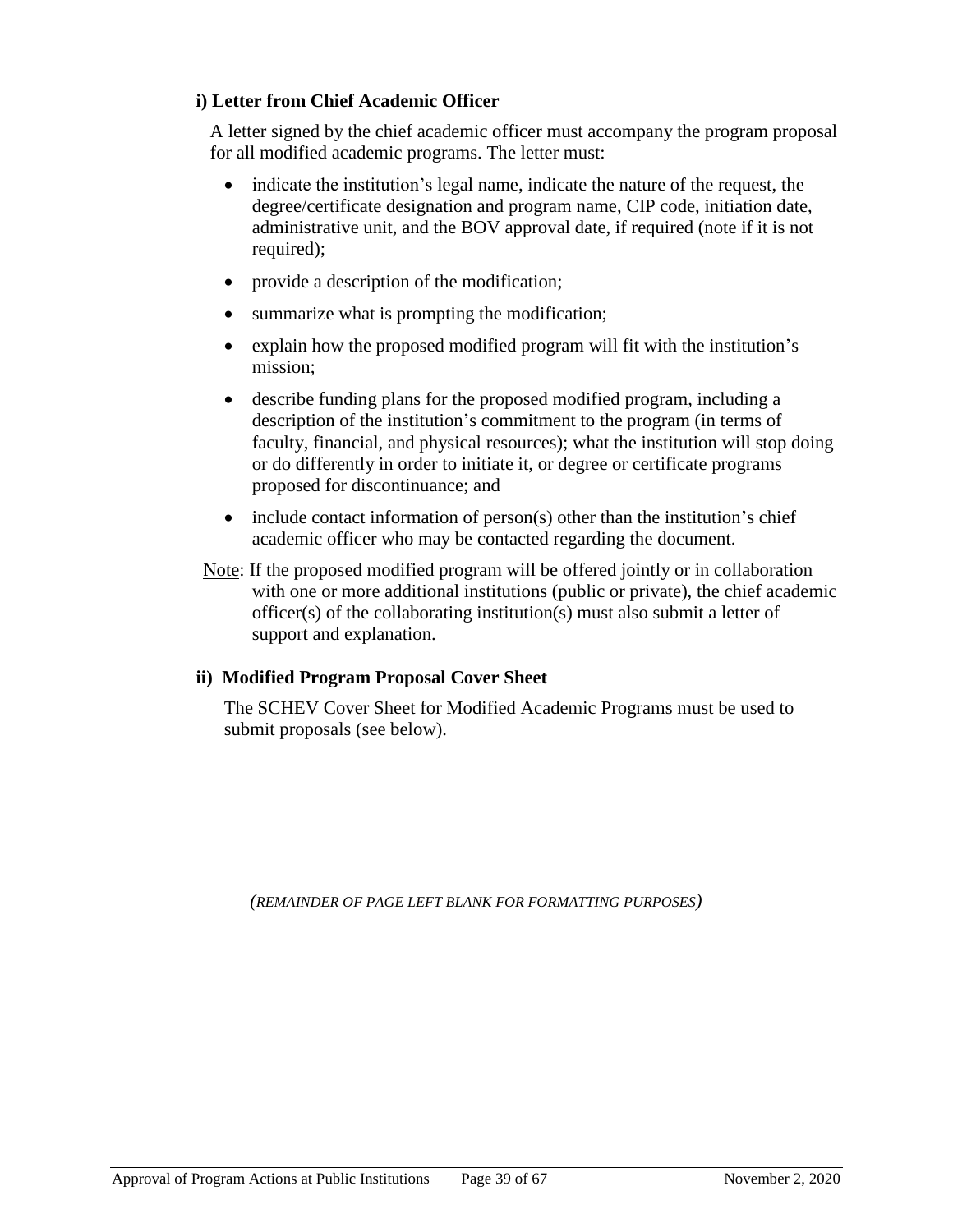# *STATE COUNCIL OF HIGHER EDUCATION FOR VIRGINIA* **Modified Academic Program Cover Sheet**

<span id="page-40-0"></span>

| 1. Institution                                                                                                                                                                                                      | 2. Type of Modification (Check all that apply)                                                       |  |  |  |  |
|---------------------------------------------------------------------------------------------------------------------------------------------------------------------------------------------------------------------|------------------------------------------------------------------------------------------------------|--|--|--|--|
|                                                                                                                                                                                                                     | Credit hours                                                                                         |  |  |  |  |
|                                                                                                                                                                                                                     | Curriculum change                                                                                    |  |  |  |  |
|                                                                                                                                                                                                                     | New delivery format                                                                                  |  |  |  |  |
| 3. Name, existing program                                                                                                                                                                                           |                                                                                                      |  |  |  |  |
| 4. New program name (if applicable)                                                                                                                                                                                 |                                                                                                      |  |  |  |  |
| 5. Degree/certificate designation, existing program                                                                                                                                                                 | 6. CIP code, existing program                                                                        |  |  |  |  |
| 7. Original program approval date (month and year) by Council                                                                                                                                                       |                                                                                                      |  |  |  |  |
| Degree/Certificate designation and name                                                                                                                                                                             |                                                                                                      |  |  |  |  |
| CIP code (If degree program was approved after 1980.)                                                                                                                                                               |                                                                                                      |  |  |  |  |
|                                                                                                                                                                                                                     | 8. Delivery Format(s), existing program (face-to-face/site-based, 100% web-based, hybrid, satellite) |  |  |  |  |
| 9. Delivery Format(s), modified program (face-to-face/site-based, 100% web-based, hybrid,<br>satellite)                                                                                                             |                                                                                                      |  |  |  |  |
| 10. Term/year of initiation, modified program                                                                                                                                                                       | 11. Term/year of first graduates, modified program                                                   |  |  |  |  |
| 12. For community college: local board<br>approval date                                                                                                                                                             | 13. Date approved by Board of Visitors or State<br><b>Board for Community Colleges</b>               |  |  |  |  |
| 14. If the existing or modified program is/will be collaborative or joint, identify collaborating                                                                                                                   | institution(s) and attach letter(s) of support from corresponding chief academic officers(s).        |  |  |  |  |
| 15. Location of program within institution (complete for every level, as appropriate and specify the<br>unit from the choices).                                                                                     |                                                                                                      |  |  |  |  |
|                                                                                                                                                                                                                     |                                                                                                      |  |  |  |  |
| School(s) or colleges of                                                                                                                                                                                            |                                                                                                      |  |  |  |  |
|                                                                                                                                                                                                                     |                                                                                                      |  |  |  |  |
| 16. Name, title, and telephone number(s) of person(s) other than the institution's chief academic<br>officer who may be contacted by or may be expected to contact Council staff regarding the<br>modified program. |                                                                                                      |  |  |  |  |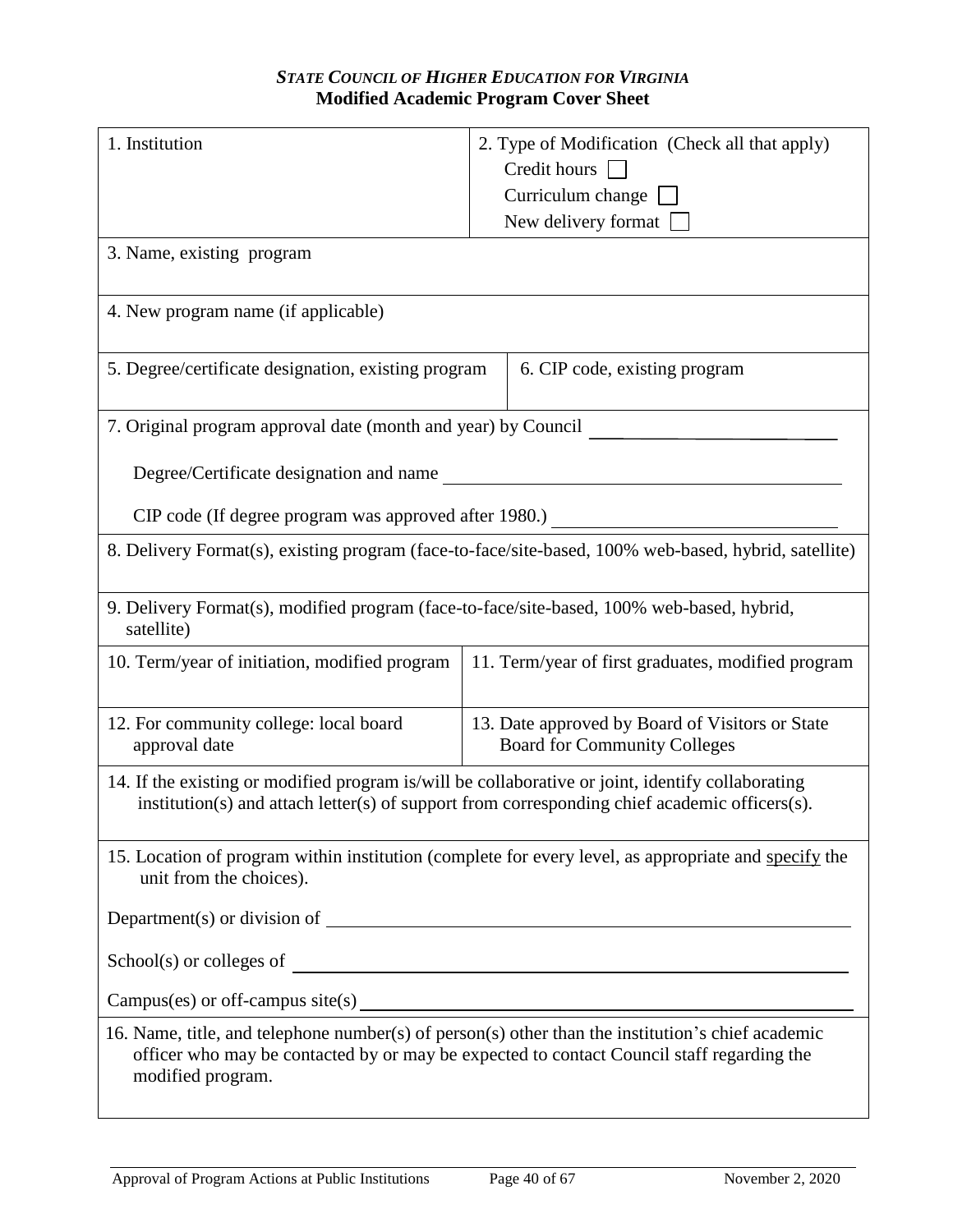# **iii) Description of Modified Program**

Institutions must submit a detailed narrative for all modifications to address (at minimum) the key questions below.

Note: The format for the proposal is <u>not</u> bulleted. For a guide with section headings to format the proposal, see the ["SCHEV Modified Document Format/Order of Section](https://schev.edu/docs/default-source/institution-section/GuidancePolicy/guide-documents/guide-documentformodifieddegreeprogramdocumentformatheadings-1.pdf)  [Headings.](https://schev.edu/docs/default-source/institution-section/GuidancePolicy/guide-documents/guide-documentformodifieddegreeprogramdocumentformatheadings-1.pdf)"

- Provide the institution's legal name, indicate the nature of the request, and the program's degree/certificate designation and name. Indicate the administrative location (academic units) on campus. Provide the initiation date (semester/year) of the modified program.
- What is the proposed modification?
- What is the purpose of the modified degree/certificate program? What is the focus of the modified degree/certificate program? Has the purpose and/or focus of the existing degree/certificate program changed? If so, describe the changes. For what purposes are graduates needed? What will graduates be prepared to do/address?
- What is occurring or has occurred to prompt the proposed modification? Provide a brief history of the evolution or changes to the discipline, industry in which graduates are employed, accreditation standards, or institutional resources.
- Provide a background narrative to succinctly summarize and describe the history of actions taken to determine whether a modification should be requested. The narrative should describe referenced actions in chronological order. If any campus committees approved the modification, committee names and dates of approval should be indicated in each case. **Note:** the background narrative is not the rationale to justify the proposed modification. Statements about the rationales or justifications for the proposed modification—including rationales adopted by decision-making committees or other bodies—should be communicated in the "rationale" section of the proposal.
- Will admission requirements for the modified program differ from admission requirements for the existing program?
- Provide a description of the curriculum of the new modified degree program. How many credit hours are required for the proposed modified degree? (Note: Strong educational justification must be provided for requiring more than 60 credits for an A.A., A.S. or A.A&S. degree; 65 credits for an A.A.S. degree; or 120 credits for a baccalaureate degree.) Institutions are to discuss the focus of the curriculum and program strengths or areas of emphasis of the required coursework. The curriculum should be formatted to show the courses (title, designator, and credit hour value) required for general education courses, additional special courses, core/foundation courses, research/methods courses, seminar, clinical, internship/experiential work, electives, and dissertation hours (if applicable). If sub areas are included, a description of the focus and the courses are required. Denote which courses are new. As an appendix item, provide a sample plan of study by semester for full-time and part-time students. As an appendix, provide a comparison table to show existing degree program requirements and the proposed new modified degree program.
- Will the modification impact time to complete the program? If yes, describe to impact to fulltime or part-time students. If no, indicate such via a statement.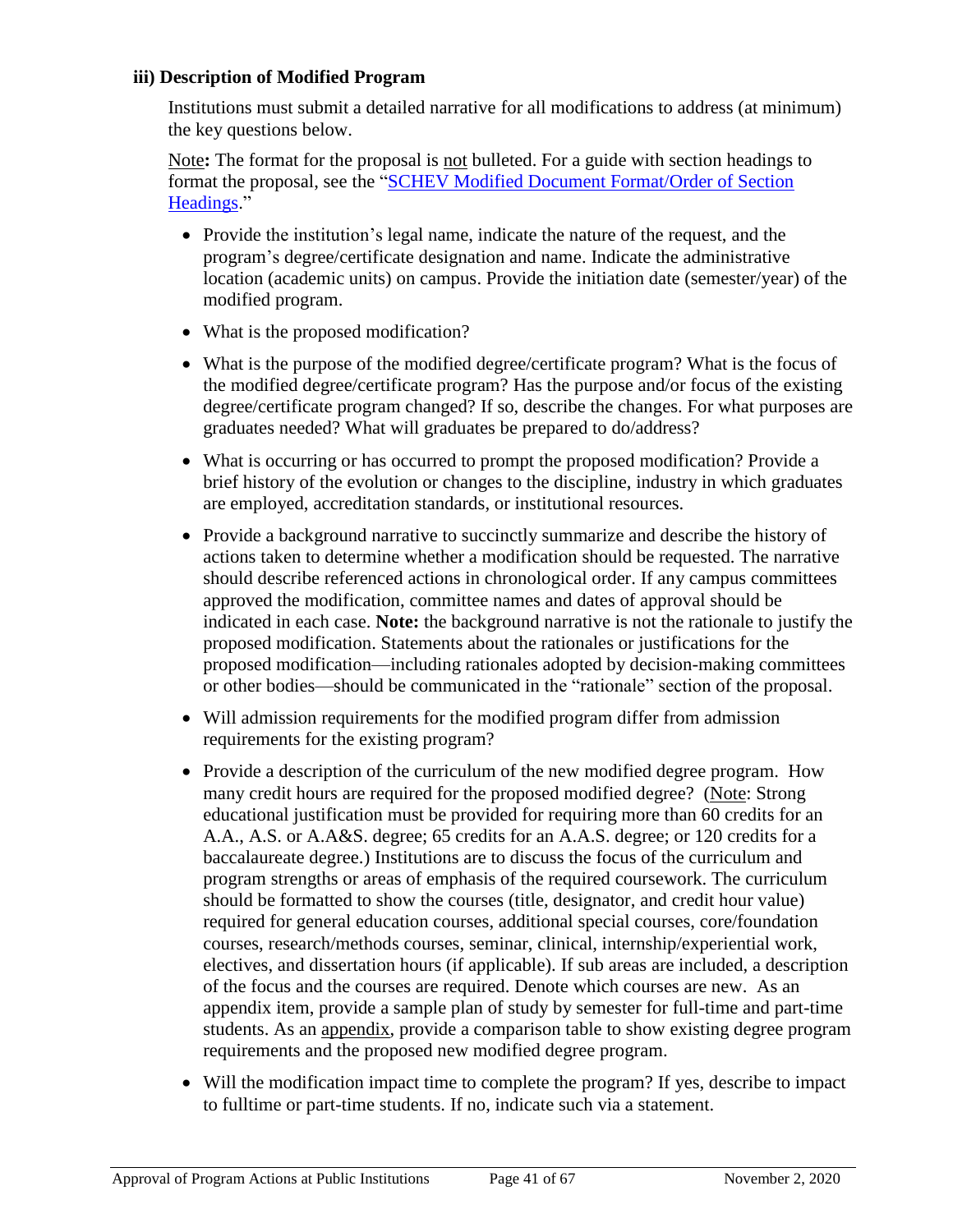- Will all or part of the curriculum utilize any variation of online/electronic delivery? If yes, provide a complete description of the plan, resources, faculty training, and courses. If no, indicate such via a statement.
- Is the existing degree program being modified to add or remove a licensure-qualifying curriculum? If adding a curriculum, provide a chart to show a comparison of the program requirements of the existing degree program and the proposed curriculum. If removing a curriculum, provide a description of the remaining degree program requirements. What effects will the licensure-qualifying program have on state needs for qualified professionals, student enrollment, and the institution?
- Will the modified program result in new learning outcomes (knowledge and skills) for the program? If yes, indicate the new learning outcomes for the modified program. If no, indicate such via a statement.
- Will the modified program result in new employment skills/workplace competencies for graduates? If yes, indicate the new employment skills/workplace competencies. If no, indicate such via a statement. Note: skills and competencies should be appropriate to the curriculum and degree level of the program.
- What is the rationale for the new modified program? Why is the modification needed at this time? Include support documentation (e.g., accrediting organization's requirements, industry regulations, licensing board requirements).
- Is the modified program, including delivery format, duplicating existing programs in the state? If so, indicate the institution's legal name, the program designation, program name, and delivery format.
- What resources are needed to offer the program on-line, if appropriate? Will any new resources be needed? If yes, provide a detailed explanation. Will existing resources need to be updated? If yes, provide a detailed explanation. How will faculty be prepared to offer on-line instruction? What assessments will occur to monitor the program?

The next two bullets do not need to be addressed if the proposed modification consists *solely of adding an on-line delivery format to an existing site-based program or adding a site-based program to an existing on-line program while maintaining the delivery format of the degree program as approved by Council. The bullets do not need to be addressed for certificate programs.*

- What is the estimated headcount and FTES for students for the modified degree program? What assumptions are made? If the projected headcount and FTES differ from the historical figures, explain why the change is projected. Complete the "Summary of Projected Enrollments" form below.
- For degree programs, provide narrative and tabular information to address resources and certification statements in v and vi below (pages 44-46).

Note**:** requests to modify degree programs should be submitted with the understanding that new state funds will not necessarily be provided to support the modified program.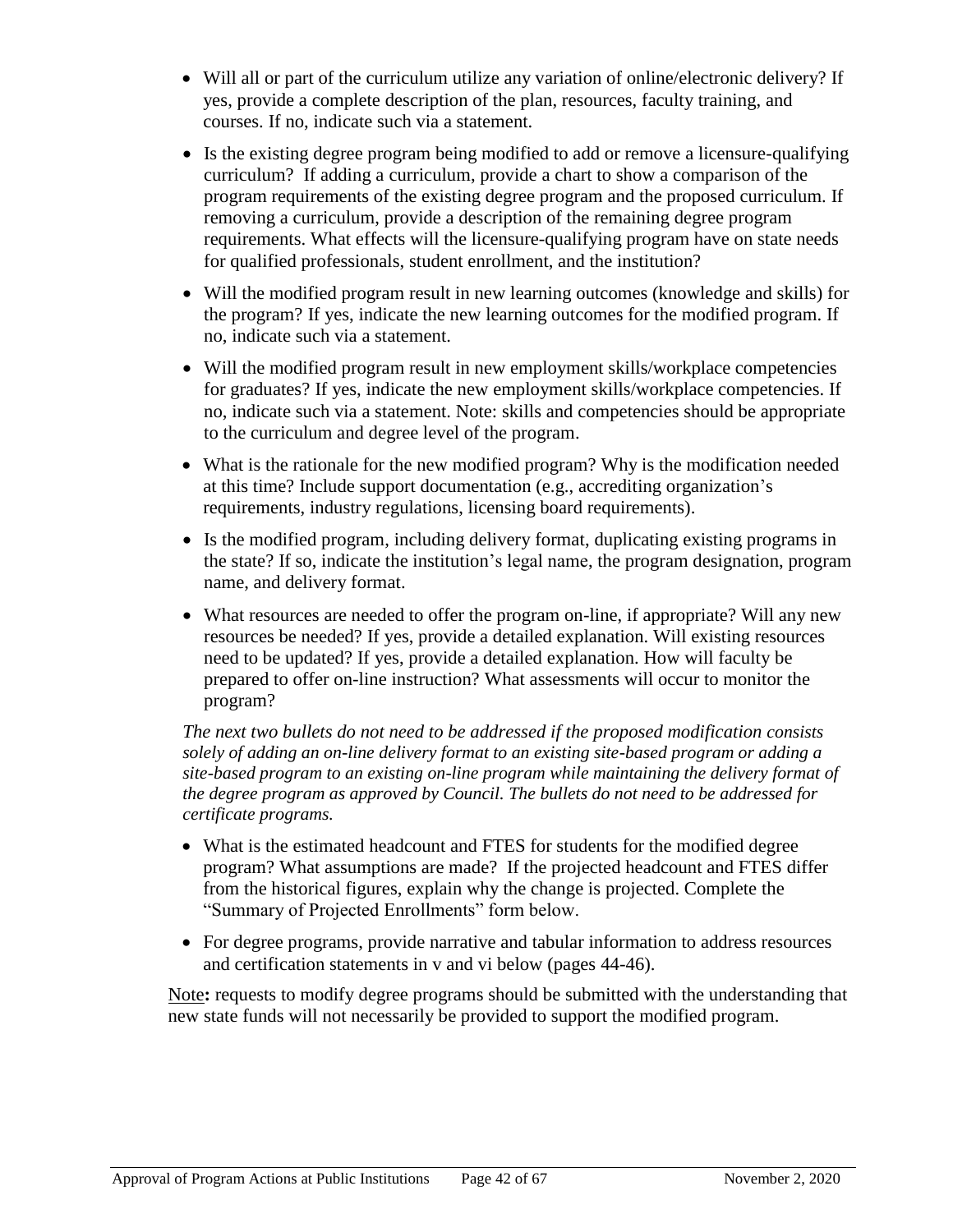### **iv) Summary of Projected Enrollment in a Modified Program**

Complete and submit the form below.

Instructions:

- Enter the appropriate dates at the top of each column.
- Provide **fall headcount enrollment (HDCT), annual full-time equivalent student (FTES) enrollment (**Round the FTES to the nearest whole number), and **annual number of graduates (GRAD)** expected for each year after the target enrollment year.
- Assumptions: Provide data for 1. Retention  $(\%)$ ; 2. Full-time students  $(\%)$ ; 3. Part-time students (%); 4. Expected time to graduation (in years) for full-time and part-time students; and 5. Number of credit hours per semester for full-time and part-time students.

Note: "Target Year" refers to the year the institution anticipates the program will have achieved full enrollment. Programs that do not anticipate meeting SCHEV productivity standards should not be proposed (see the [Virginia Public Higher Education Policy on](https://schev.edu/docs/default-source/institution-section/GuidancePolicy/policies-and-guidelines/program-productivity-policy-(review-of-academic-programs-viability).pdf)  [Program Productivity\)](https://schev.edu/docs/default-source/institution-section/GuidancePolicy/policies-and-guidelines/program-productivity-policy-(review-of-academic-programs-viability).pdf). Productivity standards are not guidelines for student projected enrollment and should not be used to complete the chart below. Projected enrollment should represent actual plans for student enrollment in the program.

### *State Council of Higher Education for Virginia* **Summary of Projected Enrollment in Proposed Program**

<span id="page-43-0"></span>

| Year 1      |             | Year 2      |             | Year 3      |             | Year 4<br><b>Target Year</b><br>(2-year institutions) |             |             | Year 5<br><b>Target Year</b><br>(4-year institutions) |             |             |
|-------------|-------------|-------------|-------------|-------------|-------------|-------------------------------------------------------|-------------|-------------|-------------------------------------------------------|-------------|-------------|
| $20 - 20$   |             | $20 - 20$   |             | $20 - 20$   |             | $20 - 20$                                             |             |             | $20 - 20$                                             |             |             |
| <b>HDCT</b> | <b>FTES</b> | <b>HDCT</b> | <b>FTES</b> | <b>HDCT</b> | <b>FTES</b> | <b>HDCT</b>                                           | <b>FTES</b> | <b>GRAD</b> | <b>HDCT</b>                                           | <b>FTES</b> | <b>GRAD</b> |

Note:

- For associate degree program proposals, only years 1-4 are completed, with projected graduates provided under year 4.
- For four-year institution programs, years 1-5 are completed, with projected graduates to be provided under year 5 only.

# **Definitions**:

HDCT—fall headcount enrollment

FTES—annual full-time equated student enrollment

GRADS—annual number of graduates of the proposed program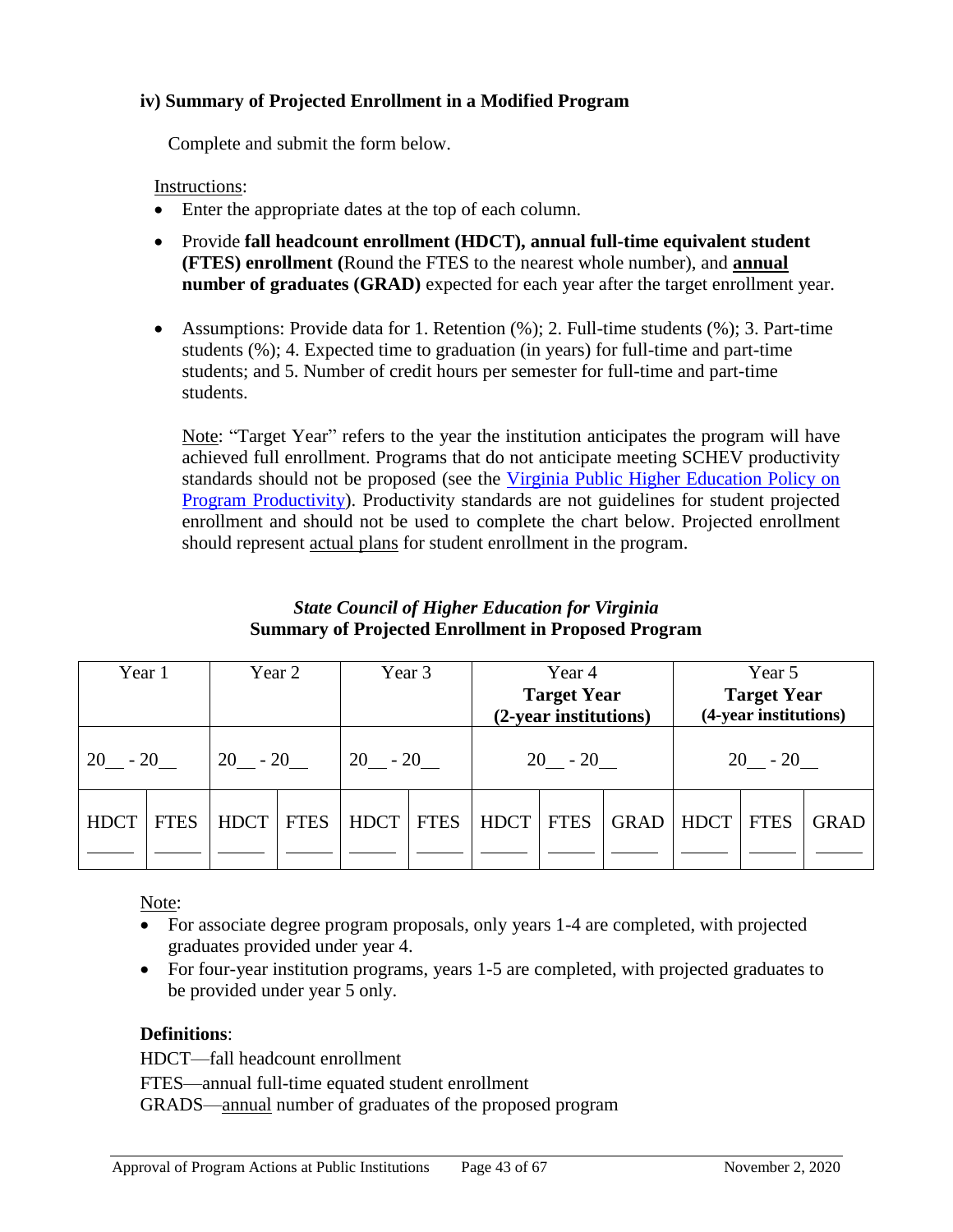# **v) Projected Resource Needs for the Modified Program**

The purpose of this section is to identify: (1) expected resource needs for the modified degree program initiation and for operation through the full (target) enrollment year, (2) the sources of funding for the modified program and (3) whether any additional state funding needs are anticipated.

# **Narrative Description of Resources to Initiate and Operate the Degree Program**

Provide a description of resources (currently available and anticipated) to initiate and operate the program and the sources of funds to provide them, including but not limited to appropriations or special funds to be requested from the state. The narrative description should address the topic categories below, if and as relevant:

| full-time faculty      | part-time faculty               | adjunct faculty                 |
|------------------------|---------------------------------|---------------------------------|
| graduate assistants    | classified positions            | equipment (including computers) |
| library                | telecommunications              | space                           |
| targeted financial aid | special tuition or fee charges* | other resources (specify)       |

**\***Indicate whether there are any tuition and/or educational and general (E&G) fees specific to the program or academic unit within which the program is housed.

For the "Funds to Initiate and Operate the Degree Program" form institutions must:

- 1. Calculate revenues using only **annual** tuition and E&G fees and by student domicile in the degree program. Do not use semester or per credit hour cost for calculation of revenues.
- 2. Assume 24 credit hours (12 credit hours per semester) for fulltime graduate (masters and doctoral) student enrollment for the budget. Assume 30 credit hours (15 credit hours per semester) for undergraduate student enrollment. Summer is not included for the academic year. Only fall and spring semesters are counted.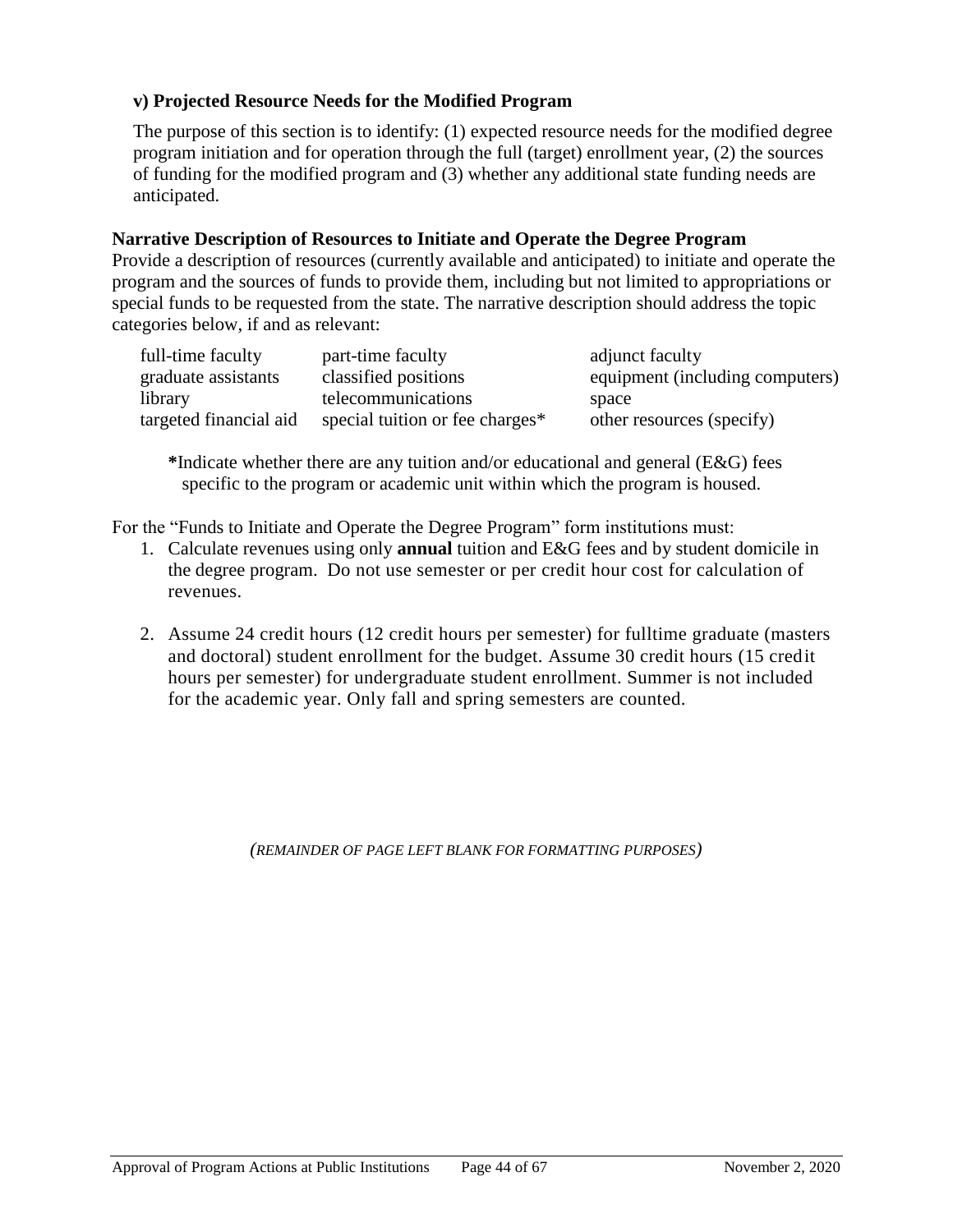# <span id="page-45-0"></span>**Funds to Initiate and Operate the Degree Program**

*Figures provided in the table below will be compared to SCHEV funding estimates using the current base adequacy model. This comparison will serve as a reference for the estimated costs. If there are large discrepancies, SCHEV may request additional clarification to ensure the institution's assumptions are correct, or require modifications as a condition of approval.* 

|    | <b>Cost and Funding Sources to Initiate and Operate the Program</b>                                           |                                                  |                                                                          |  |  |  |  |
|----|---------------------------------------------------------------------------------------------------------------|--------------------------------------------------|--------------------------------------------------------------------------|--|--|--|--|
|    | <b>Informational Category</b>                                                                                 | Program<br><b>Initiation Year</b><br>20<br>$-20$ | <b>Program Full</b><br><b>Enrollment Year<sup>1</sup></b><br>20<br>$-20$ |  |  |  |  |
| 1. | Projected Enrollment (Headcount)                                                                              |                                                  |                                                                          |  |  |  |  |
| 2. | Projected Enrollment (FTE)                                                                                    |                                                  |                                                                          |  |  |  |  |
| 3. | Projected Enrollment Headcount of In-<br><b>State Students</b>                                                |                                                  |                                                                          |  |  |  |  |
| 4. | Projected Enrollment Headcount of Out-<br>of-State Students                                                   |                                                  |                                                                          |  |  |  |  |
| 5. | Estimated Annual Tuition and E&G<br>Fees for In-state Students in the<br>Proposed Program                     | \$                                               | \$                                                                       |  |  |  |  |
| 6. | Estimated Annual Tuition and E&G<br>Fees for Out-of-State Students in the<br><b>Proposed Program</b>          | \$                                               | \$                                                                       |  |  |  |  |
| 7. | Projected Total Revenue from Tuition<br>and E&G Fees Due to the Proposed<br>Program                           | \$                                               | \$                                                                       |  |  |  |  |
| 8. | Other Funding Sources Dedicated to<br>the Proposed Program (e.g., grant,<br>business entity, private sources) | \$                                               | \$                                                                       |  |  |  |  |

**Note:** Institutions must use the recommended student-faculty ratio when estimating FTE enrollments and required faculty FTEs.

 $\overline{a}$ 

<sup>1</sup> For the "Full Enrollment Year" use: for associate degrees, initiation year plus 1; for baccalaureate degrees, initiation plus 3; for masters degrees, initiation plus 2; for doctoral degrees, initiation plus 3.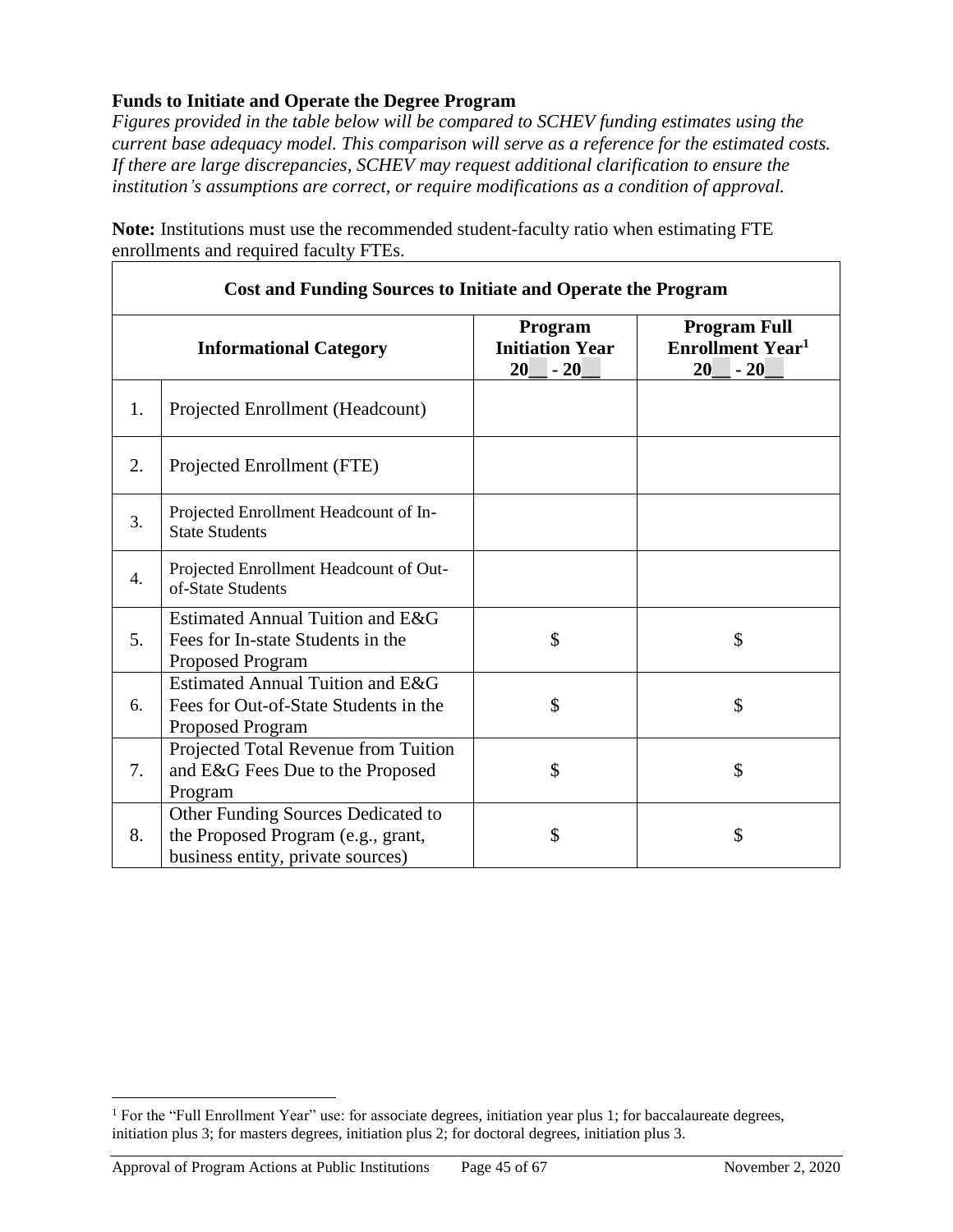#### **vi) Certification Statements**

1. A request of any kind will be submitted to the General Assembly for funds to initiate and/or maintain the proposed modified degree program.

| US |  |
|----|--|
|    |  |

If "Yes" is checked, include narrative text to describe: when the request will be made, how much will be requested, what the funds will be used for, and what will be done if the request is not fulfilled.

2. If governing board approval is required, the governing board has been provided information regarding duplication (if applicable) and labor market projections as part of its approval action.



If "No" is checked, include narrative text to explain why the governing board has not been provided the information.

The institution's Chief Academic Officer attests to the accuracy of the above statements

Name (Printed)

Signature Date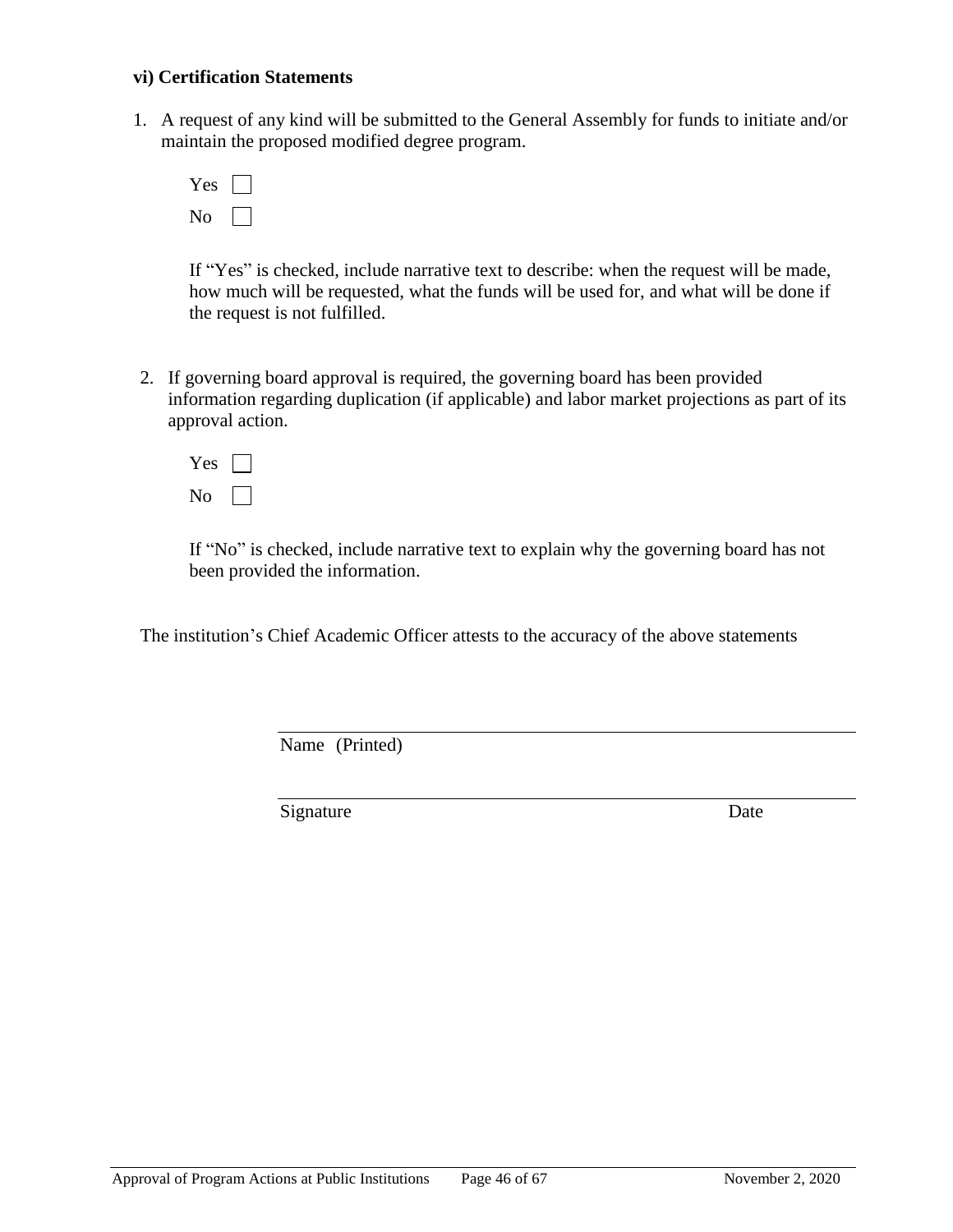### *SECTION VI: TECHNICAL CHANGES AND PROGRAM MERGERS*

### <span id="page-47-1"></span><span id="page-47-0"></span>**A. Procedures and Requirements for Program Action Changes**

- All requests for technical changes (i.e., CIP code, program designation, or program name) must be submitted to SCHEV staff at least sixty (60) days prior to the institution's desired initiation date. Requests for technical changes to existing certificate programs and degree programs, and program mergers must include the information required by SCHEV's policy. Institutions may submit draft proposals to SCHEV staff for review and guidance. To submit a draft, document, see instructions on page 12 of this document.
- Proposed technical changes to existing programs are eligible for review and approval by SCHEV's staff if such changes will be fully supported through internal reallocation and comprised predominantly of existing courses and existing faculty.
- SCHEV reserves the right to request additional information including a proposal for a new degree program – in cases where program curriculum has undergone change(s) not approved by SCHEV since approval by Council.

### <span id="page-47-2"></span>**B. Specific Instructions for Technical Changes to Programs**

### **1. Proposal Format**

- Complete the SCHEV Cover Sheet for Revising An Academic Program.
- Provide a table of contents.
- Provide a descriptive narrative to address item 2iii. (see pages 48-50).
- See General Requirements for All Documents on page 12 of this document.

# **2. Proposal Requirements, Components and Forms**

Proposals for program action changes must include four components: (i) a cover letter signed by the chief academic officer containing the information listed below; (ii) a completed "Academic Program Revision Cover Sheet" (see page 51); (iii) a description of the proposed program action containing the information listed (see pages 48-50); and, (iv) a table of contents. For a degree designation add, include: a "Summary of Projected Enrollment in the Proposed Program" form (see page 33); and projected resources needs and certification statements (see pages 34-36).

# **i) Letter from Chief Academic Officer**

A letter signed by the chief academic officer must accompany the request for all program action changes. The letter must:

- indicate the institution's legal name, the nature of the request, the degree/certificate designation and program name, CIP code, initiation date, administrative unit, and the BOV approval date, if required (note if it is not required);
- provide a succinct description of the change;
- summarize what is prompting the change;
- explain how the proposed changed program will fit with the institution's mission;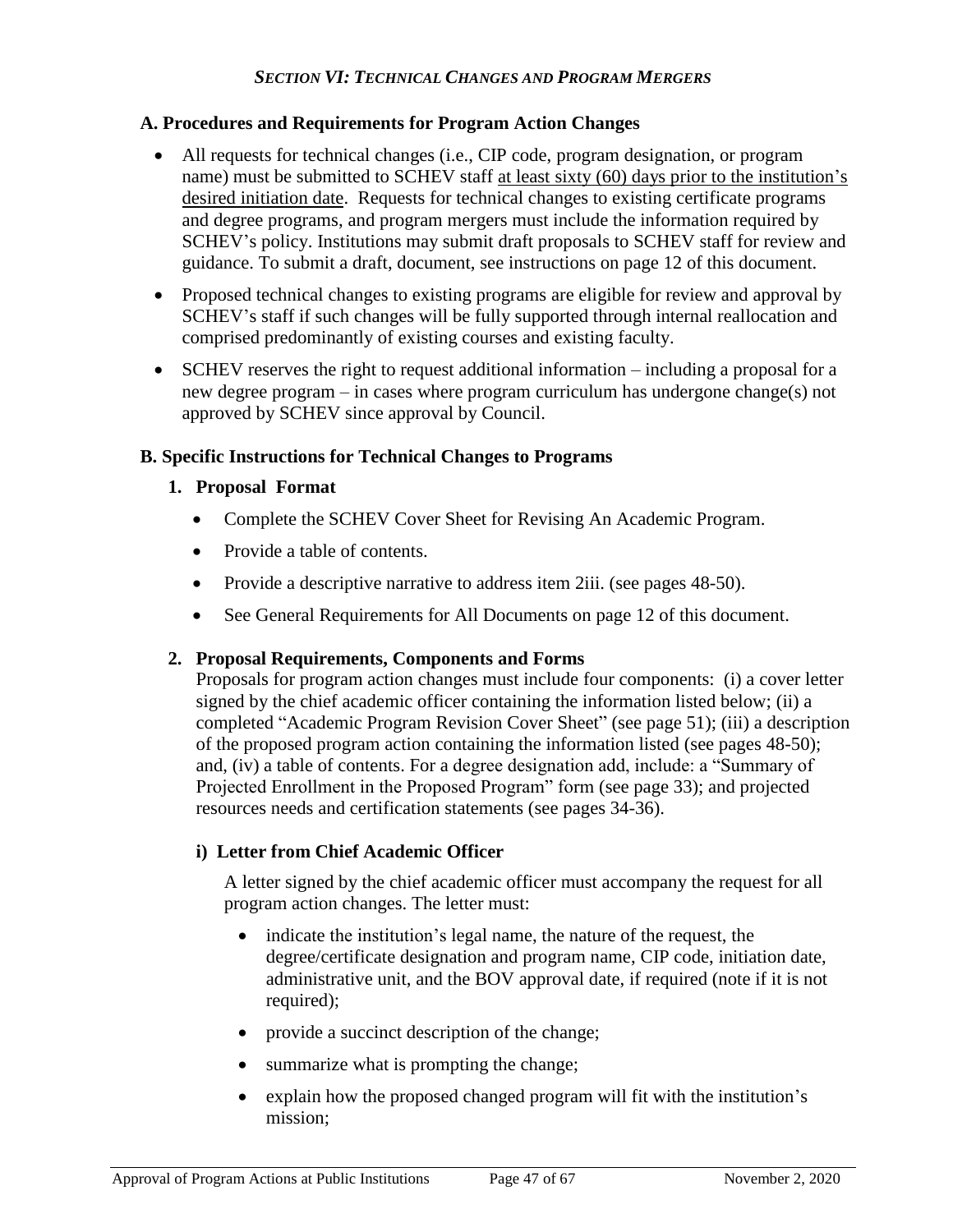- describe the institution's commitment to the proposed change in terms of resources (e.g., faculty, personnel, and physical resources);
- describe the resources needed to support the change; indicate resources for new courses, new fulltime or adjunct faculty, or new staff; and
- include contact information (name, title, email address, and telephone number) of person(s) other than the institution's chief academic officer who may be contacted regarding the proposal.

# **ii) Program Action Proposal Cover Sheet**

The "Academic Program Revision Cover Sheet" must be used to submit proposals (see page 51 below).

# **iii) Narrative Description**

Institutions must submit a detailed narrative to address (at minimum) the key statements below for all technical changes. Additional information is included for certificate programs and degree designation changes. Note**:** The format for the proposal is not bulleted.

- Provide the institution's legal name, indicate the nature of the request, and the program's degree/certificate designation and name. Indicate the administrative location (academic units) on campus. Provide the initiation date (semester/year) of the technical change.
- Provide a background narrative to succinctly summarize and describe the history of actions taken to determine whether a technical change should be requested. The narrative should describe referenced actions in chronological order. If any campus committees approved the technical change, committee names and dates of approval should be indicated in each case. Note: the background narrative is not the rationale to justify the proposed modification. Statements about the rationales or justifications for the proposed technical change—including rationales adopted by decision-making committees or other bodies—should be communicated in the "rationale" section of the proposal.
- Provide a detailed rationale providing justification for the change. Why is the change needed at this time? Include supporting evidence and documentation as needed. Include charts/tables as appendix items.
- Provide a description of the curriculum. Summarize the focus of the core curriculum. What are strengths of the core curriculum? Detail course information (title, designator, and credit hour value) and the required number of credit hours in core/foundation courses, research, seminar, clinical, internship/experiential work, electives, and dissertation hours (if applicable). Include a description of the focus/purpose of sub areas (areas of emphasis, concentrations, focus areas, majors, options, or tracks) and the required courses. For degree designation change or add, provide the curriculum for the existing program and the revised program. Explain changes to curricular requirements. Provide a comparison chart indicating course changes and curriculum requirements, as needed. Information may be requested for other courses included in the curriculum. Additional information is required for some masters and doctoral level degree program requirements. Provide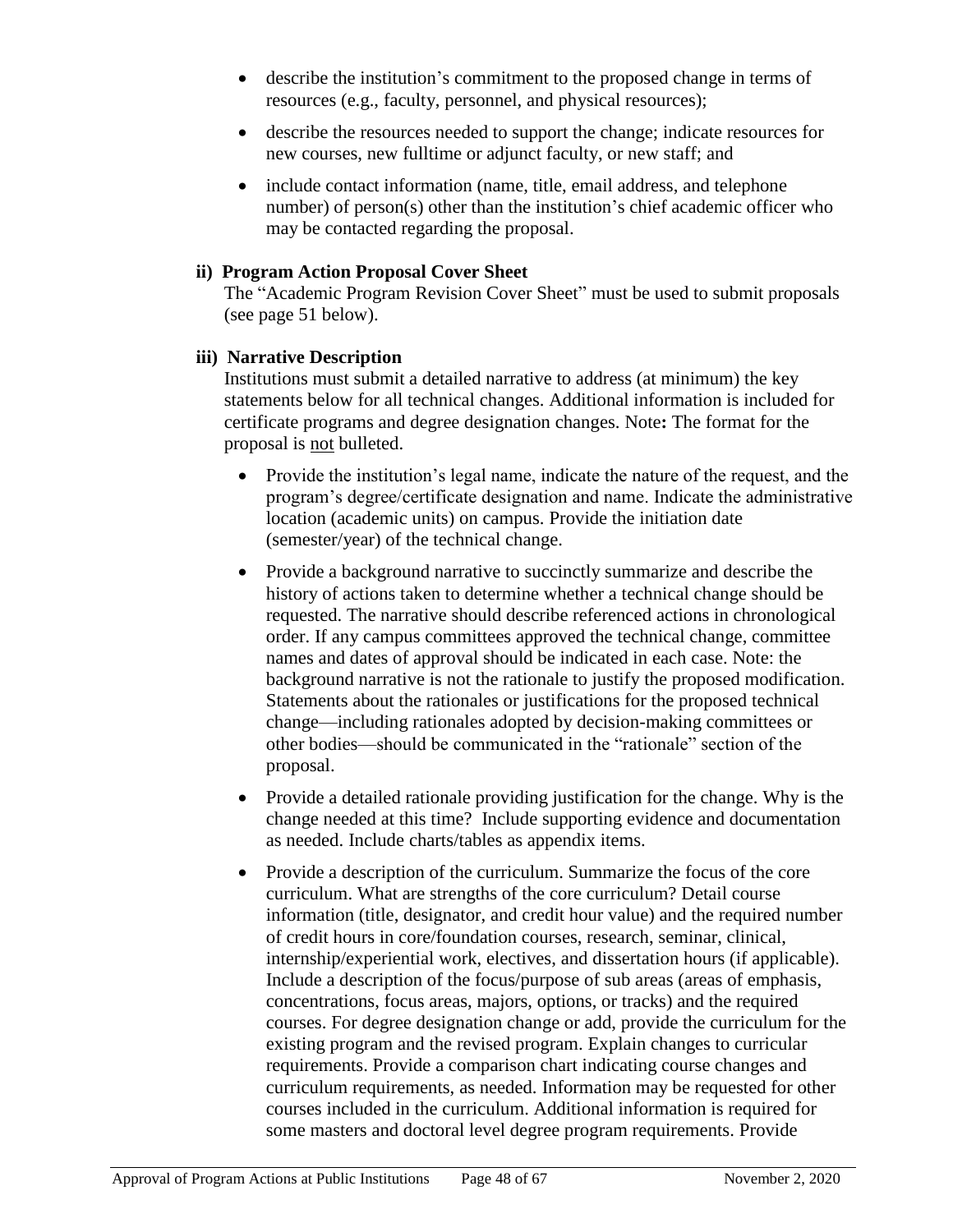official course descriptions for all required courses and restricted electives as an appendix item. Denote if courses are new.

- With the assistance of the institution's director of assessment or the assessment office, complete the following items: 1. What learning outcomes (knowledge and skills) are graduates expected to demonstrate? 2. When and how does the institution plan to assess student learning?
- Describe the resources needed to institute the change. Include information for administration, faculty, and program support, when applicable. An itemized budget to show resources for signage, paper products, websites, promotional materials, and miscellaneous items should be included.
- Include supportive evidence (e.g., course descriptions, accrediting agency documentation, state agency documentation, federal government requirements, and institution catalog copies, archive and current) in an appendix, as needed.

For a degree designation add, additional detailed narrative is included to address the key statements below.

- How does the degree program align with the institution's mission?
- What are the faculty resources including number to teach core and required courses in the program? What is their depth and breadth in the discipline? Will new faculty be hired? What credentials will be sought or required and at what rank will new faculty be hired? Will adjunct faculty be needed to teach core and required courses? If no, indicate such.
- With the assistance of the institution's director of assessment or the assessment office, complete the following items: 1. What learning outcomes (knowledge and skills) are graduates expected to demonstrate? 2. When and how does the institution plan to assess student learning? Institutions may include a curriculum map for all core and required courses.
- What employment skills will graduates possess? What will graduates be able to do on a job? Note: Abilities, skills, and competencies should be appropriate to the curriculum and degree level of the program.
- Indicate whether student enrollment in the program will increase as a result of the added or changed degree designation. If an increase is anticipated, how many students are expected? Are sufficient faculty resources available?
- Indicate if student demand was determined. If so, when and how? Describe the results.
- With the assistance of the institution's planning or Institutional Research office, complete and attach the "Summary of Projected Enrollments in Proposed Program" form. The estimated headcount and FTE (full-time equivalent) for students. The graduation rate expected for each year after the target enrollment year.
- Provide narrative and tabular information to address resources. Provide a description of resources (currently available and anticipated) to initiate and operate the program and the sources of funds to provide them. The narrative description should address the following topic categories: full-time faculty,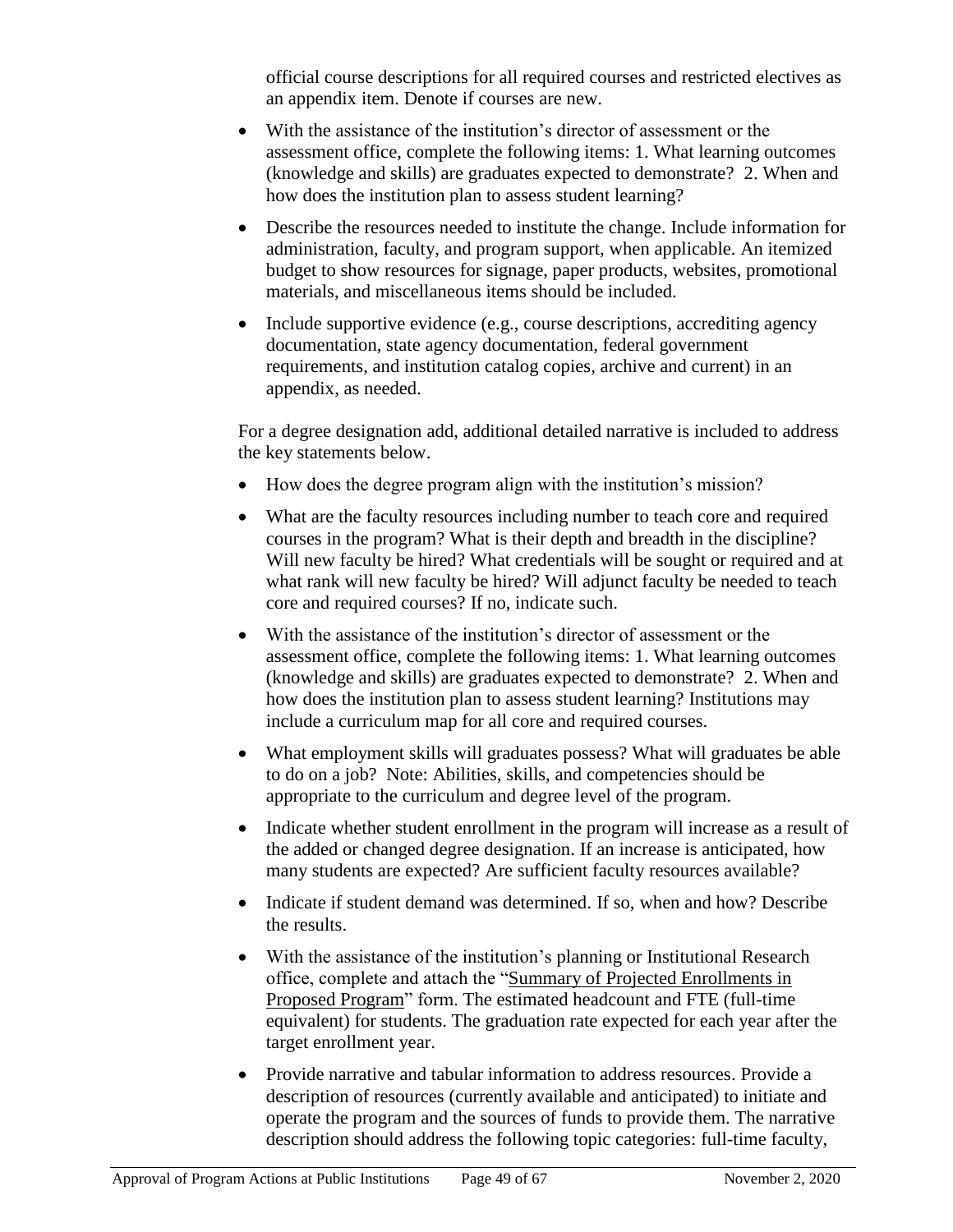part-time faculty, and adjunct faculty. Address graduate assistants, classified positions, equipment (including computers), space, special tuition or fee charges\*, and other resources (specify), if applicable.

- Include the certification statements: (i) "Cost and Funding Sources to Initiate an Operation the Program" form and (ii) the "Certification Statement(s)" form and if applicable, narrative text.
- Appendix items: sample plan of study, course descriptions, and other support information and documents as needed.

# Note:

SCHEV staff's primary considerations when reviewing a technical change to add a new degree designation to an existing degree program are indicated below. The list is not comprehensive, as factors specific to, for example, the discipline, accreditation, or industry requirements may have to be considered. The criteria below are written in terms of adding the Bachelor of Science (BS) to a Bachelor of Arts (BA), however applicable considerations apply, *mutatis mutandis*, to other degree designation additions.

- The degree designations must share a common core as determined by Council (see page 5 of this document).
- Coursework requirements should be additive for the degree designation added. That is, the BS designation generally requires more subject matter content (e.g., in math or science) than the BA designation. This may not necessarily translate into greater total credits required for the core and required coursework, but should translate to higher level subject matter competence, or demonstrably different competencies.
- Generally, six (6) credits of additional coursework in the discipline is acceptable as a minimal difference. That is, the BS requires at least 6 credits more or different coursework in subject matter content that supports the BS designation. More than a 15 credit hour difference may invite questions about the need for such a difference.
- The difference between BA vs. BS requirements should be reflected in the core and required coursework. Differences in curriculum requirements established solely via institution-level graduation requirements should not be the basis for offering two different awards in a single discipline.
- The need for the BS should be expressed in terms of a specific post-graduate opportunity or pathway. For example, the BS may be the default credential for graduate study in the discipline, and the proposed BS curriculum is designed to prepare students for graduate study in the discipline; or, the BS curriculum prepares students for a specific professional occupation better than the BA curriculum would do. The absence of a specific rationale based on such (or similar) post-graduate considerations indicates that there is no reason to have separate BS and BA options.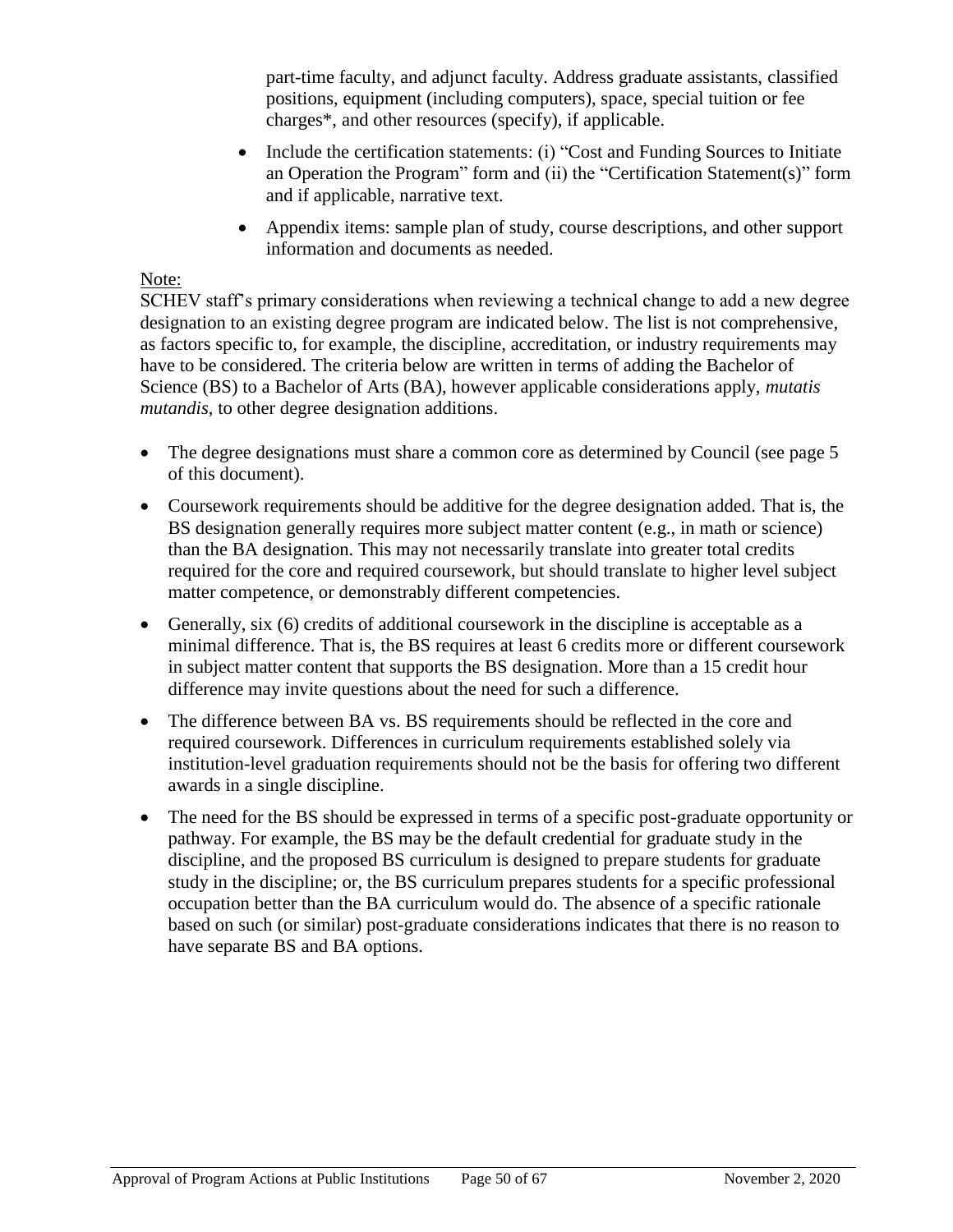### **STATE COUNCIL OF HIGHER EDUCATION FOR VIRGINIA Academic Program Revision Cover Sheet (Name, CIP Code, or Degree Designation)**

<span id="page-51-0"></span>

| Institution<br>1.                                                                                                                                                                                                          | 2. Program Change (Check all that apply):<br>Name $\Box$     |  |  |  |  |
|----------------------------------------------------------------------------------------------------------------------------------------------------------------------------------------------------------------------------|--------------------------------------------------------------|--|--|--|--|
|                                                                                                                                                                                                                            | CIP code                                                     |  |  |  |  |
|                                                                                                                                                                                                                            | Degree/Certificate designation                               |  |  |  |  |
| 3. Name, existing program                                                                                                                                                                                                  |                                                              |  |  |  |  |
| 4. Degree/certificate designation, existing program                                                                                                                                                                        | 5. CIP code, existing program                                |  |  |  |  |
| 6. Last semester and year for granting existing degree/certificate                                                                                                                                                         |                                                              |  |  |  |  |
| 7. New program name (if applicable)                                                                                                                                                                                        |                                                              |  |  |  |  |
| revised<br>8. Degree designation, add                                                                                                                                                                                      | 9. CIP code, revised program                                 |  |  |  |  |
| 10. Semester and year of initiation, revised<br>program                                                                                                                                                                    | 11. Semester and year of first graduates,<br>revised program |  |  |  |  |
| 12. Date approved by Board of Visitors                                                                                                                                                                                     |                                                              |  |  |  |  |
| 13. For community colleges:                                                                                                                                                                                                |                                                              |  |  |  |  |
| date approved by local board                                                                                                                                                                                               |                                                              |  |  |  |  |
| date approved by State Board for Community Colleges                                                                                                                                                                        |                                                              |  |  |  |  |
| 14. Location of program within institution (complete for every level, as appropriate and specify<br>the unit from the choices).                                                                                            |                                                              |  |  |  |  |
| Department(s) of $\qquad \qquad$                                                                                                                                                                                           |                                                              |  |  |  |  |
|                                                                                                                                                                                                                            |                                                              |  |  |  |  |
| $School(s)$ or college(s) of $\qquad \qquad$                                                                                                                                                                               |                                                              |  |  |  |  |
|                                                                                                                                                                                                                            |                                                              |  |  |  |  |
| 15. Name, title, telephone number(s), and email address of person(s) other than the institution's<br>chief academic officer who may be contacted by or may be expected to contact Council staff<br>regarding the revision. |                                                              |  |  |  |  |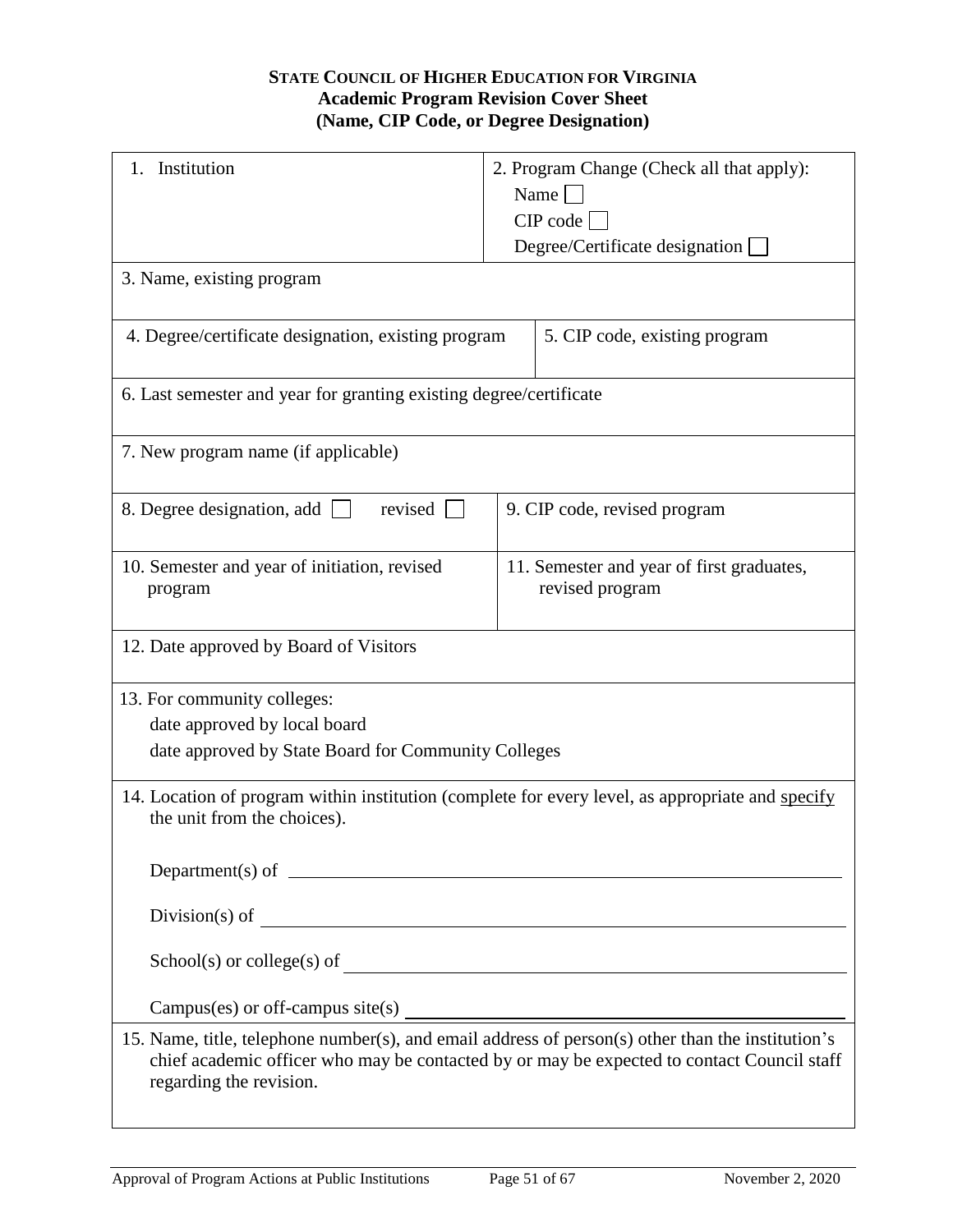# <span id="page-52-0"></span>**C. Procedures and Requirements for Merger of Academic Programs**

All requests for merged degree programs must be reviewed and approved by Council. Requests for mergers must be submitted to SCHEV staff at least ninety (90) days prior to the institution's desired initiation date and include information required by SCHEV's policy.

# **1. Proposal Format**

- Complete the SCHEV Merged Academic Degree Program Cover Sheet.
- Provide a table of contents.
- Provide a descriptive narrative that addresses item 2iii (see pages 55-56).
- Complete a SCHEV Summary of Projected Enrollments form.
- Provide a descriptive narrative that addresses the projected resource needs as detailed in Part V (see page 58).
- Complete the form, Funds to Initiate and Operate the Degree Program (see page 60).
- Complete the SCHEV Projected Number of FTE and Other Positions for the Merged Program form.
- Complete the Certification Statement, signed by the Chief Academic Officer, in Part VI (see page 61).
- Complete the SCHEV Intent to Discontinue an Academic Program for each degree program (see page 64).
- See General Requirements for All Documents on page 12 of this document.

# **2. Proposal Requirements, Components, and Forms**

Proposals for merging programs must include eight components: (i) a cover letter signed by the chief academic officer containing the information listed below; (ii) a "Merged Academic Degree Program Cover Sheet"; (iii) a narrative description of the proposed merged program addressing the statements on pages 55-56; (iv) the "Summary of Projected Enrollments in the Proposed Program" form on page 57; (v) detailed narrative text as indicated in the "Projected Resources Needs for the Proposed Program" on page 58); (vi) the "Projected Positions for the Merged Program" table on page 59; (vii) the funds to initiate and operate the degree program and certification statement on pages 60 and 61; (viii) an "Intent to Discontinue an Academic Program" form for each program to be merged (see page 64); and, (ix) a table of contents. SCHEV reserves the right to request additional information if needed.

# **i) Letter from Chief Academic Officer**

A cover letter signed by the chief academic officer must accompany the program proposal for a merged program. The letter must:

- indicate the institution's legal name, the nature of the request, the degree designation and program name, CIP code, initiation date, administrative unit, and the BOV approval date.;
- provide a description of the change and include a description of the proposed merged degree program;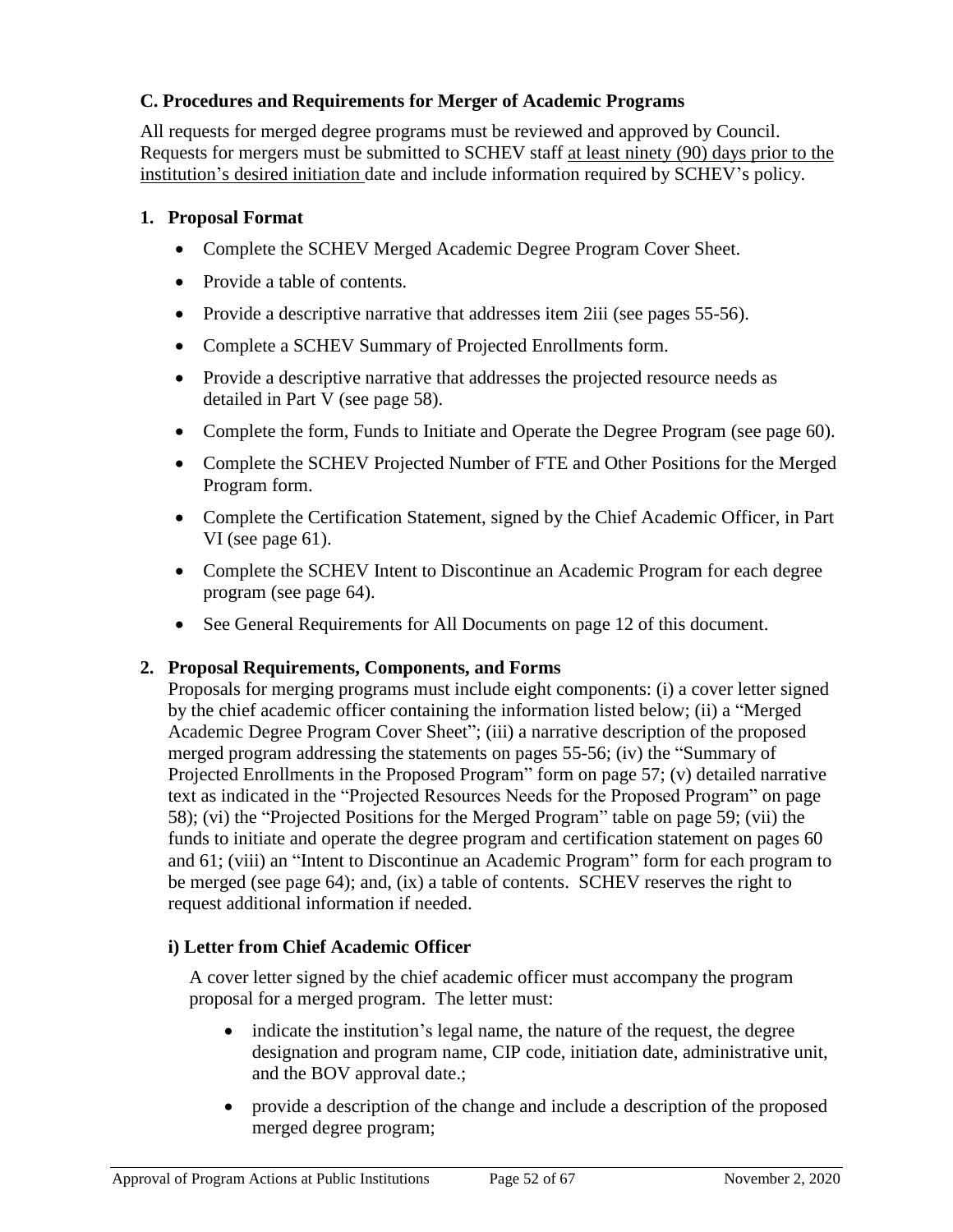- summarize what is occurring to prompt the merger;
- explain how the merged program will fit with the institution's mission;
- describe the intent to discontinue degree programs and include the degree designation and name for the degree programs. Indicate whether the degree programs are in a critical shortage area;
- describe the institution's commitment to the proposed program in terms of resources (e.g., faculty, financial, and physical resources);
- describe funding plans for the proposed program, including a description of what the institution will stop doing or do differently in order to initiate it. Indicate new resources and/or cost savings.
- include contact information (name, title, email address, and telephone number) of person(s) other than the institution's chief academic officer who may be contacted regarding the program proposal.
- **Note:** if the proposed program will be offered jointly or in collaboration with one or more additional institutions (public or private), the chief academic officer(s) of the collaborating institution(s) must also submit a letter of support and explanation.

### **ii) Merged Program Proposal Cover Sheet**

The SCHEV Cover Sheet for Merged Academic Degree Program must be used to submit proposals (see below).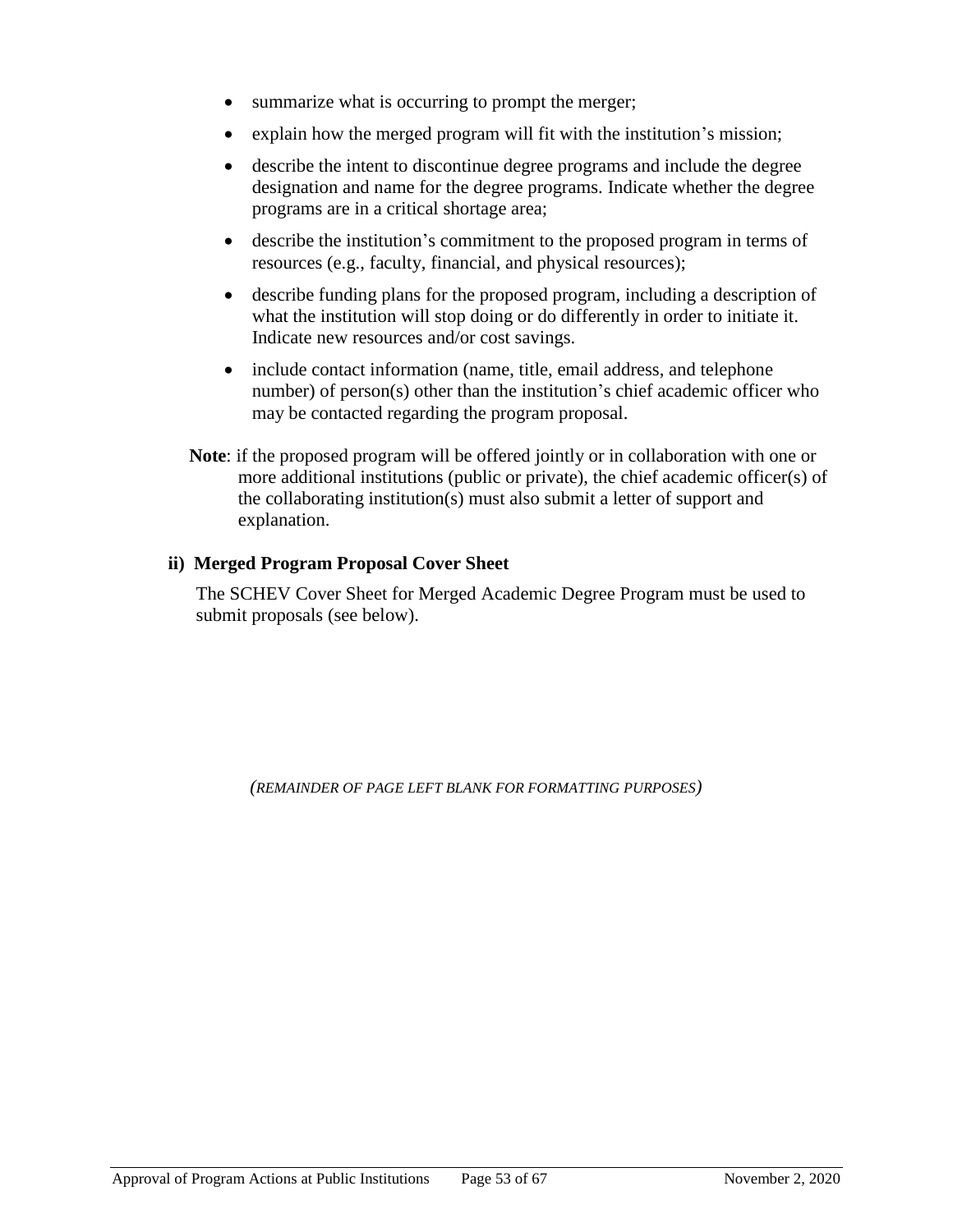# *STATE COUNCIL OF HIGHER EDUCATION FOR VIRGINIA* **Merged Academic Degree Program Cover Sheet**

<span id="page-54-0"></span>

| 1. Institution                                                                                                                                                                                                           |                                                                              |  |  |  |  |  |
|--------------------------------------------------------------------------------------------------------------------------------------------------------------------------------------------------------------------------|------------------------------------------------------------------------------|--|--|--|--|--|
| 2. Degree designation, program name, and CIP code, existing degree program #1                                                                                                                                            |                                                                              |  |  |  |  |  |
| 3. Degree designation, program name, and CIP code, existing degree program #2                                                                                                                                            |                                                                              |  |  |  |  |  |
| 4. Degree designation, program name, and CIP code, all additional existing programs                                                                                                                                      |                                                                              |  |  |  |  |  |
| Degree program #2<br>Degree program #3<br>All additional<br>5. Last semester/year for<br>granting existing degree<br>programs<br>program#1                                                                               |                                                                              |  |  |  |  |  |
| 6. Degree designation and program name, merged degree program                                                                                                                                                            |                                                                              |  |  |  |  |  |
|                                                                                                                                                                                                                          | 8. Semester/year to initiate, merged program<br>7. CIP code, merged program: |  |  |  |  |  |
| 9. Semester/year first graduates, merged program<br>10. Date approved by Board of Visitors                                                                                                                               |                                                                              |  |  |  |  |  |
| 11. For community colleges:<br>date approved by local board ______<br>date approved by State Board for Community Colleges                                                                                                |                                                                              |  |  |  |  |  |
| 12. If existing or merged programs are/will be collaborative or joint, identify collaborating<br>institution(s) and attach letter(s) of support from corresponding chief academic officers(s)                            |                                                                              |  |  |  |  |  |
| 13. Location of program within institution (complete for every level, as appropriate and specify<br>the unit from the choices).                                                                                          |                                                                              |  |  |  |  |  |
|                                                                                                                                                                                                                          |                                                                              |  |  |  |  |  |
|                                                                                                                                                                                                                          |                                                                              |  |  |  |  |  |
| $Campus(es)$ or off-campus site(s) $\angle$                                                                                                                                                                              |                                                                              |  |  |  |  |  |
| 14. Mode(s) of delivery: Face-to-face, traditional<br>Hybrid (both face-to-face and distance) _______ Distance (100% web-based) ______                                                                                   |                                                                              |  |  |  |  |  |
| 15. Name, title, telephone number(s), and email address of person(s) other than the institution's<br>chief academic officer who may be contacted by or may be expected to contact Council staff<br>regarding the merger. |                                                                              |  |  |  |  |  |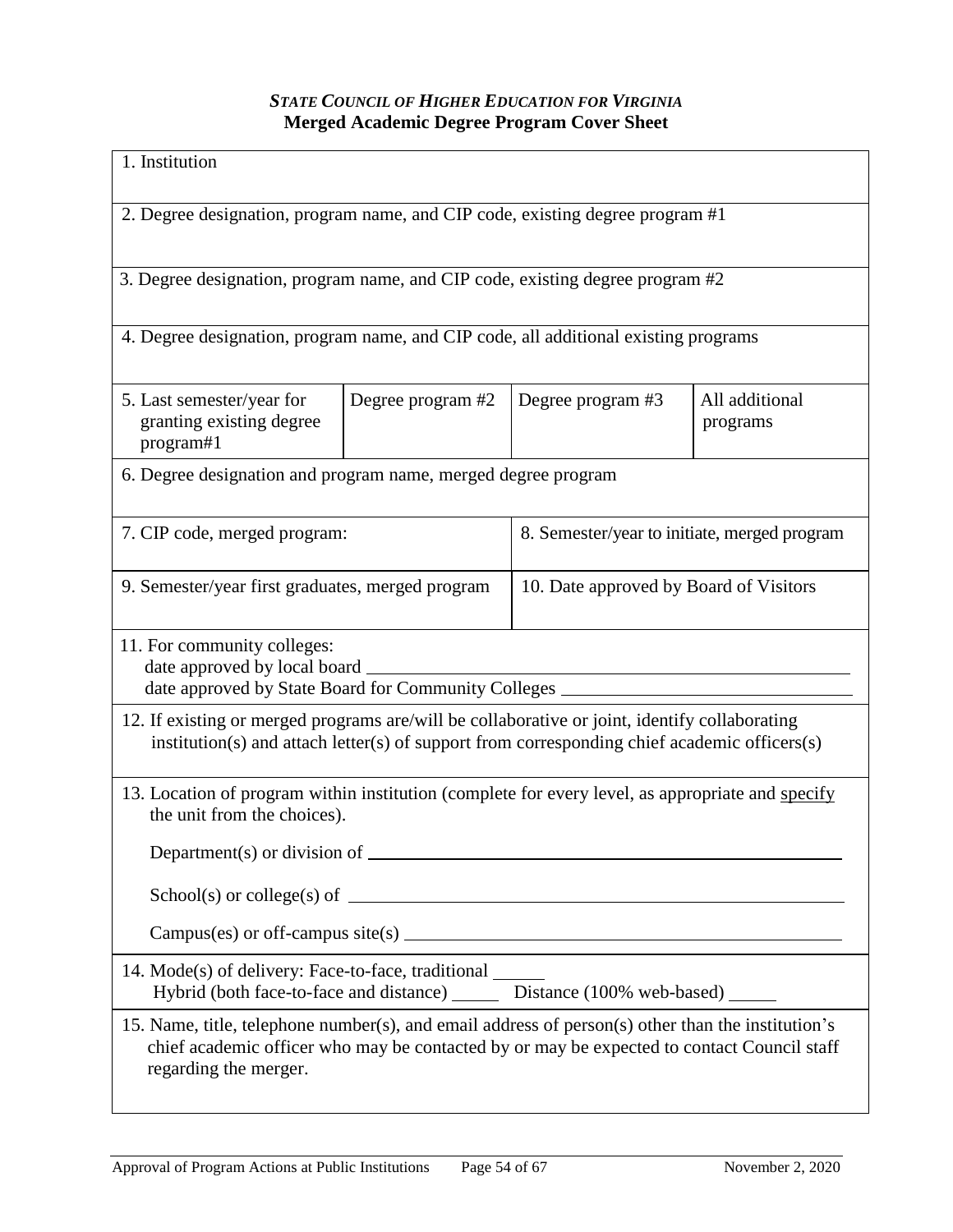# **iii) Narrative Description**

Institutions must submit a detailed narrative to address (at minimum) the key questions below. Note**:** The format for the proposal is not bulleted. For a guide with section headings to format the proposal, see the ["SCHEV Merger Document Format/Order of](https://schev.edu/docs/default-source/institution-section/GuidancePolicy/academic-program-forms/guide-document-merger-format-and-headings-1.pdf)  [Section Headings.](https://schev.edu/docs/default-source/institution-section/GuidancePolicy/academic-program-forms/guide-document-merger-format-and-headings-1.pdf)"

- Provide the institution's legal name, indicate the nature of the request, and the degree designation and program name. Indicate the administrative location (academic units) on campus. Provide the initiation date (semester/year) of the merged degree program.
- What is the purpose of the degree program? Discuss the focus and intent of the program and what knowledge students will gain. What purpose will graduates serve?
- Include a brief history of discipline changes, if applicable.
- Provide a background narrative to succinctly summarize and describe the history of actions taken to determine whether a merger/merged degree program should be requested. The narrative should describe referenced actions in chronological order. If any campus committees approved the merger, committee names and dates of approval should be indicated in each case. **Note:** the background narrative is not the rationale to justify the proposed merger of degree programs. Statements about the rationales or justifications for the proposed merger—including rationales adopted by decision-making committees or other bodies—should be communicated in the "rationale" section of the proposal.
- What are the degree programs to be discontinued? Indicate the program location.
- Provide a description of the curriculum of the new merged degree program. How many credit hours are required for the proposed degree? (Note: Strong educational justification must be provided for requiring more than 60 credits for an A.A., A.S., or A.A.&S. degree; 65 credits for an A.A.S. degree; or 120 credits for a baccalaureate degree.) What is the focus of the curriculum? Institutions are to include the curriculum detailing course information (designator, title, and credit hour value) and the required number of credit hours in core/foundation courses, research, seminar, clinical, internship/experiential work, electives, and dissertation hours (if applicable). As appendix items, include a sample plan of study by semester for fulltime and part-time students. Include course descriptions for new and existing courses**.**
- With assistance of the institution's assessment office, complete the following items: What learning outcomes (knowledge and skills) are graduates expected to demonstrate? When and how does the institution plan to assess student learning? How does the assessment plan fit into the institution's overall program review? Institutions' may include a curriculum map for all required courses.
- What employment skills/workplace competencies will graduates possess? Note: skills and abilities should be appropriate to the curriculum and degree level of the program.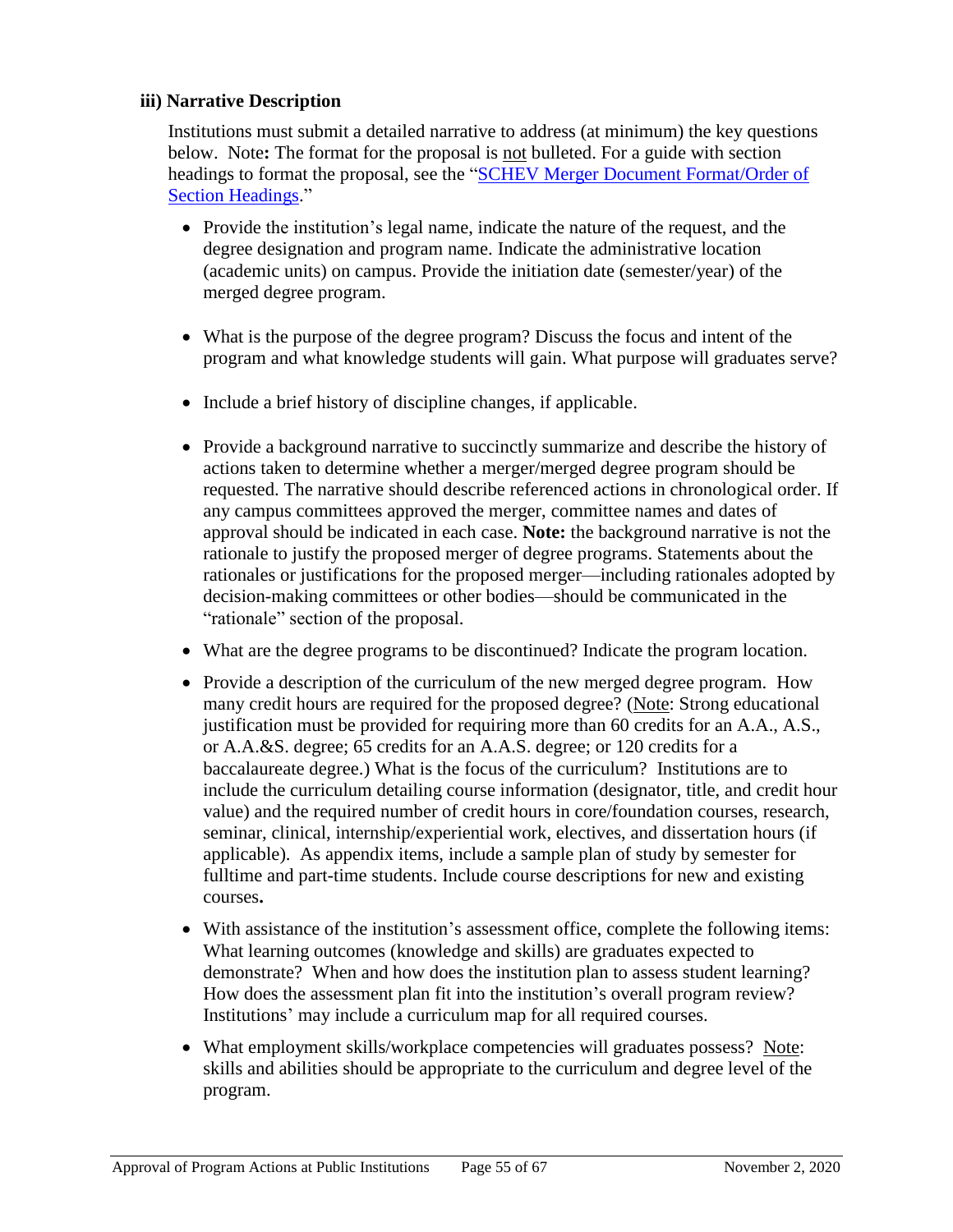- What is the rationale for the proposed merger? Why is the merger needed at this time? Include support documentation (e.g., accrediting organization's requirements, industry regulations, licensing board requirements) as an appendix item.
- Is the merged program duplicating existing programs in the state? If so, indicate the institution, the and degree designation and the program name.
- What is the estimated headcount and FTES for students for the merged program? What assumptions are made? If the projected headcount and FTES differ from the historical figures, explain why the change is projected. Are existing faculty resources adequate to support the merged program? Complete the "Summary of Projected Enrollments" form below.
- What are the resources needed to initiate and operate the merged degree program? What are the effects of any projected reallocation or savings of resources, if applicable? Provide narrative and tabular information to address resources for topic categories in v (see page 58). Provide information to address projected positions (see page 59). Complete the Funds to Initiate and Operate the Degree Program form (see page 60). Complete certification statements in vi below (page 60).

Note**:** requests to merge degree programs should be submitted with the understanding that new state funds will not necessarily be provided to support the merged program.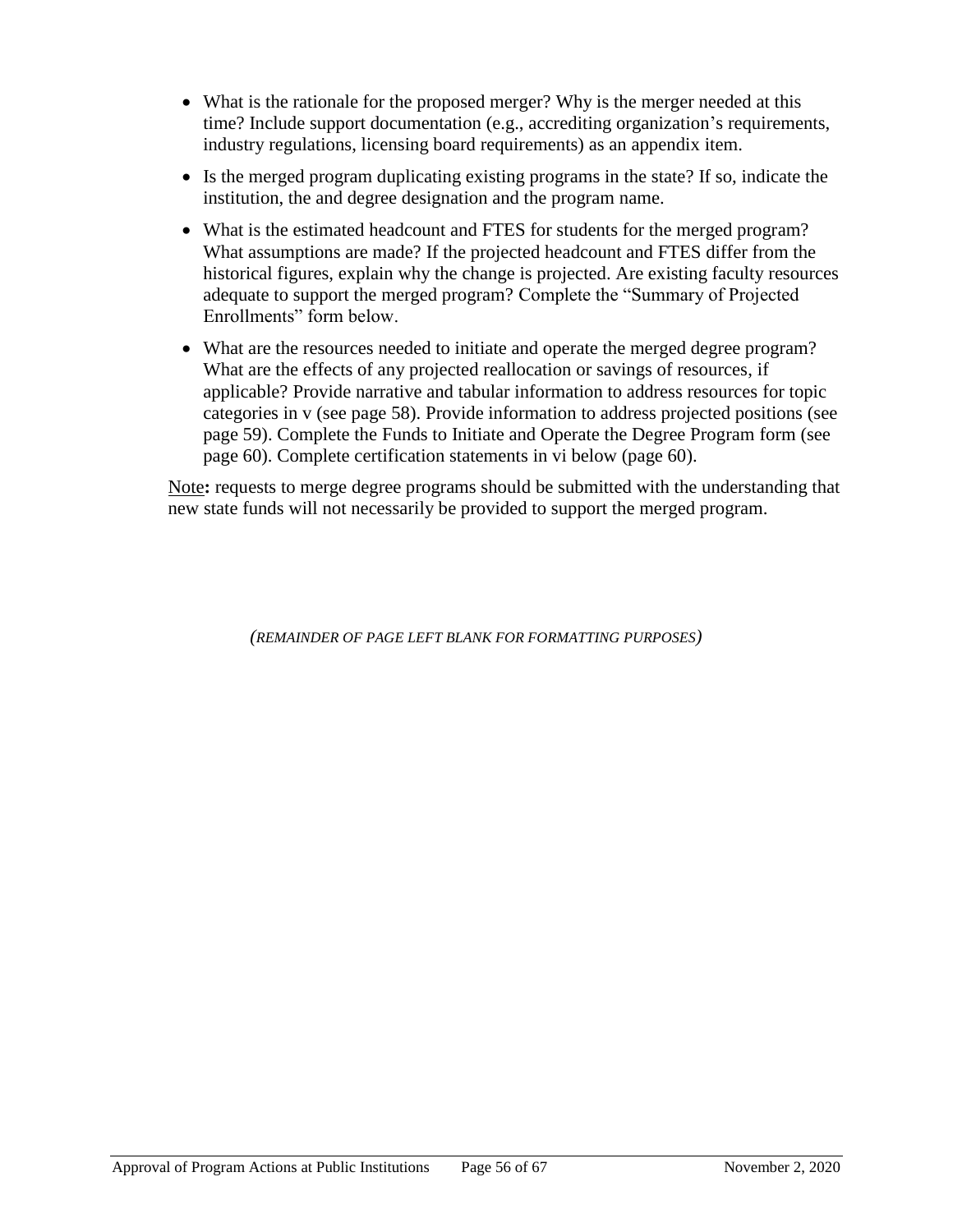### **iv) Summary of Projected Enrollment in the Merged Program**

Complete and submit the form below.

#### Instructions:

- Enter the appropriate dates at the top of each column.
- Provide **fall headcount enrollment (HDCT), annual full-time equivalent student (FTES) enrollment (**Round the FTES to the nearest whole number), and **annual number of graduates (GRAD)** expected for each year after the target enrollment year.
- Assumptions: Provide data for 1. Retention  $(\%)$ ; 2. Full-time students  $(\%)$ ; 3. Part-time students (%); 4. Expected time to graduation (in years) for full-time and part-time students; and 5. Number of credit hours per semester for full-time and part-time students.

Note: "Target Year" refers to the year the institution anticipates the program will have achieved full enrollment. Programs that do not anticipate meeting SCHEV productivity standards should not be proposed (see the [Virginia Public Higher Education Policy on](https://schev.edu/docs/default-source/institution-section/GuidancePolicy/policies-and-guidelines/program-productivity-policy-(review-of-academic-programs-viability).pdf)  [Program Productivity\)](https://schev.edu/docs/default-source/institution-section/GuidancePolicy/policies-and-guidelines/program-productivity-policy-(review-of-academic-programs-viability).pdf). Productivity standards are not guidelines for student projected enrollment and should not be used to complete the chart below. Projected enrollment should represent actual plans for student enrollment in the program.

# *State Council of Higher Education for Virginia* **Summary of Projected Enrollment in Proposed Program**

<span id="page-57-0"></span>

| Year 1      |             | Year 2      |             | Year 3      |             | Year 4<br><b>Target Year</b><br>(2-year institutions) |             |             | Year 5<br><b>Target Year</b><br>(4-year institutions) |             |             |
|-------------|-------------|-------------|-------------|-------------|-------------|-------------------------------------------------------|-------------|-------------|-------------------------------------------------------|-------------|-------------|
| $20 - 20$   |             | $20 - 20$   |             | $20 - 20$   |             | $20 - 20$                                             |             |             | $20 - 20$                                             |             |             |
| <b>HDCT</b> | <b>FTES</b> | <b>HDCT</b> | <b>FTES</b> | <b>HDCT</b> | <b>FTES</b> | HDCT                                                  | <b>FTES</b> | <b>GRAD</b> | <b>HDCT</b>                                           | <b>FTES</b> | <b>GRAD</b> |

# Note:

- For associate degree program proposals, only years 1-4 are completed, with projected graduates provided under year 4.
- For four-year institution programs, years 1-5 are completed, with projected graduates to be provided under year 5 only.

# **Definitions**:

HDCT—fall headcount enrollment FTES—annual full-time equated student enrollment GRADS—annual number of graduates of the proposed program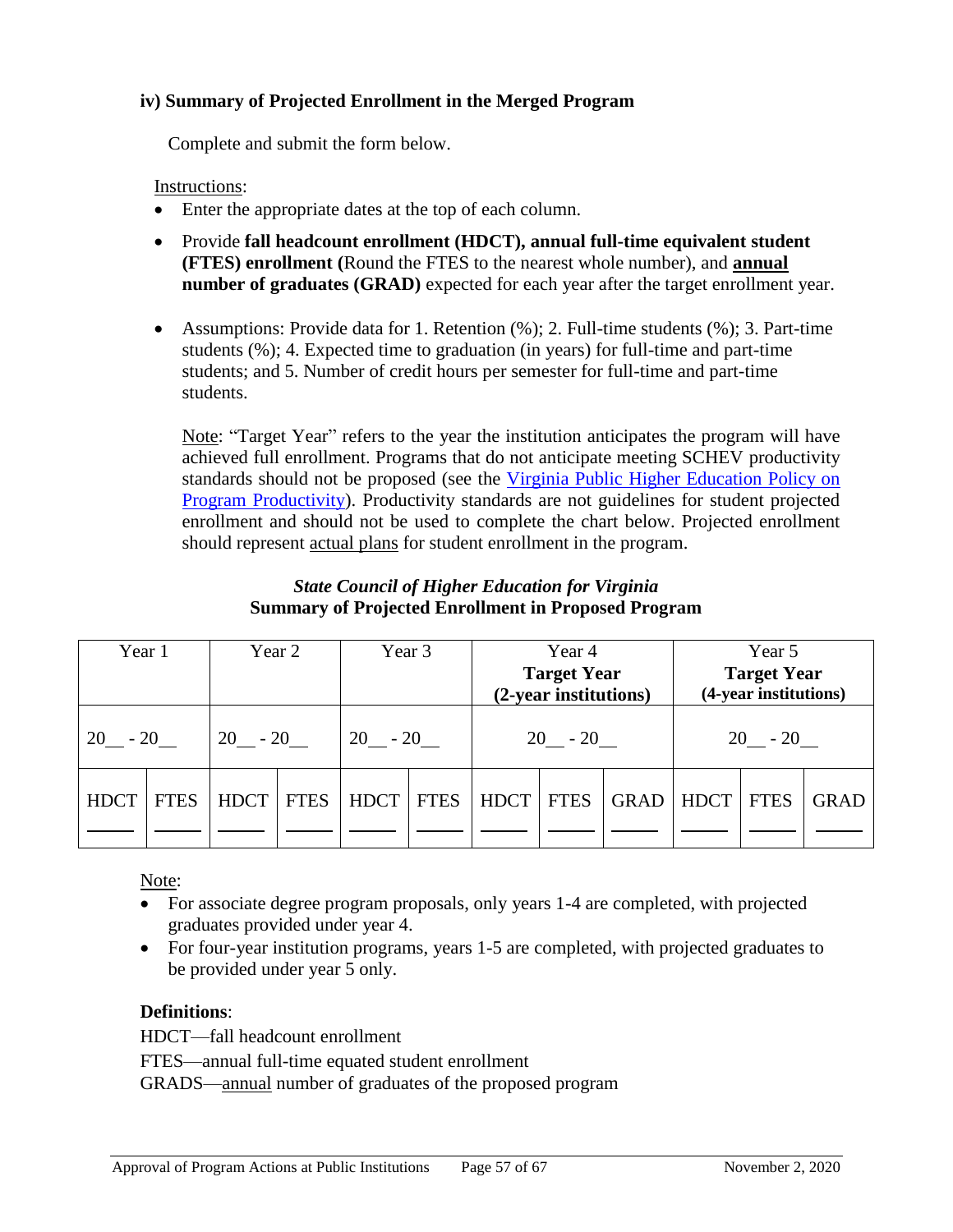### **v) Projected Resource Needs**

The purpose of this section is to identify: (1) expected resource needs for the degree program initiation and for operation through the full (target) enrollment year, (2) the sources of funding for the degree program and (3) whether any additional state funding needs are anticipated.

#### **Narrative Description of Resources to Initiate and Operate the Degree Program**

Provide a description of resources (currently available and anticipated) to initiate and operate the program and the sources of funds to provide them, including but not limited to appropriations or special funds to be requested from the state. The narrative description should address the topic categories below, if and as relevant:

| full-time faculty      | part-time faculty               | adjunct faculty                 |
|------------------------|---------------------------------|---------------------------------|
| graduate assistants    | classified positions            | equipment (including computers) |
| library                | telecommunications              | space                           |
| targeted financial aid | special tuition or fee charges* | other resources (specify)       |

**\***Indicate whether there are any tuition and/or educational and general (E&G) fees specific to the program or academic unit within which the program is housed.

For the "Funds to Initiate and Operate the Degree Program" form institutions must:

- 1. Calculate revenues using only **annual** tuition and E&G fees and by student domicile in the degree program. Do not use semester or per credit hour cost for calculation of revenues.
- 2. Assume 24 credit hours (12 credit hours per semester) for fulltime graduate (masters and doctoral) student enrollment for the budget. Assume 30 credit hours (15 credit hours per semester) for undergraduate student enrollment. Summer is not included for the academic year. Only fall and spring semesters are counted.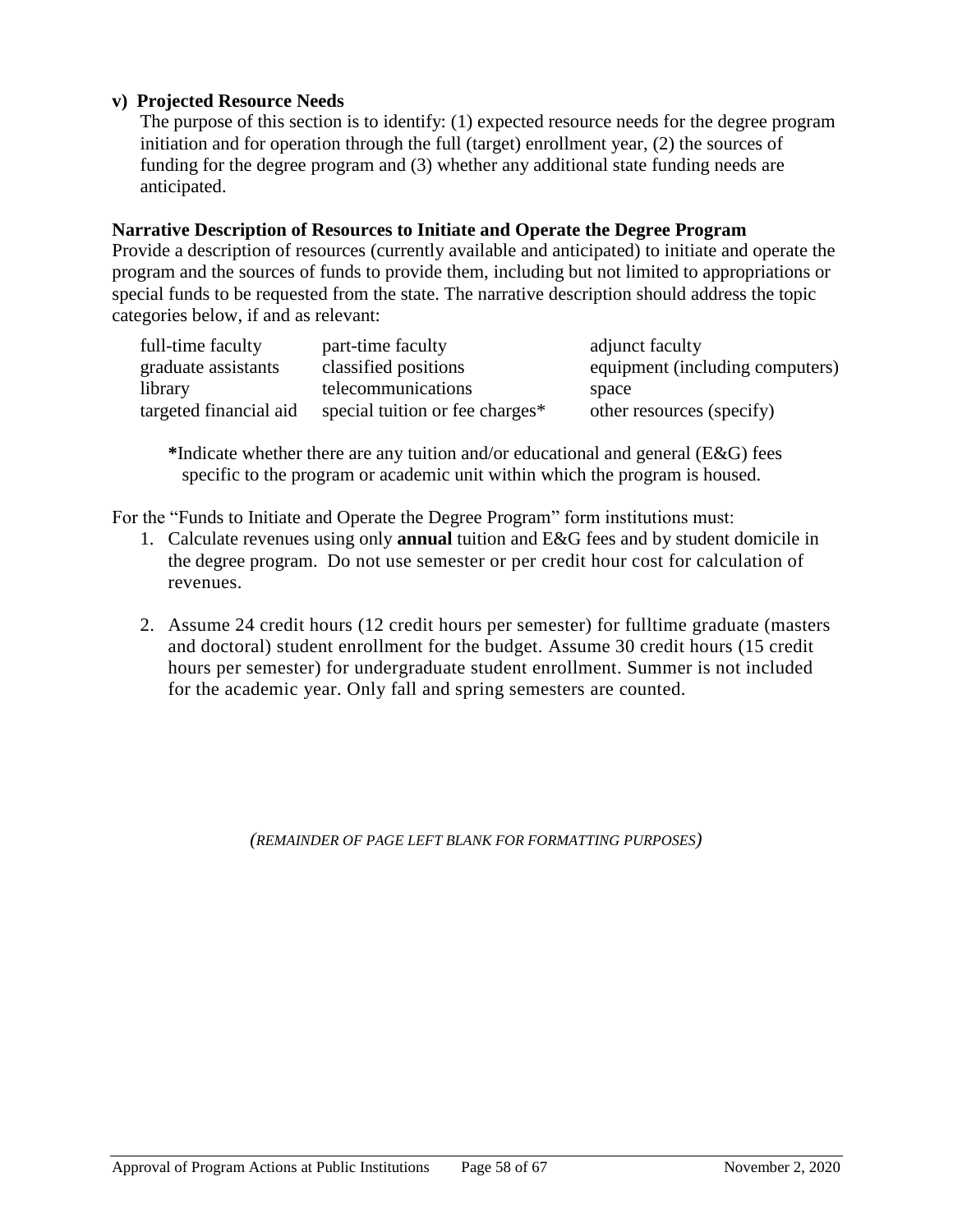# <span id="page-59-0"></span>**Projected Positions for the Merged Program**

Complete the following table. Fill in the number of FTE and other positions for the merged program.

|                            | <b>Program</b> initiation year                                                                                        | $20 - 20$ | <b>Target enrollment year</b><br>$20$ — $- 20$   |                                                     |  |
|----------------------------|-----------------------------------------------------------------------------------------------------------------------|-----------|--------------------------------------------------|-----------------------------------------------------|--|
|                            | <b>Ongoing and</b><br><b>Current</b><br>reallocated<br>positions all<br>programs to<br>merged<br>be merged<br>program |           | <b>Added</b><br>$(New)$ ***<br>merged<br>program | <b>Total FTE</b><br>positions,<br>merged<br>program |  |
| Full-time faculty FTE*     |                                                                                                                       |           |                                                  |                                                     |  |
| Part-time faculty FTE**    |                                                                                                                       |           |                                                  |                                                     |  |
| Adjunct faculty            |                                                                                                                       |           |                                                  |                                                     |  |
| Graduate assistants (HDCT) |                                                                                                                       |           |                                                  |                                                     |  |
| Classified positions       |                                                                                                                       |           |                                                  |                                                     |  |
| <b>TOTAL</b>               |                                                                                                                       |           |                                                  |                                                     |  |

\* Faculty dedicated to the program. \*\* Faculty effort can be in the department or split with another unit. \*\*\* Added **after** initiation year and up through target enrollment year.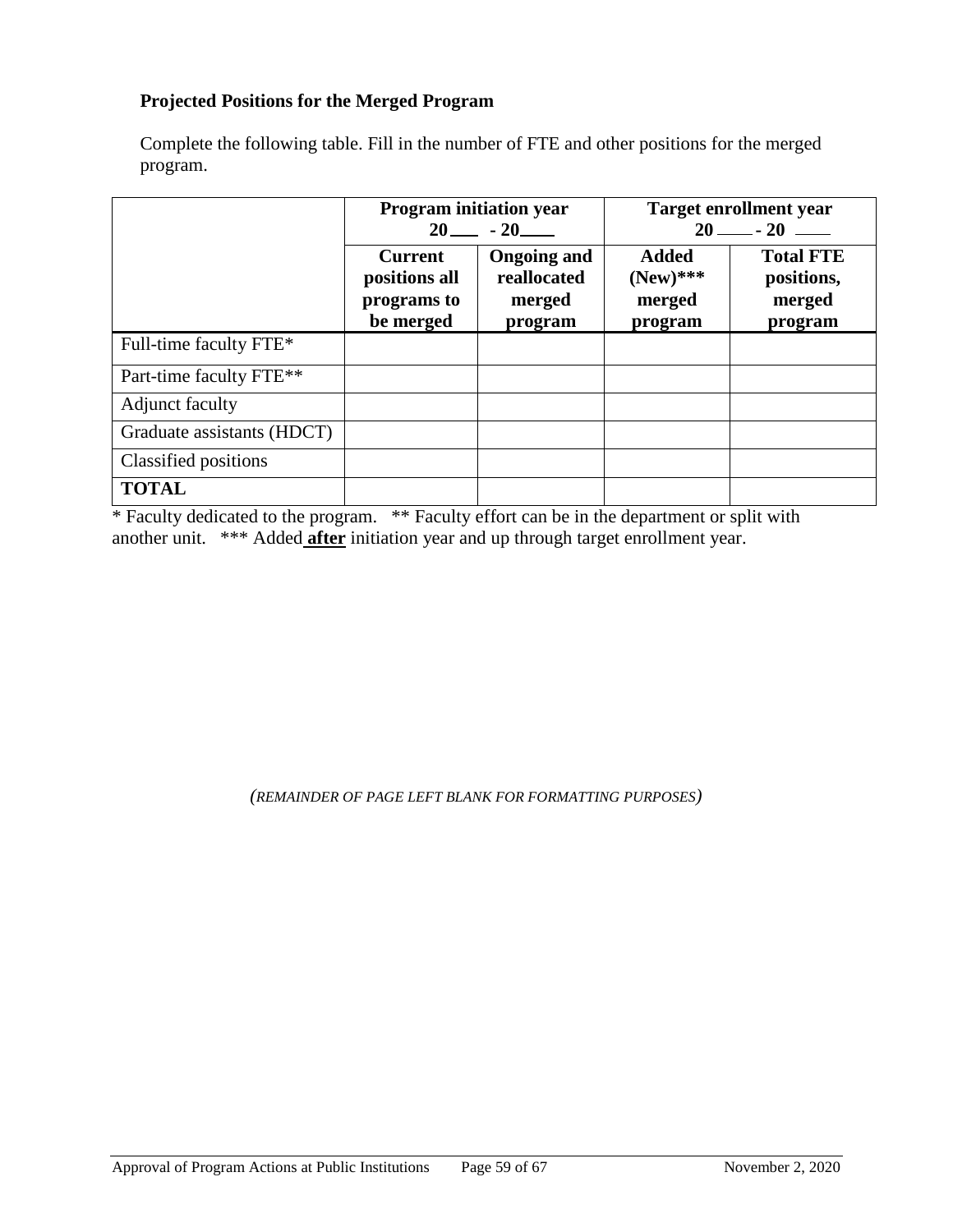# <span id="page-60-0"></span>**Funds to Initiate and Operate the Degree Program**

*Figures provided in the table below will be compared to SCHEV funding estimates using the current base adequacy model. This comparison will serve as a reference for the estimated costs. If there are large discrepancies, SCHEV may request additional clarification to ensure the institution's assumptions are correct, or require modifications as a condition of approval.* 

| <b>Cost and Funding Sources to Initiate and Operate the Program</b> |                                                                                                               |                                                  |                                                                          |  |
|---------------------------------------------------------------------|---------------------------------------------------------------------------------------------------------------|--------------------------------------------------|--------------------------------------------------------------------------|--|
|                                                                     | <b>Informational Category</b>                                                                                 | Program<br><b>Initiation Year</b><br>20<br>$-20$ | <b>Program Full</b><br><b>Enrollment Year<sup>1</sup></b><br>20<br>$-20$ |  |
| 1.                                                                  | Projected Enrollment (Headcount)                                                                              |                                                  |                                                                          |  |
| 2.                                                                  | Projected Enrollment (FTE)                                                                                    |                                                  |                                                                          |  |
| 3.                                                                  | Projected Enrollment Headcount of In-<br><b>State Students</b>                                                |                                                  |                                                                          |  |
| 4.                                                                  | Projected Enrollment Headcount of Out-<br>of-State Students                                                   |                                                  |                                                                          |  |
| 5.                                                                  | Estimated Annual Tuition and E&G<br>Fees for In-state Students in the<br>Proposed Program                     | \$                                               | \$                                                                       |  |
| 6.                                                                  | Estimated Annual Tuition and E&G<br>Fees for Out-of-State Students in the<br><b>Proposed Program</b>          | \$                                               | \$                                                                       |  |
| 7.                                                                  | Projected Total Revenue from Tuition<br>and E&G Fees Due to the Proposed<br>Program                           | \$                                               | \$                                                                       |  |
| 8.                                                                  | Other Funding Sources Dedicated to<br>the Proposed Program (e.g., grant,<br>business entity, private sources) | \$                                               | \$                                                                       |  |

**Note:** Institutions must use the recommended student-faculty ratio when estimating FTE enrollments and required faculty FTEs.

 $\overline{a}$ 

<sup>1</sup> For the "Full Enrollment Year" use: for associate degrees, initiation year plus 1; for baccalaureate degrees, initiation plus 3; for masters degrees, initiation plus 2; for doctoral degrees, initiation plus 3.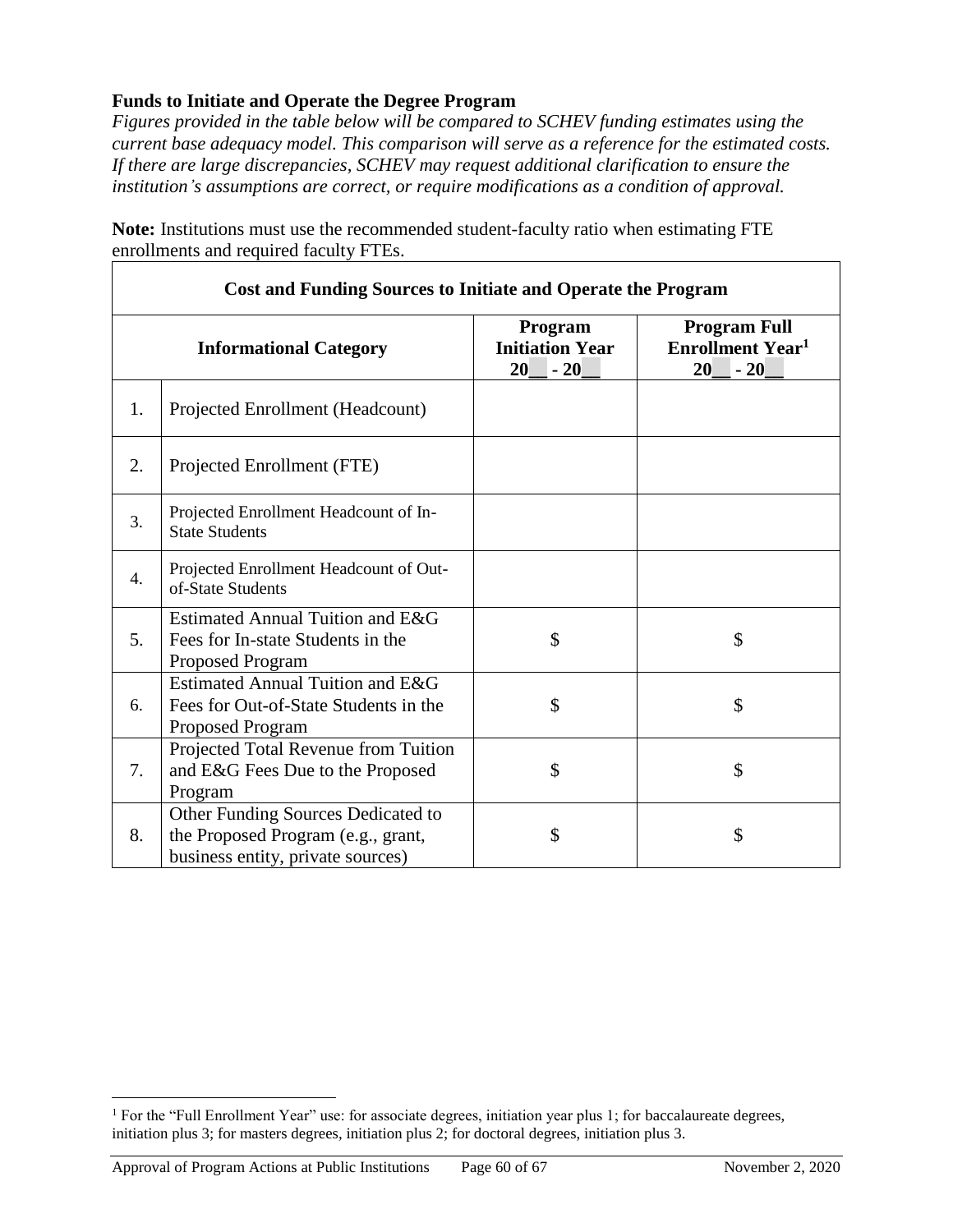#### **vi) Certification Statements**

1. A request of any kind will be submitted to the General Assembly for funds to initiate and/or maintain the proposed merged degree program.

| Y<br>es |  |
|---------|--|
| г<br>)  |  |

If "Yes" is checked, include narrative text to describe: when the request will be made, how much will be requested, what the funds will be used for, and what will be done if the request is not fulfilled.

- 2. If governing board approval is required, the governing board has been provided information regarding duplication (if applicable) and labor market projections as part of its approval action.
	- $Yes \Box$ No  $\Box$

If "No" is checked, include narrative text to explain why the governing board has not been provided the information.

The institution's Chief Academic Officer attests to the accuracy of the above statements

Name (Printed)

Signature Date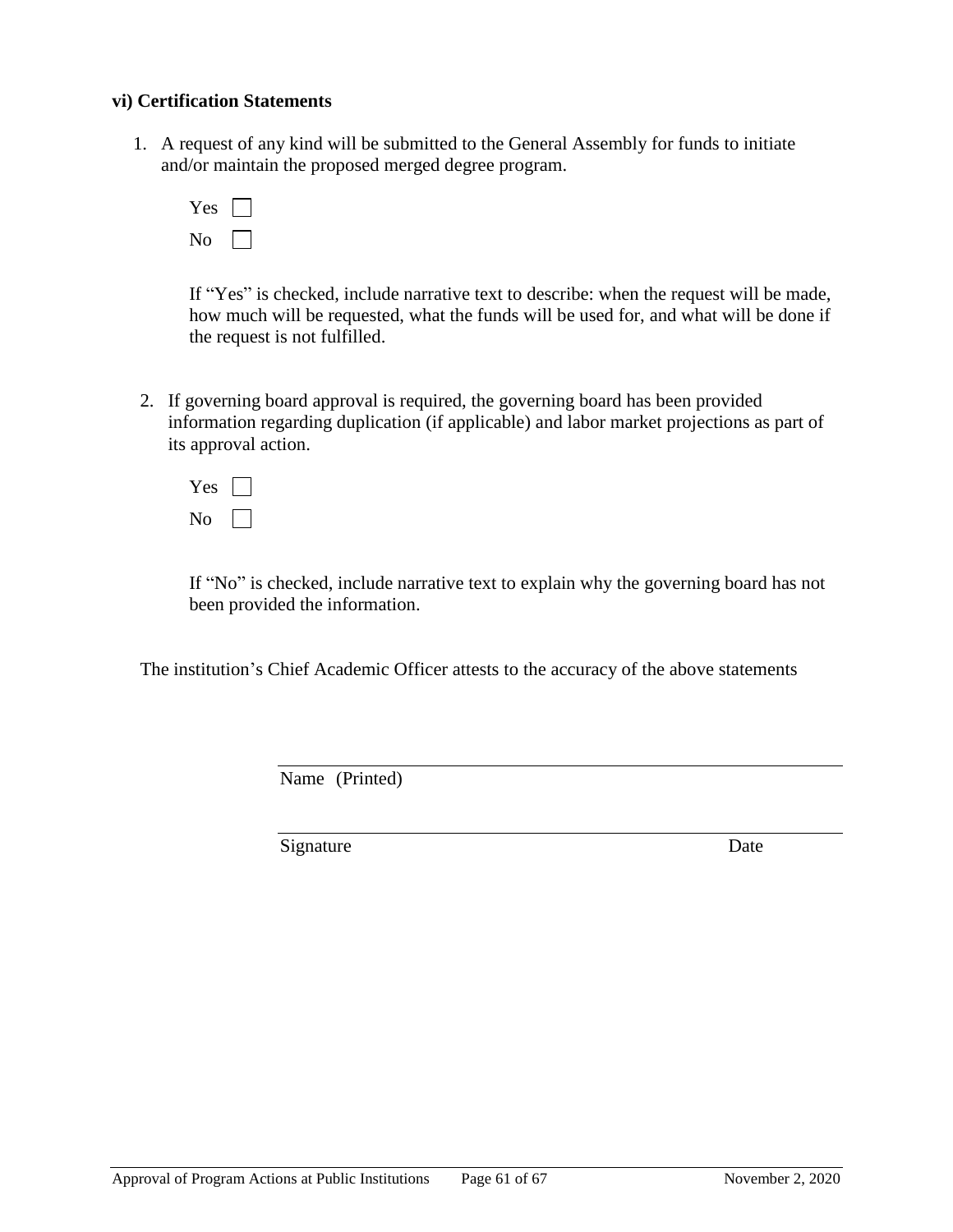### *SECTION VII: DISCONTINUANCES*

### <span id="page-62-1"></span><span id="page-62-0"></span>**A. Procedures and Requirements for Intent to Discontinue Academic Programs**

- All notifications for closure of academic programs must be submitted to SCHEV. All discontinuances of degree programs must have approval from the institution's Board of Visitors (BOV). Notifications of intent to discontinue degree programs should be submitted to SCHEV prior to the program closure or ceasing student enrollment, particularly programs in critical shortage areas. All documents for an intent to discontinue programs or degree designations must be submitted to SCHEV staff at least ninety (90) days prior to the desired date to initiate teach-out. Requests for the intent to discontinue academic programs must include the information required by SCHEV's policy.
- The termination date for reporting degrees should not exceed seven (7) years beyond the last date for reporting new enrollments.
- An institution seeking to remove a degree designation from a program (e.g., remove a M.A. from an existing M.A./M.S. degree program), must submit documentation that includes the components noted below. Note**:** SCHEV staff approval is required to remove a degree designation from a program and the request must be submitted **prior** to closing or ceasing student enrollment in the degree designation.
- The intent to discontinue a degree program or a degree designation of a program in a critical shortage area requires additional information to justify closure. If program closure is in a critical shortage area, question #11 on the Intent to Discontinue form must be completed. For teacher education programs, institutions can determine if a program is in a critical shortage area by visiting the Virginia Department of Education's (VDOE's) website. For a list of jobs, trades, and professions for which a high demand for qualified workers exists, institutions can visit the Virginia Employment Commission (VEC) and the United States Department of Labor, Bureau of Labor Statistics (BLS) websites.

# <span id="page-62-2"></span>**B. Specific Instructions for Intent to Discontinue Academic Programs**

# **1. Document Format**

- Complete the SCHEV Intent to Discontinue an Academic Program Cover Sheet.
- Provide a table of contents.
- Provide a narrative to address item 2iii (see page 65).
- Insert any support documentation (e.g., charts or cited documents) in a labeled appendix, if appropriate.
- See General Requirements for All Documents on page 12 of this document.

# **2. Proposal Requirements, Components, and Forms**

Documents for discontinuing programs must include four components: (i) a cover letter signed by the chief academic officer containing the information listed below; (ii) an "Intent to Discontinue an Academic Program Cover Sheet"; (iii) a narrative description of the discontinuance addressing the statements on page 65; and, (iv) a table of contents. SCHEV reserves the right to request additional information if needed.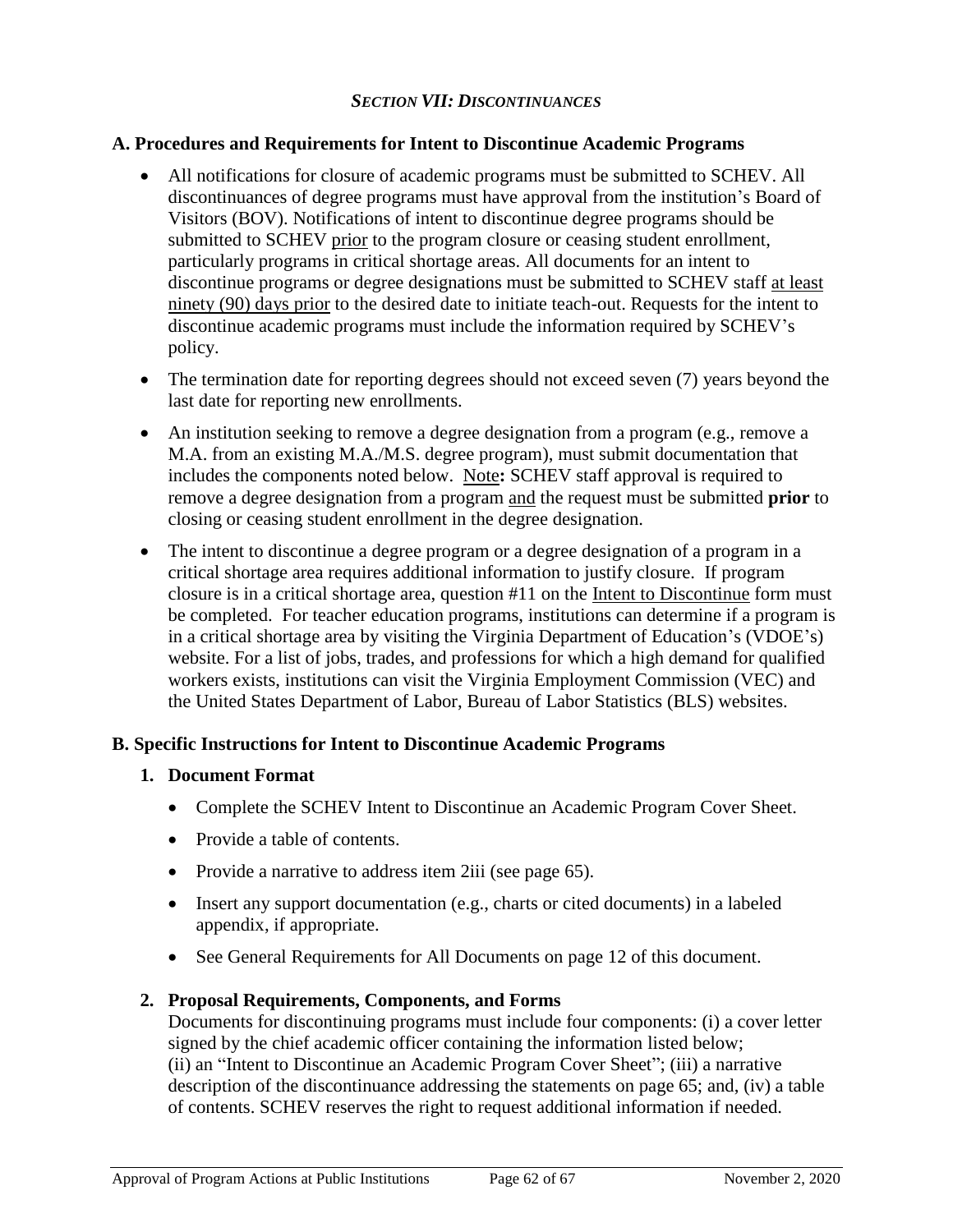# **i) Letter from Chief Academic Officer**

A cover letter signed by the chief academic officer must accompany the request for the intent to discontinue an academic program or a degree program designation. The letter must:

- indicate the institution's legal name, the nature of the request, the degree/certificate designation and program name, CIP code, initiation date, administrative unit, and the BOV approval date, if required (note if it is not required);
- briefly indicate the rationale for the intent to discontinue the academic program or degree designation;
- indicate whether students are enrolled in the program; indicate the teach-out plan, if applicable.
- indicate the institution's plan to address state needs if the program is in a critical shortage area;
- describe the institution's commitment to the proposed change in terms of resources (e.g., faculty, personnel, and physical resources), if applicable;
- describe the resources needed to support the change, if applicable; and
- include contact information (name, title, email address, and telephone number) of person(s) other than the institution's chief academic officer who may be contacted regarding the document.

# **ii) Intent to Discontinue Proposal Cover Sheet**

The SCHEV Cover Sheet for Intent to Discontinue an Academic Program must be used to submit proposals (see below).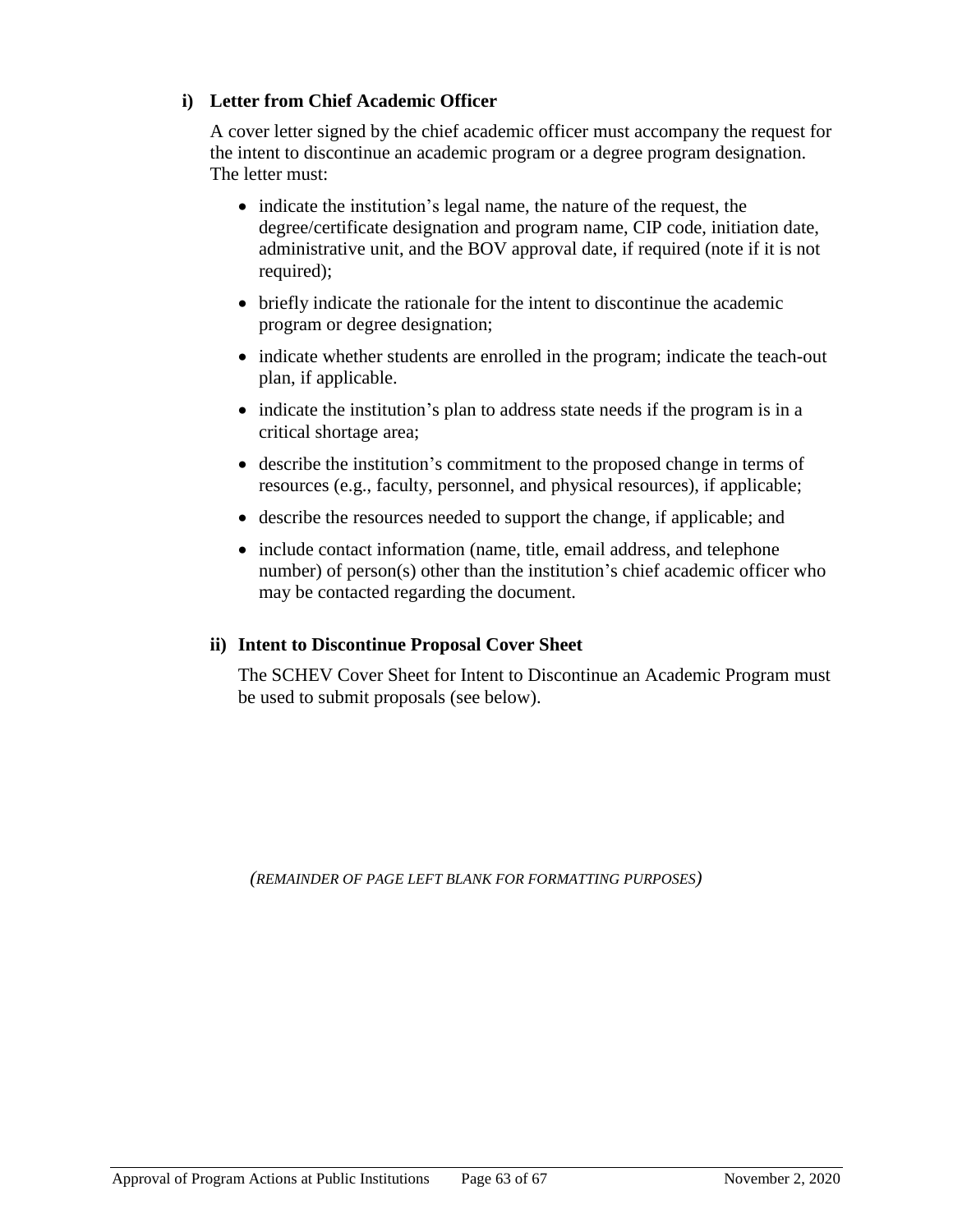# *STATE COUNCIL OF HIGHER EDUCATION FOR VIRGINIA* **Intent to Discontinue an Academic Program Cover Sheet**

<span id="page-64-0"></span>

| 1. Institution                                                                                                                                                                                                                   | 2. Type of Program (Check one):<br>Degree program<br>Certificate program<br>Degree Designation |  |  |  |
|----------------------------------------------------------------------------------------------------------------------------------------------------------------------------------------------------------------------------------|------------------------------------------------------------------------------------------------|--|--|--|
| 3. Program name                                                                                                                                                                                                                  |                                                                                                |  |  |  |
| 4. Degree/certificate designation                                                                                                                                                                                                | 5. CIP code                                                                                    |  |  |  |
| 6. Degree program approval date by Council                                                                                                                                                                                       |                                                                                                |  |  |  |
| 7. Certificate program acknowledgement date by SCHEV                                                                                                                                                                             |                                                                                                |  |  |  |
| 8. Date (semester/year) beyond which no new<br>enrollments will be accepted:                                                                                                                                                     | 9. Teach-out date: (semester/year) to<br>(semester/year):                                      |  |  |  |
| 10. Desired termination date for reporting<br>degrees/certificates (semester and year)                                                                                                                                           | 11. Date approved by Board of Visitors                                                         |  |  |  |
| 12. For community colleges:                                                                                                                                                                                                      |                                                                                                |  |  |  |
| date approved by local board                                                                                                                                                                                                     |                                                                                                |  |  |  |
| date approved by State Board for Community Colleges                                                                                                                                                                              |                                                                                                |  |  |  |
| 13. For Critical Shortage Area Only. Check all that apply. Explain in attached narrative                                                                                                                                         |                                                                                                |  |  |  |
| Lack of student demand                                                                                                                                                                                                           | Lack of market demand                                                                          |  |  |  |
| State-wide public program duplication                                                                                                                                                                                            | Lack of institutional resources                                                                |  |  |  |
| Other                                                                                                                                                                                                                            |                                                                                                |  |  |  |
| 14. List of constituents impacted by action.                                                                                                                                                                                     |                                                                                                |  |  |  |
| 15. If collaborative or joint program, identify collaborating institution(s). Note: Each<br>collaborating institution must submit a separate "Intent to Discontinue" form.                                                       |                                                                                                |  |  |  |
| 16. Name, title, telephone number(s), and email address of person(s) other than the<br>institution's chief academic officer who may be contacted by or may be expected to<br>contact Council staff regarding the discontinuance. |                                                                                                |  |  |  |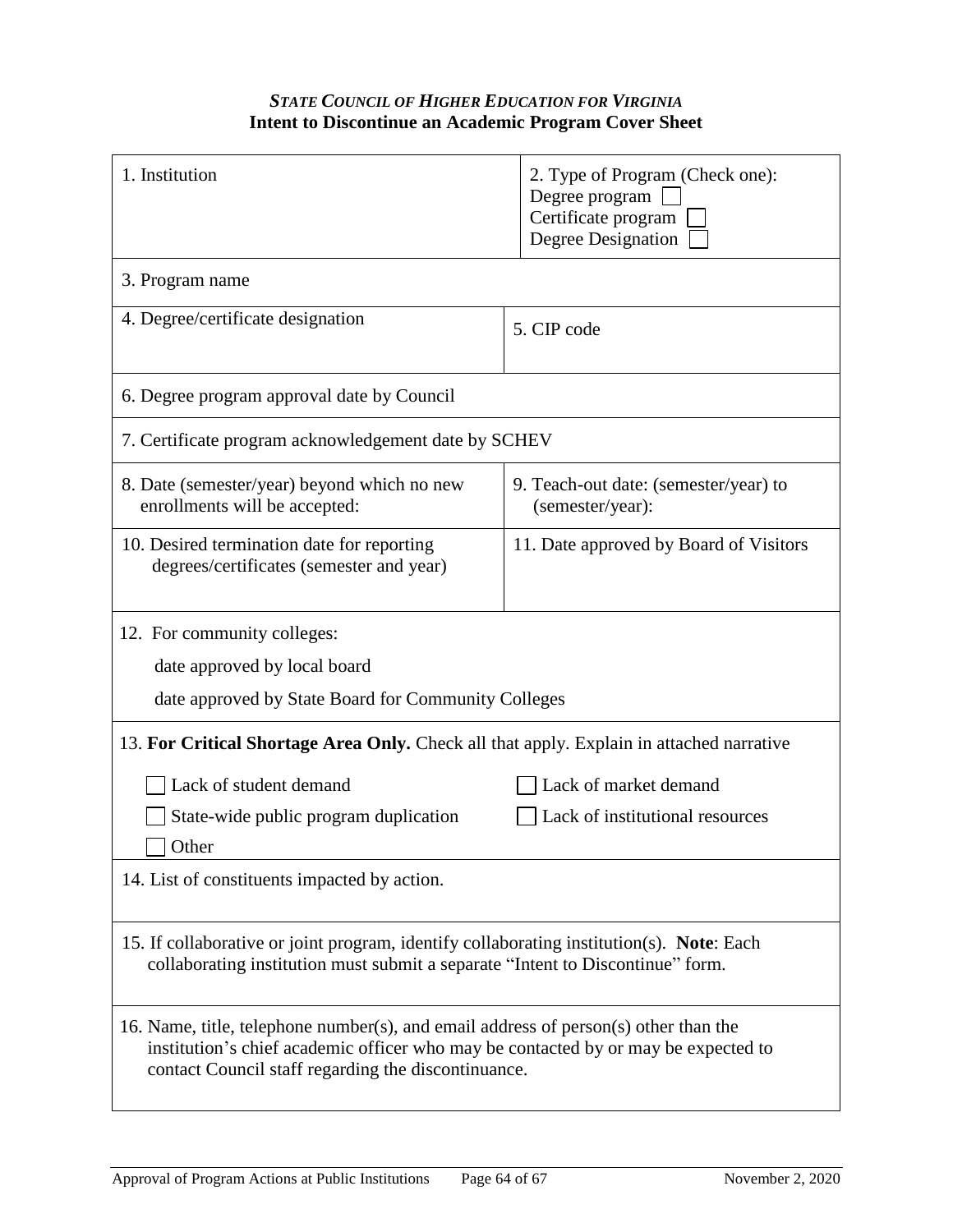# **iii) Narrative Description**

Institutions must submit a detailed narrative to address (at minimum) the key statements below. Note: the format for the proposal is not bulleted. Include appropriate section headings to address each statement.

- Provide the institution's legal name, indicate the nature of the request, the program's degree/certificate designation and name, and the Classification of Instructional Programs (CIP) code. Indicate the administrative location (academic units) on campus.
- Provide a background narrative that includes the certificate/degree designation and program name and SCHEV approved initiation date. Indicate the purpose of the program.
- Succinctly summarize and describe the history of actions taken to determine whether an intent to discontinue should be requested. The narrative should describe referenced actions in chronological order. If any campus committees approved the intent to discontinue, committee names and dates of approval should be indicated in each case. Note: the background narrative is not the rationale to justify the proposed intent to discontinue. Statements about the rationales or justifications for the proposed discontinuance—including rationales adopted by decision-making committees or other bodies—should be communicated in the "rationale" section of the proposal.
- For degree designations, include the curriculum for the existing program and the revised program and explain changes to curricular requirements, if applicable.
- Provide a detailed rationale providing justification for the intent to discontinue the program or degree designation. Why is the change needed at this time? Include support evidence and documentation, as needed.
- For degree programs or degree designations in a critical shortage area, include a detailed explanation for the intent to discontinue the program. What will the institution do to address regional and state need for graduates of such academic programs? Provide support documentation, if needed.
- Indicate whether institutional records show any students are enrolled in the program. If no students are enrolled, indicate such and that no teach-out plan is needed. If students are still enrolled in the program, describe the institution's plans to "teach out" current students. Include the number of students. What is the teach-out date (semester and year to semester and year)? When (semester and year) does the institution anticipate students graduating? Indicate whether faculty are aware of the program closure. What is the impact on faculty positions and faculty?
- Indicate whether institutional records show any students are "stopped-out" of the program. If no students are stopped-out, indicate such and that no notification plan is needed. If institutional records show students are stopped-out, describe the plan to ensure students are notified of the intent to discontinue the degree or certificate program or degree designation. What is the plan to ensure students have the opportunity to complete the degree or certificate program or degree designation?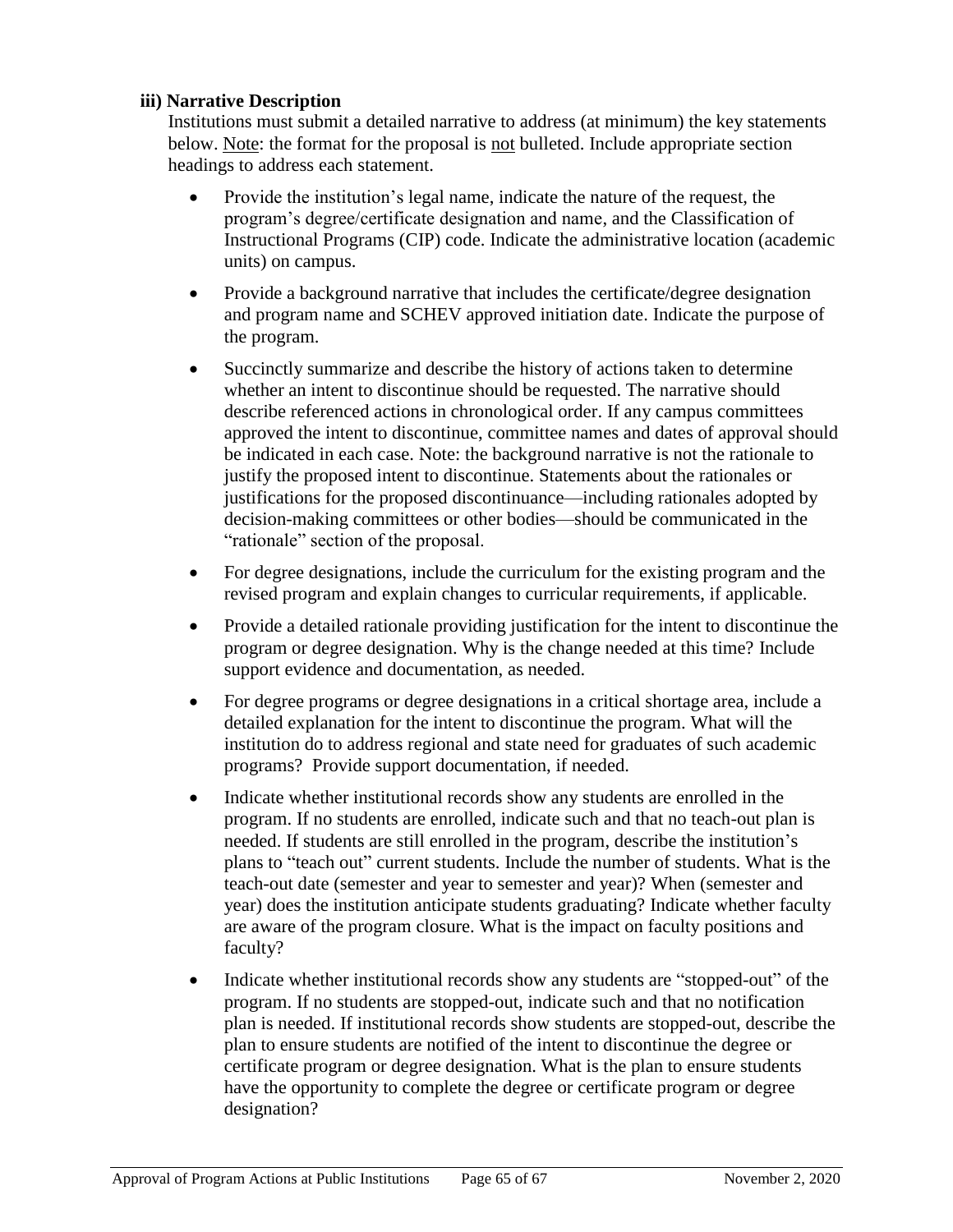### <span id="page-66-0"></span>**Format/Order of section headings for degree program proposals submitted to SCHEV** *(C[LICK HERE TO RETURN TO TABLE OF CONTENTS](#page-2-0)*)

Note: This outline is provided for convenience and guidance in formatting program proposals submitted to the State Council. All section headings are not included and program proposals may include additional headings and sections. Section headings should be maintained (text and order) as indicated. Specific requirements regarding format and content can be found on pages 21-35 of this document, the official "Academic Programs at Public Institutions: Policies and Procedures for Program Approvals and Changes."

Description of the proposed program

Program Background

Institutional Mission

Delivery Format (if applicable)

Accreditation or State Agency Authorization (if applicable)

Admission Criteria (if applicable)

Curriculum

Time to Complete (if applicable)

Faculty Resources

Student Learning Assessment

Employment Skills

Relation to Existing Programs (Degree, Certificate, Sub-area)

#### Justification for the proposed program

Response to Current Needs (Specific Demand)

Employment Demand

Duplication

Student Demand

#### SCHEV Student Projected Enrollment Chart